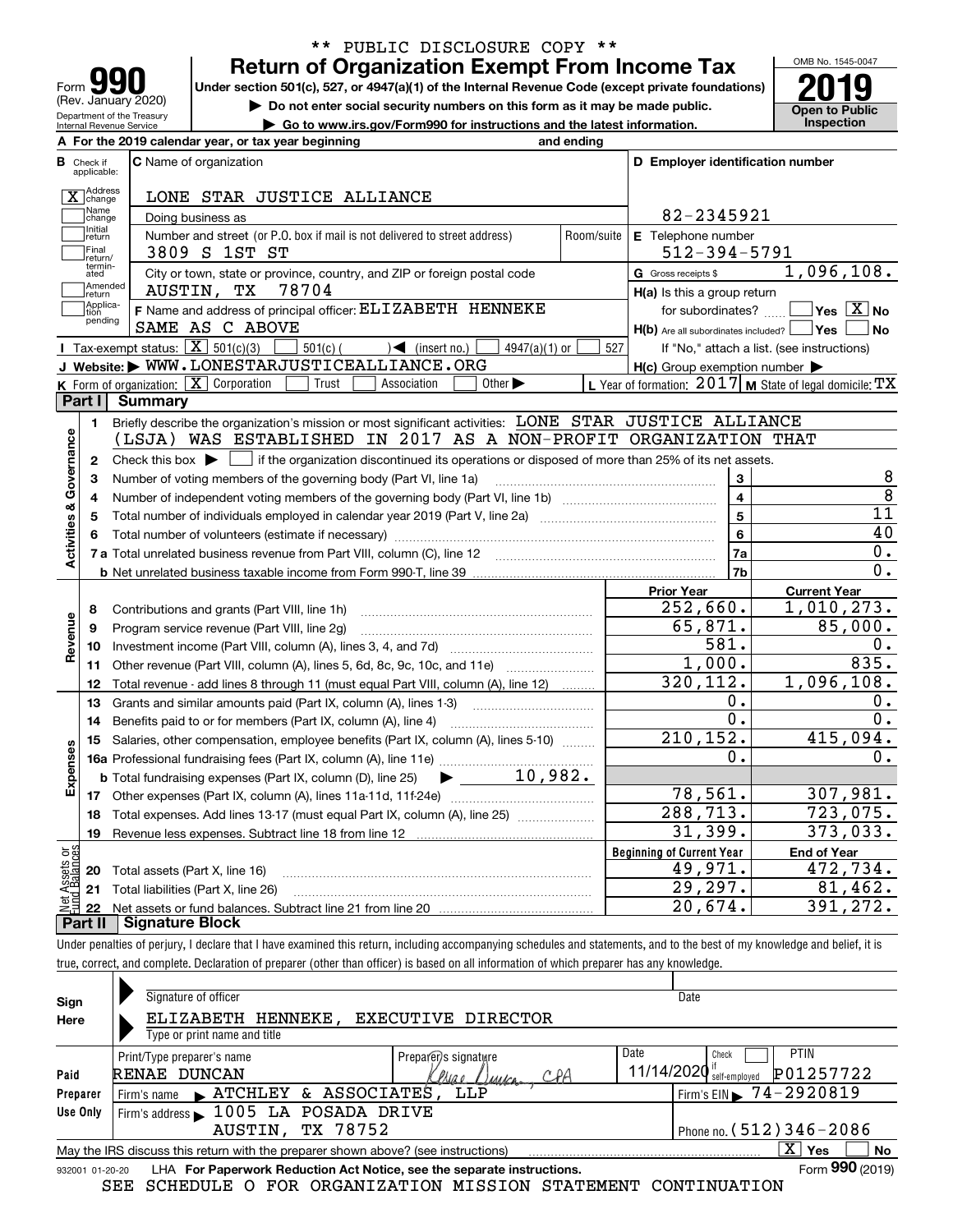|              | LONE STAR JUSTICE ALLIANCE<br>Form 990 (2019)                                                                                                | 82-2345921                              | Page 2                |
|--------------|----------------------------------------------------------------------------------------------------------------------------------------------|-----------------------------------------|-----------------------|
|              | <b>Part III   Statement of Program Service Accomplishments</b>                                                                               |                                         |                       |
|              | Check if Schedule O contains a response or note to any line in this Part III                                                                 |                                         | $\overline{\text{X}}$ |
| 1            | Briefly describe the organization's mission:<br>LONE STAR JUSTICE ALLIANCE (LSJA) WAS ESTABLISHED IN 2017 AS A                               |                                         |                       |
|              | NON-PROFIT ORGANIZATION THAT IMPROVES THE LIVES OF CHILDREN AND                                                                              |                                         |                       |
|              | EMERGING ADULTS IN THE JUSTICE SYSTEM, MOST OF WHOM ARE CHILDREN OF                                                                          |                                         |                       |
|              | COLOR WHO HAVE FOUND THEMSELVES IN A PIPELINE THAT IGNORES THEIR                                                                             |                                         |                       |
| $\mathbf{2}$ | Did the organization undertake any significant program services during the year which were not listed on the                                 |                                         |                       |
|              | prior Form 990 or 990-EZ?                                                                                                                    | $\boxed{\text{X}}$ Yes                  | ∣ No                  |
|              | If "Yes," describe these new services on Schedule O.                                                                                         |                                         |                       |
| 3            | Did the organization cease conducting, or make significant changes in how it conducts, any program services?                                 | $\overline{\mathsf{Yes} \mathbb{X}}$ No |                       |
|              | If "Yes," describe these changes on Schedule O.                                                                                              |                                         |                       |
| 4            | Describe the organization's program service accomplishments for each of its three largest program services, as measured by expenses.         |                                         |                       |
|              | Section 501(c)(3) and 501(c)(4) organizations are required to report the amount of grants and allocations to others, the total expenses, and |                                         |                       |
|              | revenue, if any, for each program service reported.<br>423, 599. including grants of \$<br>) (Revenue \$                                     |                                         |                       |
| 4a           | (Expenses \$<br>(Code:<br>TRANSFORMATIVE JUSTICE - THE TRANSFORMATIVE JUSTICE MODEL IS                                                       | THE                                     |                       |
|              | FIRST-EVER ALTERNATIVE TO INCARCERATION FOR EMERGING ADULTS                                                                                  | (AGES                                   |                       |
|              | IN TEXAS, WHICH EMPLOYS A COST-EFFECTIVE, RESEARCH-BASED<br>17-24)                                                                           |                                         |                       |
|              | APPROACH TO LOWER RECIDIVISM AND IMPROVE HEALTH.                                                                                             |                                         |                       |
|              |                                                                                                                                              |                                         |                       |
|              |                                                                                                                                              |                                         |                       |
|              |                                                                                                                                              |                                         |                       |
|              |                                                                                                                                              |                                         |                       |
|              |                                                                                                                                              |                                         |                       |
|              |                                                                                                                                              |                                         |                       |
|              |                                                                                                                                              |                                         |                       |
| 4b           | $139,603$ . including grants of \$<br>) (Expenses \$<br>) (Revenue \$<br>(Code:                                                              |                                         |                       |
|              | ADVOCACY-LSJA PROVIDES LEGAL SERVICES TO ENFORCE CONSTITUTIONAL                                                                              |                                         |                       |
|              | PROTECTIONS OWED TO CHILDREN AND EMERGING ADULTS IN THE TEXAS JUSTICE                                                                        |                                         |                       |
|              | SYSTEM AND FOR SURVIVORS OF TRAFFICKING AND DOMESTIC VIOLENCE,                                                                               | WHOSE                                   |                       |
|              | CRIMES ARE DIRECTLY TIED<br>TO THEIR OWN VICTIMIZATION.                                                                                      |                                         |                       |
|              |                                                                                                                                              |                                         |                       |
|              |                                                                                                                                              |                                         |                       |
|              |                                                                                                                                              |                                         |                       |
|              |                                                                                                                                              |                                         |                       |
|              |                                                                                                                                              |                                         |                       |
|              |                                                                                                                                              |                                         |                       |
|              |                                                                                                                                              |                                         |                       |
| 4с           | $15,988.$ including grants of \$<br>$\left(\text{Code:}\right)$<br>(Expenses \$<br>) (Revenue \$                                             | 85,000.                                 |                       |
|              | TRAINING AND TECHNICAL ASSISTANCE - LSJA'S EXPERIENCED STAFF PROVIDE                                                                         |                                         |                       |
|              | TRAINING AND TECHNICAL ASSISTANCE TO DEFENDERS AND JUSTICE STAKEHOLDERS                                                                      |                                         |                       |
|              | ON EVIDENCE-BASED PRACTICES THAT THEY MAY USE TO IMPROVE OUTCOMES FOR                                                                        |                                         |                       |
|              | CHILDREN AND EMERGING ADULTS.                                                                                                                |                                         |                       |
|              |                                                                                                                                              |                                         |                       |
|              |                                                                                                                                              |                                         |                       |
|              |                                                                                                                                              |                                         |                       |
|              |                                                                                                                                              |                                         |                       |
|              |                                                                                                                                              |                                         |                       |
|              |                                                                                                                                              |                                         |                       |
|              |                                                                                                                                              |                                         |                       |
|              | 4d Other program services (Describe on Schedule O.)                                                                                          |                                         |                       |
|              | (Expenses \$<br>including grants of \$<br>(Revenue \$                                                                                        |                                         |                       |
|              | 579,190.<br>4e Total program service expenses                                                                                                |                                         |                       |
|              |                                                                                                                                              | Form 990 (2019)                         |                       |
|              | 932002 01-20-20<br>2                                                                                                                         |                                         |                       |
|              |                                                                                                                                              |                                         |                       |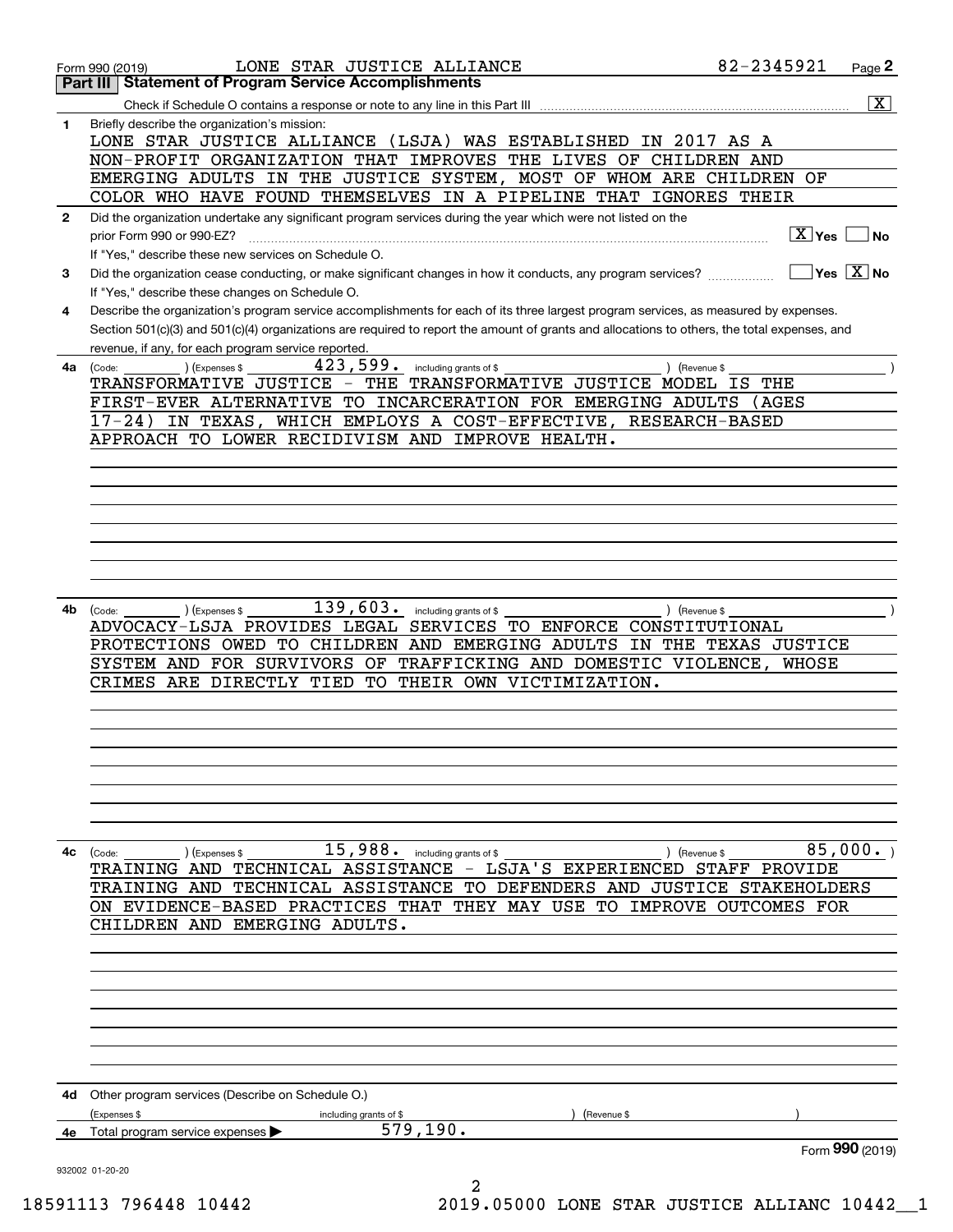| Form 990 (2019) |  |  |
|-----------------|--|--|

|     |                                                                                                                                       |                 |             | Yes   No             |
|-----|---------------------------------------------------------------------------------------------------------------------------------------|-----------------|-------------|----------------------|
| 1   | Is the organization described in section $501(c)(3)$ or $4947(a)(1)$ (other than a private foundation)?                               |                 |             |                      |
|     |                                                                                                                                       | 1.              | x           |                      |
| 2   |                                                                                                                                       | $\mathbf{2}$    | $\mathbf X$ |                      |
| 3   | Did the organization engage in direct or indirect political campaign activities on behalf of or in opposition to candidates for       |                 |             |                      |
|     |                                                                                                                                       | 3               |             | x                    |
| 4   | Section 501(c)(3) organizations. Did the organization engage in lobbying activities, or have a section 501(h) election in effect      |                 |             |                      |
|     |                                                                                                                                       | 4               |             | X                    |
| 5   | Is the organization a section 501(c)(4), 501(c)(5), or 501(c)(6) organization that receives membership dues, assessments, or          |                 |             |                      |
|     |                                                                                                                                       | 5               |             | x                    |
| 6   | Did the organization maintain any donor advised funds or any similar funds or accounts for which donors have the right to             |                 |             |                      |
|     | provide advice on the distribution or investment of amounts in such funds or accounts? If "Yes," complete Schedule D, Part I          | 6               |             | x                    |
| 7   | Did the organization receive or hold a conservation easement, including easements to preserve open space,                             |                 |             | x                    |
|     |                                                                                                                                       | $\overline{7}$  |             |                      |
| 8   | Did the organization maintain collections of works of art, historical treasures, or other similar assets? If "Yes," complete          |                 |             | x                    |
|     |                                                                                                                                       | 8               |             |                      |
| 9   | Did the organization report an amount in Part X, line 21, for escrow or custodial account liability, serve as a custodian for         |                 |             |                      |
|     | amounts not listed in Part X; or provide credit counseling, debt management, credit repair, or debt negotiation services?             |                 |             | x                    |
|     |                                                                                                                                       | 9               |             |                      |
| 10  | Did the organization, directly or through a related organization, hold assets in donor-restricted endowments                          | 10              |             | x                    |
| 11  | If the organization's answer to any of the following questions is "Yes," then complete Schedule D, Parts VI, VII, VIII, IX, or X      |                 |             |                      |
|     | as applicable.                                                                                                                        |                 |             |                      |
|     | a Did the organization report an amount for land, buildings, and equipment in Part X, line 10? If "Yes." complete Schedule D.         |                 |             |                      |
|     |                                                                                                                                       | 11a             | X           |                      |
|     | <b>b</b> Did the organization report an amount for investments - other securities in Part X, line 12, that is 5% or more of its total |                 |             |                      |
|     |                                                                                                                                       | 11 <sub>b</sub> |             | x                    |
|     | c Did the organization report an amount for investments - program related in Part X, line 13, that is 5% or more of its total         |                 |             |                      |
|     |                                                                                                                                       | 11c             |             | x                    |
|     | d Did the organization report an amount for other assets in Part X, line 15, that is 5% or more of its total assets reported in       |                 |             |                      |
|     |                                                                                                                                       | 11d             |             | x                    |
|     |                                                                                                                                       | 11e             | X           |                      |
| f   | Did the organization's separate or consolidated financial statements for the tax year include a footnote that addresses               |                 |             |                      |
|     | the organization's liability for uncertain tax positions under FIN 48 (ASC 740)? If "Yes," complete Schedule D, Part X                | 11f             | X           |                      |
|     | 12a Did the organization obtain separate, independent audited financial statements for the tax year? If "Yes," complete               |                 |             |                      |
|     |                                                                                                                                       | 12a             | X           |                      |
|     | <b>b</b> Was the organization included in consolidated, independent audited financial statements for the tax year?                    |                 |             |                      |
|     | If "Yes," and if the organization answered "No" to line 12a, then completing Schedule D, Parts XI and XII is optional                 | 12 <sub>b</sub> |             | 47                   |
| 13  |                                                                                                                                       | 13              |             | X                    |
| 14a | Did the organization maintain an office, employees, or agents outside of the United States?                                           | 14a             |             | X                    |
|     | <b>b</b> Did the organization have aggregate revenues or expenses of more than \$10,000 from grantmaking, fundraising, business,      |                 |             |                      |
|     | investment, and program service activities outside the United States, or aggregate foreign investments valued at \$100,000            |                 |             |                      |
|     |                                                                                                                                       | 14b             |             | x                    |
| 15  | Did the organization report on Part IX, column (A), line 3, more than \$5,000 of grants or other assistance to or for any             |                 |             |                      |
|     |                                                                                                                                       | 15              |             | x                    |
| 16  | Did the organization report on Part IX, column (A), line 3, more than \$5,000 of aggregate grants or other assistance to              |                 |             |                      |
|     |                                                                                                                                       | 16              |             | X                    |
| 17  | Did the organization report a total of more than \$15,000 of expenses for professional fundraising services on Part IX,               |                 |             |                      |
|     |                                                                                                                                       | 17              |             | X                    |
| 18  | Did the organization report more than \$15,000 total of fundraising event gross income and contributions on Part VIII, lines          |                 |             |                      |
|     |                                                                                                                                       | 18              |             | x                    |
| 19  | Did the organization report more than \$15,000 of gross income from gaming activities on Part VIII, line 9a? If "Yes."                |                 |             |                      |
|     |                                                                                                                                       | 19              |             | x                    |
|     |                                                                                                                                       | <b>20a</b>      |             | X                    |
|     | b If "Yes" to line 20a, did the organization attach a copy of its audited financial statements to this return?                        | 20 <sub>b</sub> |             |                      |
| 21  | Did the organization report more than \$5,000 of grants or other assistance to any domestic organization or                           |                 |             |                      |
|     |                                                                                                                                       | 21              |             | x<br>Form 990 (2019) |
|     | 932003 01-20-20                                                                                                                       |                 |             |                      |

3

932003 01-20-20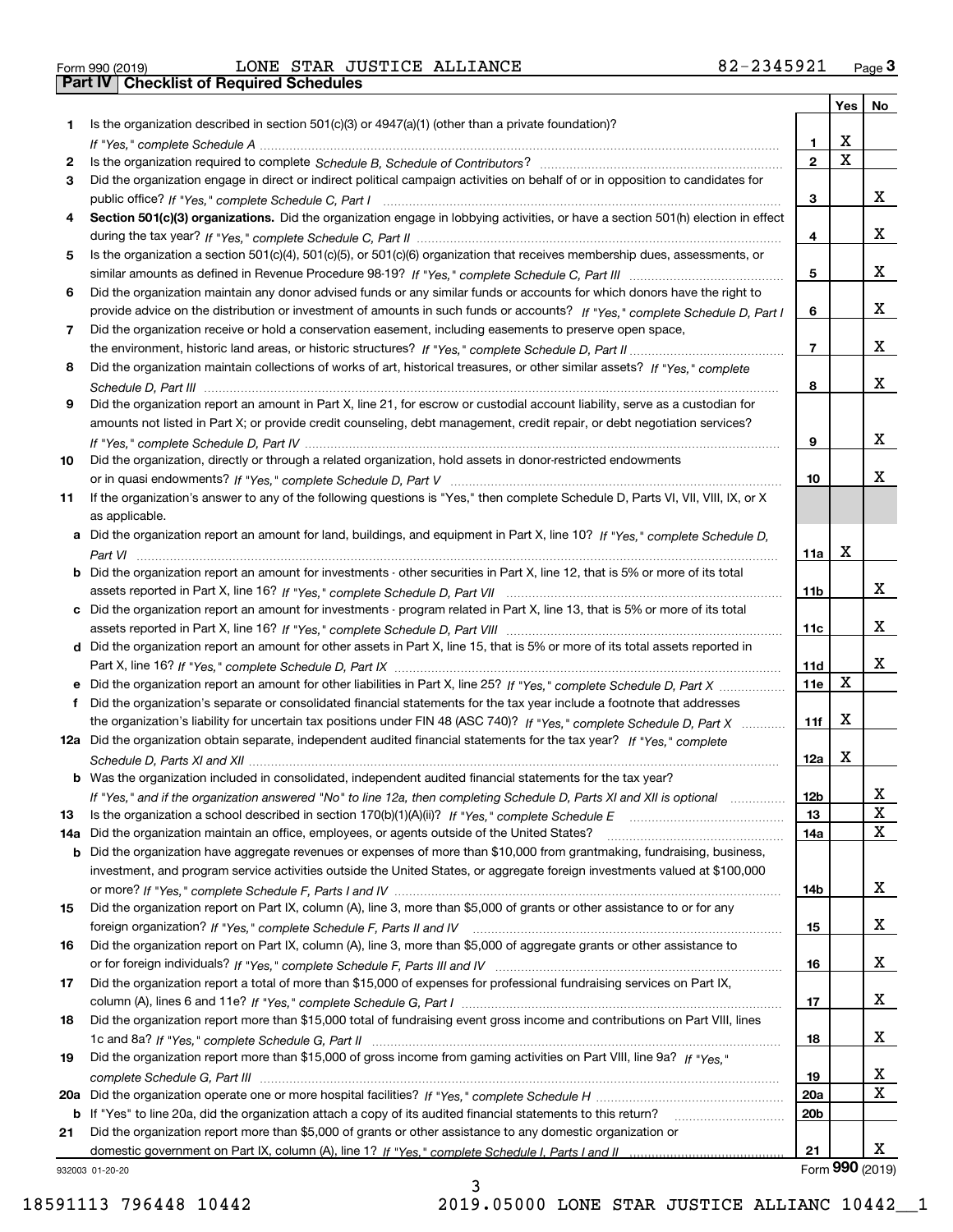*(continued)*

|               |                                                                                                                              |     | Yes | <b>No</b>       |
|---------------|------------------------------------------------------------------------------------------------------------------------------|-----|-----|-----------------|
| 22            | Did the organization report more than \$5,000 of grants or other assistance to or for domestic individuals on                |     |     |                 |
|               |                                                                                                                              | 22  |     | x               |
| 23            | Did the organization answer "Yes" to Part VII, Section A, line 3, 4, or 5 about compensation of the organization's current   |     |     |                 |
|               | and former officers, directors, trustees, key employees, and highest compensated employees? If "Yes," complete               |     |     |                 |
|               |                                                                                                                              | 23  |     | х               |
|               | 24a Did the organization have a tax-exempt bond issue with an outstanding principal amount of more than \$100,000 as of the  |     |     |                 |
|               | last day of the year, that was issued after December 31, 2002? If "Yes," answer lines 24b through 24d and complete           |     |     |                 |
|               |                                                                                                                              | 24a |     | x               |
|               | b Did the organization invest any proceeds of tax-exempt bonds beyond a temporary period exception?                          | 24b |     |                 |
|               | c Did the organization maintain an escrow account other than a refunding escrow at any time during the year to defease       |     |     |                 |
|               | any tax-exempt bonds?                                                                                                        | 24c |     |                 |
|               | d Did the organization act as an "on behalf of" issuer for bonds outstanding at any time during the year?                    | 24d |     |                 |
|               | 25a Section 501(c)(3), 501(c)(4), and 501(c)(29) organizations. Did the organization engage in an excess benefit             |     |     |                 |
|               |                                                                                                                              | 25a |     | x               |
|               | b Is the organization aware that it engaged in an excess benefit transaction with a disqualified person in a prior year, and |     |     |                 |
|               | that the transaction has not been reported on any of the organization's prior Forms 990 or 990-EZ? If "Yes," complete        |     |     |                 |
|               | Schedule L. Part I                                                                                                           | 25b |     | х               |
| 26            | Did the organization report any amount on Part X, line 5 or 22, for receivables from or payables to any current              |     |     |                 |
|               | or former officer, director, trustee, key employee, creator or founder, substantial contributor, or 35%                      |     |     |                 |
|               |                                                                                                                              | 26  |     | х               |
| 27            | Did the organization provide a grant or other assistance to any current or former officer, director, trustee, key employee,  |     |     |                 |
|               | creator or founder, substantial contributor or employee thereof, a grant selection committee member, or to a 35% controlled  |     |     |                 |
|               | entity (including an employee thereof) or family member of any of these persons? If "Yes," complete Schedule L, Part III     | 27  |     | х               |
| 28            | Was the organization a party to a business transaction with one of the following parties (see Schedule L, Part IV            |     |     |                 |
|               | instructions, for applicable filing thresholds, conditions, and exceptions):                                                 |     |     |                 |
|               | a A current or former officer, director, trustee, key employee, creator or founder, or substantial contributor? If           |     |     |                 |
|               |                                                                                                                              | 28a |     | x               |
|               |                                                                                                                              | 28b |     | $\mathbf X$     |
|               | c A 35% controlled entity of one or more individuals and/or organizations described in lines 28a or 28b? If                  |     |     |                 |
|               |                                                                                                                              | 28c |     | х               |
| 29            |                                                                                                                              | 29  |     | $\mathbf X$     |
| 30            | Did the organization receive contributions of art, historical treasures, or other similar assets, or qualified conservation  |     |     |                 |
|               |                                                                                                                              | 30  |     | x               |
| 31            | Did the organization liquidate, terminate, or dissolve and cease operations? If "Yes," complete Schedule N, Part I           | 31  |     | $\mathbf x$     |
| 32            | Did the organization sell, exchange, dispose of, or transfer more than 25% of its net assets? If "Yes," complete             |     |     |                 |
|               |                                                                                                                              | 32  |     | х               |
| 33            | Did the organization own 100% of an entity disregarded as separate from the organization under Regulations                   |     |     |                 |
|               |                                                                                                                              | 33  |     | х               |
| 34            | Was the organization related to any tax-exempt or taxable entity? If "Yes," complete Schedule R, Part II, III, or IV, and    |     |     |                 |
|               |                                                                                                                              | 34  |     | х               |
|               | 35a Did the organization have a controlled entity within the meaning of section 512(b)(13)?                                  | 35a |     | X               |
|               | b If "Yes" to line 35a, did the organization receive any payment from or engage in any transaction with a controlled entity  |     |     |                 |
|               |                                                                                                                              | 35b |     |                 |
| 36            | Section 501(c)(3) organizations. Did the organization make any transfers to an exempt non-charitable related organization?   |     |     |                 |
|               |                                                                                                                              | 36  |     | x               |
| 37            | Did the organization conduct more than 5% of its activities through an entity that is not a related organization             |     |     |                 |
|               | and that is treated as a partnership for federal income tax purposes? If "Yes," complete Schedule R, Part VI                 | 37  |     | x               |
| 38            | Did the organization complete Schedule O and provide explanations in Schedule O for Part VI, lines 11b and 19?               |     |     |                 |
|               | Note: All Form 990 filers are required to complete Schedule O                                                                | 38  | х   |                 |
| <b>Part V</b> | <b>Statements Regarding Other IRS Filings and Tax Compliance</b>                                                             |     |     |                 |
|               | Check if Schedule O contains a response or note to any line in this Part V                                                   |     |     |                 |
|               |                                                                                                                              |     | Yes | No              |
|               | <b>1a</b> Enter the number reported in Box 3 of Form 1096. Enter -0- if not applicable <i>manumumumum</i><br>1a              |     |     |                 |
|               | 0<br><b>b</b> Enter the number of Forms W-2G included in line 1a. Enter -0- if not applicable<br>1b                          |     |     |                 |
|               | c Did the organization comply with backup withholding rules for reportable payments to vendors and reportable gaming         |     |     |                 |
|               | (gambling) winnings to prize winners?                                                                                        | 1c  | х   |                 |
|               | 932004 01-20-20                                                                                                              |     |     | Form 990 (2019) |
|               |                                                                                                                              |     |     |                 |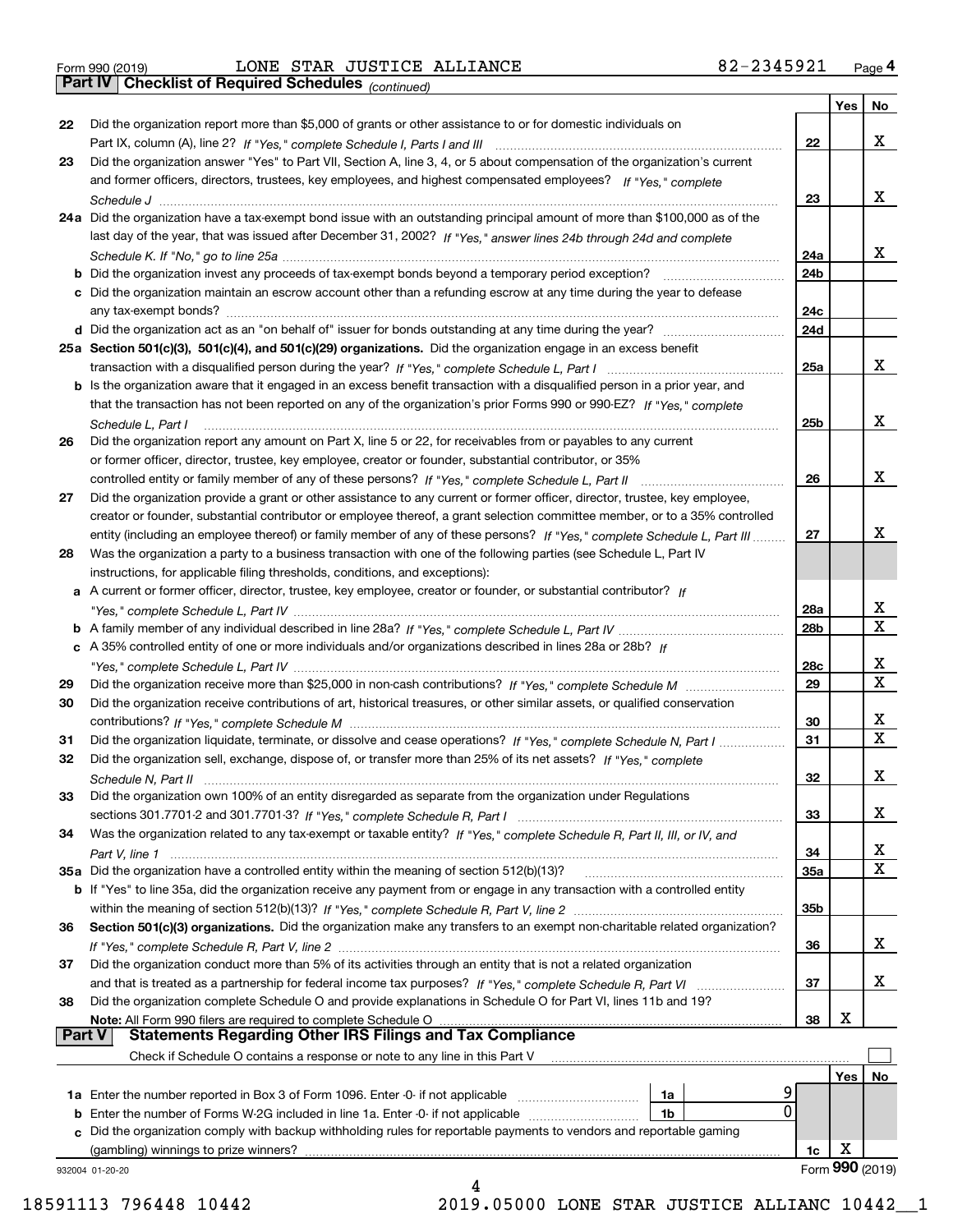|         | 82-2345921<br>LONE STAR JUSTICE ALLIANCE<br>Form 990 (2019)                                                                                                        |                |     | Page $5$ |  |  |  |  |  |  |  |
|---------|--------------------------------------------------------------------------------------------------------------------------------------------------------------------|----------------|-----|----------|--|--|--|--|--|--|--|
|         | Statements Regarding Other IRS Filings and Tax Compliance (continued)<br><b>Part V</b>                                                                             |                |     |          |  |  |  |  |  |  |  |
|         |                                                                                                                                                                    |                | Yes | No       |  |  |  |  |  |  |  |
|         | 2a Enter the number of employees reported on Form W-3, Transmittal of Wage and Tax Statements,                                                                     |                |     |          |  |  |  |  |  |  |  |
|         | 11<br>filed for the calendar year ending with or within the year covered by this return <i>[[[[[[[[[[[[[]]]]</i><br>2a                                             |                |     |          |  |  |  |  |  |  |  |
|         |                                                                                                                                                                    | 2 <sub>b</sub> | X   |          |  |  |  |  |  |  |  |
|         |                                                                                                                                                                    |                |     |          |  |  |  |  |  |  |  |
| За      | Did the organization have unrelated business gross income of \$1,000 or more during the year?                                                                      | 3a<br>3b       |     | х        |  |  |  |  |  |  |  |
|         | <b>b</b> If "Yes," has it filed a Form 990-T for this year? If "No" to line 3b, provide an explanation on Schedule O                                               |                |     |          |  |  |  |  |  |  |  |
|         | 4a At any time during the calendar year, did the organization have an interest in, or a signature or other authority over, a                                       |                |     |          |  |  |  |  |  |  |  |
|         | financial account in a foreign country (such as a bank account, securities account, or other financial account)?                                                   | 4a             |     | х        |  |  |  |  |  |  |  |
|         | <b>b</b> If "Yes," enter the name of the foreign country $\blacktriangleright$                                                                                     |                |     |          |  |  |  |  |  |  |  |
|         | See instructions for filing requirements for FinCEN Form 114, Report of Foreign Bank and Financial Accounts (FBAR).                                                |                |     | х        |  |  |  |  |  |  |  |
| 5a      | Was the organization a party to a prohibited tax shelter transaction at any time during the tax year?                                                              | 5a<br>5b       |     | X        |  |  |  |  |  |  |  |
| b       | If "Yes" to line 5a or 5b, did the organization file Form 8886-T?                                                                                                  | 5с             |     |          |  |  |  |  |  |  |  |
| с<br>6а | Does the organization have annual gross receipts that are normally greater than \$100,000, and did the organization solicit                                        |                |     |          |  |  |  |  |  |  |  |
|         | any contributions that were not tax deductible as charitable contributions?                                                                                        | 6a             |     | x        |  |  |  |  |  |  |  |
|         | <b>b</b> If "Yes," did the organization include with every solicitation an express statement that such contributions or gifts                                      |                |     |          |  |  |  |  |  |  |  |
|         | were not tax deductible?                                                                                                                                           | 6b             |     |          |  |  |  |  |  |  |  |
| 7       | Organizations that may receive deductible contributions under section 170(c).                                                                                      |                |     |          |  |  |  |  |  |  |  |
| а       | Did the organization receive a payment in excess of \$75 made partly as a contribution and partly for goods and services provided to the payor?                    | 7a             | х   |          |  |  |  |  |  |  |  |
| b       | If "Yes," did the organization notify the donor of the value of the goods or services provided?                                                                    | 7b             | X   |          |  |  |  |  |  |  |  |
| c       | Did the organization sell, exchange, or otherwise dispose of tangible personal property for which it was required                                                  |                |     |          |  |  |  |  |  |  |  |
|         | to file Form 8282?                                                                                                                                                 | 7c             |     | x        |  |  |  |  |  |  |  |
| d       | 7d<br>If "Yes," indicate the number of Forms 8282 filed during the year                                                                                            |                |     |          |  |  |  |  |  |  |  |
| е       | Did the organization receive any funds, directly or indirectly, to pay premiums on a personal benefit contract?                                                    | 7e             |     | х        |  |  |  |  |  |  |  |
| f       | Did the organization, during the year, pay premiums, directly or indirectly, on a personal benefit contract?                                                       | 7f             |     | х        |  |  |  |  |  |  |  |
| g       | If the organization received a contribution of qualified intellectual property, did the organization file Form 8899 as required?                                   | 7g             |     |          |  |  |  |  |  |  |  |
| h       | If the organization received a contribution of cars, boats, airplanes, or other vehicles, did the organization file a Form 1098-C?                                 | 7h             |     |          |  |  |  |  |  |  |  |
| 8       | Sponsoring organizations maintaining donor advised funds. Did a donor advised fund maintained by the                                                               |                |     |          |  |  |  |  |  |  |  |
|         | sponsoring organization have excess business holdings at any time during the year?                                                                                 | 8              |     |          |  |  |  |  |  |  |  |
| 9       | Sponsoring organizations maintaining donor advised funds.                                                                                                          |                |     |          |  |  |  |  |  |  |  |
| а       | Did the sponsoring organization make any taxable distributions under section 4966?                                                                                 | 9а             |     |          |  |  |  |  |  |  |  |
| b       | Did the sponsoring organization make a distribution to a donor, donor advisor, or related person?                                                                  | 9b             |     |          |  |  |  |  |  |  |  |
| 10      | Section 501(c)(7) organizations. Enter:                                                                                                                            |                |     |          |  |  |  |  |  |  |  |
| а       | 10a<br>Initiation fees and capital contributions included on Part VIII, line 12                                                                                    |                |     |          |  |  |  |  |  |  |  |
|         | 10 <sub>b</sub><br><b>b</b> Gross receipts, included on Form 990, Part VIII, line 12, for public use of club facilities                                            |                |     |          |  |  |  |  |  |  |  |
| 11      | Section 501(c)(12) organizations. Enter:                                                                                                                           |                |     |          |  |  |  |  |  |  |  |
| а       | 11a<br>Gross income from members or shareholders                                                                                                                   |                |     |          |  |  |  |  |  |  |  |
| b       | Gross income from other sources (Do not net amounts due or paid to other sources against                                                                           |                |     |          |  |  |  |  |  |  |  |
|         | 11 <sub>b</sub><br>12a Section 4947(a)(1) non-exempt charitable trusts. Is the organization filing Form 990 in lieu of Form 1041?                                  |                |     |          |  |  |  |  |  |  |  |
|         | 12 <sub>b</sub>                                                                                                                                                    | 12a            |     |          |  |  |  |  |  |  |  |
| 13      | <b>b</b> If "Yes," enter the amount of tax-exempt interest received or accrued during the year<br>Section 501(c)(29) qualified nonprofit health insurance issuers. |                |     |          |  |  |  |  |  |  |  |
| a       | Is the organization licensed to issue qualified health plans in more than one state?                                                                               | <b>13a</b>     |     |          |  |  |  |  |  |  |  |
|         | Note: See the instructions for additional information the organization must report on Schedule O.                                                                  |                |     |          |  |  |  |  |  |  |  |
| b       | Enter the amount of reserves the organization is required to maintain by the states in which the                                                                   |                |     |          |  |  |  |  |  |  |  |
|         | 13 <sub>b</sub>                                                                                                                                                    |                |     |          |  |  |  |  |  |  |  |
| с       | 13 <sub>c</sub>                                                                                                                                                    |                |     |          |  |  |  |  |  |  |  |
| 14a     | Did the organization receive any payments for indoor tanning services during the tax year?                                                                         | 14a            |     | X        |  |  |  |  |  |  |  |
|         |                                                                                                                                                                    | 14b            |     |          |  |  |  |  |  |  |  |
| 15      | Is the organization subject to the section 4960 tax on payment(s) of more than \$1,000,000 in remuneration or                                                      |                |     |          |  |  |  |  |  |  |  |
|         |                                                                                                                                                                    | 15             |     | х        |  |  |  |  |  |  |  |
|         | If "Yes," see instructions and file Form 4720, Schedule N.                                                                                                         |                |     |          |  |  |  |  |  |  |  |
| 16      | Is the organization an educational institution subject to the section 4968 excise tax on net investment income?<br>.                                               | 16             |     | х        |  |  |  |  |  |  |  |
|         | If "Yes," complete Form 4720, Schedule O.                                                                                                                          |                |     |          |  |  |  |  |  |  |  |

Form (2019) **990**

932005 01-20-20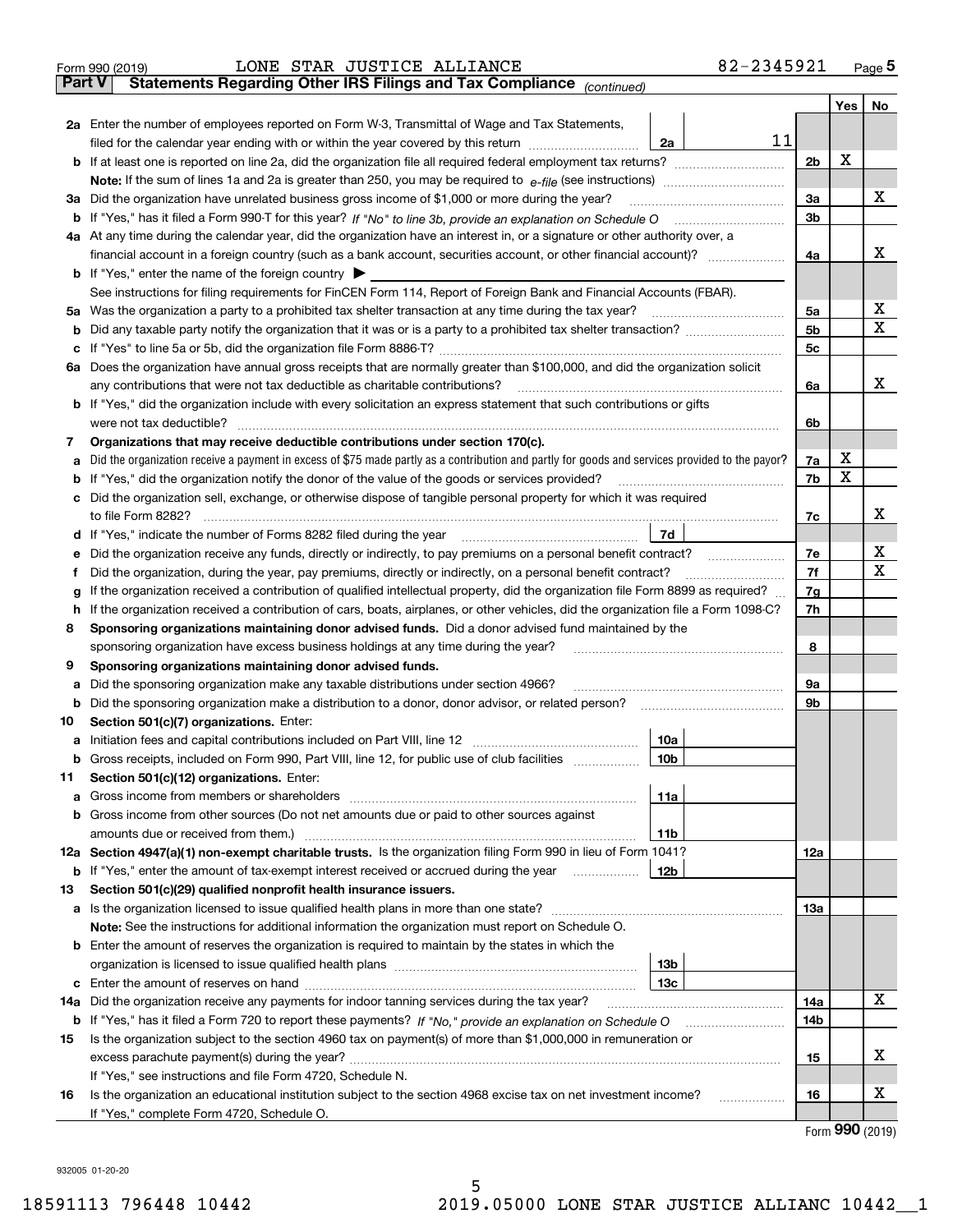# LONE STAR JUSTICE ALLIANCE 82-2345921

*For each "Yes" response to lines 2 through 7b below, and for a "No" response to line 8a, 8b, or 10b below, describe the circumstances, processes, or changes on Schedule O. See instructions.* Form 990 (2019) **CONE STAR JUSTICE ALLIANCE**<br>**Part VI Governance, Management, and Disclosure** For each "Yes" response to lines 2 through 7b below, and for a "No" response Check if Schedule O contains a response or note to any line in this Part VI

|    |                                                                                                                                                                               |                               |   |                         | Yes             | No                         |
|----|-------------------------------------------------------------------------------------------------------------------------------------------------------------------------------|-------------------------------|---|-------------------------|-----------------|----------------------------|
|    | <b>1a</b> Enter the number of voting members of the governing body at the end of the tax year                                                                                 | 1a                            | 8 |                         |                 |                            |
|    | If there are material differences in voting rights among members of the governing body, or if the governing                                                                   |                               |   |                         |                 |                            |
|    | body delegated broad authority to an executive committee or similar committee, explain on Schedule O.                                                                         |                               |   |                         |                 |                            |
|    |                                                                                                                                                                               | 1b                            | 8 |                         |                 |                            |
| 2  | Did any officer, director, trustee, or key employee have a family relationship or a business relationship with any other                                                      |                               |   |                         |                 |                            |
|    | officer, director, trustee, or key employee?                                                                                                                                  |                               |   | $\mathbf{2}$            |                 | X                          |
| 3  | Did the organization delegate control over management duties customarily performed by or under the direct supervision                                                         |                               |   |                         |                 |                            |
|    |                                                                                                                                                                               |                               |   | 3                       |                 | X                          |
| 4  | Did the organization make any significant changes to its governing documents since the prior Form 990 was filed?                                                              |                               |   | $\overline{\mathbf{4}}$ |                 | $\overline{\textbf{X}}$    |
| 5  |                                                                                                                                                                               |                               |   | 5                       |                 | $\mathbf X$<br>$\mathbf x$ |
| 6  | Did the organization have members or stockholders?                                                                                                                            |                               |   | 6                       |                 |                            |
|    | 7a Did the organization have members, stockholders, or other persons who had the power to elect or appoint one or                                                             |                               |   |                         |                 |                            |
|    |                                                                                                                                                                               |                               |   | 7a                      |                 | x                          |
|    | <b>b</b> Are any governance decisions of the organization reserved to (or subject to approval by) members, stockholders, or                                                   |                               |   |                         |                 |                            |
|    | persons other than the governing body?                                                                                                                                        |                               |   | 7b                      |                 | х                          |
| 8  | Did the organization contemporaneously document the meetings held or written actions undertaken during the year by the following:                                             |                               |   |                         |                 |                            |
| a  |                                                                                                                                                                               |                               |   | 8a                      | X               |                            |
|    |                                                                                                                                                                               |                               |   | 8b                      | X               |                            |
| 9  | Is there any officer, director, trustee, or key employee listed in Part VII, Section A, who cannot be reached at the                                                          |                               |   |                         |                 |                            |
|    |                                                                                                                                                                               |                               |   | 9                       |                 | х                          |
|    | Section B. Policies (This Section B requests information about policies not required by the Internal Revenue Code.)                                                           |                               |   |                         |                 |                            |
|    |                                                                                                                                                                               |                               |   |                         | Yes             | No                         |
|    |                                                                                                                                                                               |                               |   | 10a                     |                 | X                          |
|    | <b>b</b> If "Yes," did the organization have written policies and procedures governing the activities of such chapters, affiliates,                                           |                               |   |                         |                 |                            |
|    |                                                                                                                                                                               |                               |   | 10 <sub>b</sub>         |                 |                            |
|    | 11a Has the organization provided a complete copy of this Form 990 to all members of its governing body before filing the form?                                               |                               |   | 11a                     | X               |                            |
|    | <b>b</b> Describe in Schedule O the process, if any, used by the organization to review this Form 990.                                                                        |                               |   |                         |                 |                            |
|    |                                                                                                                                                                               |                               |   | 12a                     | X               |                            |
| b  |                                                                                                                                                                               |                               |   | 12b                     | X               |                            |
|    | c Did the organization regularly and consistently monitor and enforce compliance with the policy? If "Yes," describe                                                          |                               |   |                         |                 |                            |
|    | in Schedule O how this was done manufactured and continuum control of the Schedule O how this was done manufactured and continuum control of the Schedule O how this was done |                               |   | 12c                     | х<br>X          |                            |
| 13 |                                                                                                                                                                               |                               |   | 13                      | X               |                            |
| 14 | Did the organization have a written document retention and destruction policy? manufactured and the organization have a written document retention and destruction policy?    |                               |   | 14                      |                 |                            |
| 15 | Did the process for determining compensation of the following persons include a review and approval by independent                                                            |                               |   |                         |                 |                            |
|    | persons, comparability data, and contemporaneous substantiation of the deliberation and decision?                                                                             |                               |   |                         | X               |                            |
|    |                                                                                                                                                                               |                               |   | 15a                     |                 | $\mathbf X$                |
|    |                                                                                                                                                                               |                               |   | 15 <sub>b</sub>         |                 |                            |
|    | If "Yes" to line 15a or 15b, describe the process in Schedule O (see instructions).                                                                                           |                               |   |                         |                 |                            |
|    | 16a Did the organization invest in, contribute assets to, or participate in a joint venture or similar arrangement with a                                                     |                               |   |                         |                 | X                          |
|    | taxable entity during the year?                                                                                                                                               |                               |   | 16a                     |                 |                            |
|    | <b>b</b> If "Yes," did the organization follow a written policy or procedure requiring the organization to evaluate its participation                                         |                               |   |                         |                 |                            |
|    | in joint venture arrangements under applicable federal tax law, and take steps to safequard the organization's                                                                |                               |   |                         |                 |                            |
|    | exempt status with respect to such arrangements?<br><b>Section C. Disclosure</b>                                                                                              |                               |   | 16b                     |                 |                            |
|    | <b>NONE</b>                                                                                                                                                                   |                               |   |                         |                 |                            |
| 17 | List the states with which a copy of this Form 990 is required to be filed $\blacktriangleright$                                                                              |                               |   |                         |                 |                            |
| 18 | Section 6104 requires an organization to make its Forms 1023 (1024 or 1024-A, if applicable), 990, and 990-T (Section 501(c)(3)s only) available                              |                               |   |                         |                 |                            |
|    | for public inspection. Indicate how you made these available. Check all that apply.                                                                                           |                               |   |                         |                 |                            |
|    | $X$ Upon request<br>Own website<br>Another's website                                                                                                                          | Other (explain on Schedule O) |   |                         |                 |                            |
| 19 | Describe on Schedule O whether (and if so, how) the organization made its governing documents, conflict of interest policy, and financial                                     |                               |   |                         |                 |                            |
|    | statements available to the public during the tax year.                                                                                                                       |                               |   |                         |                 |                            |
| 20 | State the name, address, and telephone number of the person who possesses the organization's books and records<br>ELIZABETH HENNEKE - 512-394-5791                            |                               |   |                         |                 |                            |
|    | 3809 S 1ST ST, AUSTIN,<br>TХ<br>78704                                                                                                                                         |                               |   |                         |                 |                            |
|    |                                                                                                                                                                               |                               |   |                         | Form 990 (2019) |                            |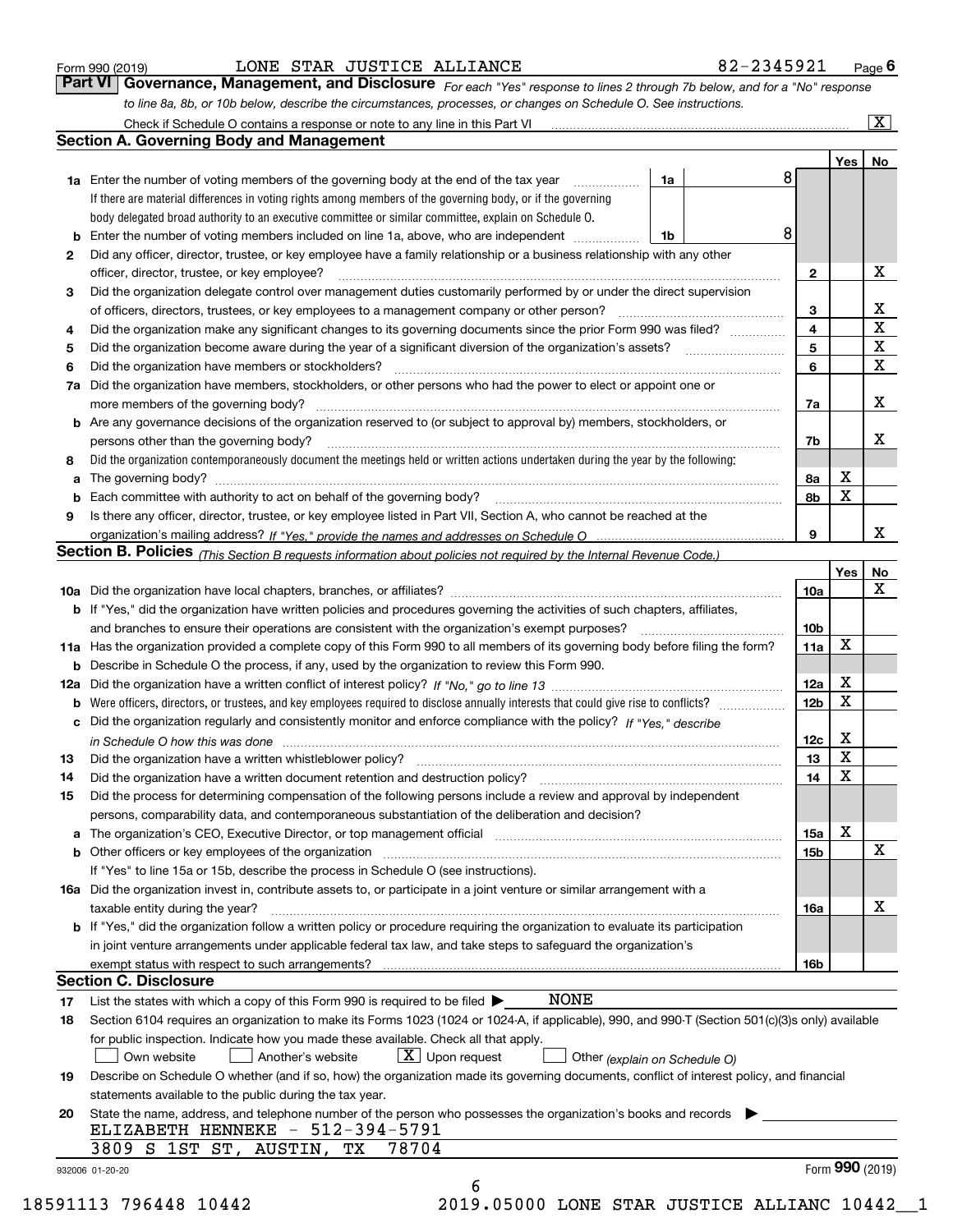$\mathcal{L}^{\text{max}}$ 

# **7Part VII Compensation of Officers, Directors, Trustees, Key Employees, Highest Compensated Employees, and Independent Contractors**

Check if Schedule O contains a response or note to any line in this Part VII

**Section A. Officers, Directors, Trustees, Key Employees, and Highest Compensated Employees**

**1a**  Complete this table for all persons required to be listed. Report compensation for the calendar year ending with or within the organization's tax year. **•** List all of the organization's current officers, directors, trustees (whether individuals or organizations), regardless of amount of compensation.

Enter -0- in columns (D), (E), and (F) if no compensation was paid.

 $\bullet$  List all of the organization's  $\,$ current key employees, if any. See instructions for definition of "key employee."

**•** List the organization's five current highest compensated employees (other than an officer, director, trustee, or key employee) who received reportable compensation (Box 5 of Form W-2 and/or Box 7 of Form 1099-MISC) of more than \$100,000 from the organization and any related organizations.

**•** List all of the organization's former officers, key employees, and highest compensated employees who received more than \$100,000 of reportable compensation from the organization and any related organizations.

**former directors or trustees**  ¥ List all of the organization's that received, in the capacity as a former director or trustee of the organization, more than \$10,000 of reportable compensation from the organization and any related organizations.

See instructions for the order in which to list the persons above.

Check this box if neither the organization nor any related organization compensated any current officer, director, or trustee.  $\mathcal{L}^{\text{max}}$ 

| (A)                   | (B)                                                |                               |                                 |         | (C)          |                                  |        |                 |                 |               | (D) | (E) | (F) |
|-----------------------|----------------------------------------------------|-------------------------------|---------------------------------|---------|--------------|----------------------------------|--------|-----------------|-----------------|---------------|-----|-----|-----|
| Name and title        | Position<br>Average<br>(do not check more than one |                               |                                 |         |              |                                  |        | Reportable      | Reportable      | Estimated     |     |     |     |
|                       | hours per                                          |                               |                                 |         |              | box, unless person is both an    |        | compensation    | compensation    | amount of     |     |     |     |
|                       | week                                               |                               | officer and a director/trustee) |         |              |                                  | from   | from related    | other           |               |     |     |     |
|                       | (list any                                          |                               |                                 |         |              |                                  |        | the             | organizations   | compensation  |     |     |     |
|                       | hours for                                          |                               |                                 |         |              |                                  |        | organization    | (W-2/1099-MISC) | from the      |     |     |     |
|                       | related                                            |                               |                                 |         |              |                                  |        | (W-2/1099-MISC) |                 | organization  |     |     |     |
|                       | organizations                                      |                               |                                 |         |              |                                  |        |                 |                 | and related   |     |     |     |
|                       | below<br>line)                                     | ndividual trustee or director | Institutional trustee           | Officer | Key employee | Highest compensated<br> employee | Former |                 |                 | organizations |     |     |     |
| (1) CAROLINE KIM      | 1.00                                               |                               |                                 |         |              |                                  |        |                 |                 |               |     |     |     |
| BOARD CHAIRWOMAN      |                                                    | $\mathbf X$                   |                                 | $\rm X$ |              |                                  |        | $\mathbf 0$ .   | 0.              | 0.            |     |     |     |
| (2) ALLEN ROTHMAN     | 1.00                                               |                               |                                 |         |              |                                  |        |                 |                 |               |     |     |     |
| BOARD MEMBER          |                                                    | $\rm X$                       |                                 |         |              |                                  |        | 0.              | $0$ .           | $0_{.}$       |     |     |     |
| (3) ASHLEY PETTUS     | 1.00                                               |                               |                                 |         |              |                                  |        |                 |                 |               |     |     |     |
| <b>BOARD MEMBER</b>   |                                                    | $\mathbf X$                   |                                 |         |              |                                  |        | 0.              | 0.              | $\mathbf 0$ . |     |     |     |
| (4) DOUG DEASON       | 1.00                                               |                               |                                 |         |              |                                  |        |                 |                 |               |     |     |     |
| BOARD MEMBER          |                                                    | $\mathbf X$                   |                                 |         |              |                                  |        | 0.              | 0.              | $\mathbf 0$ . |     |     |     |
| (5) KERRI MCDONALD    | 1.00                                               |                               |                                 |         |              |                                  |        |                 |                 |               |     |     |     |
| BOARD MEMBER          |                                                    | X                             |                                 |         |              |                                  |        | 0.              | 0.              | $\mathbf 0$ . |     |     |     |
| (6) LARRY ROBINSON    | 1.00                                               |                               |                                 |         |              |                                  |        |                 |                 |               |     |     |     |
| BOARD MEMBER          |                                                    | X                             |                                 |         |              |                                  |        | 0.              | 0.              | 0.            |     |     |     |
| (7) PHILLIP J. YATES  | 1.00                                               |                               |                                 |         |              |                                  |        |                 |                 |               |     |     |     |
| BOARD MEMBER          |                                                    | $\mathbf X$                   |                                 |         |              |                                  |        | 0.              | 0.              | $0_{.}$       |     |     |     |
| (8) REED MACY, CFA    | 1.00                                               |                               |                                 |         |              |                                  |        |                 |                 |               |     |     |     |
| BOARD MEMBER          |                                                    | X                             |                                 |         |              |                                  |        | 0.              | 0.              | 0.            |     |     |     |
| (9) ELIZABETH HENNEKE | 40.00                                              |                               |                                 |         |              |                                  |        |                 |                 |               |     |     |     |
| EXECUTIVE DIRECTOR    |                                                    |                               |                                 | $\rm X$ |              |                                  |        | 120,000.        | $0$ .           | 0.            |     |     |     |
|                       |                                                    |                               |                                 |         |              |                                  |        |                 |                 |               |     |     |     |
|                       |                                                    |                               |                                 |         |              |                                  |        |                 |                 |               |     |     |     |
|                       |                                                    |                               |                                 |         |              |                                  |        |                 |                 |               |     |     |     |
|                       |                                                    |                               |                                 |         |              |                                  |        |                 |                 |               |     |     |     |
|                       |                                                    |                               |                                 |         |              |                                  |        |                 |                 |               |     |     |     |
|                       |                                                    |                               |                                 |         |              |                                  |        |                 |                 |               |     |     |     |
|                       |                                                    |                               |                                 |         |              |                                  |        |                 |                 |               |     |     |     |
|                       |                                                    |                               |                                 |         |              |                                  |        |                 |                 |               |     |     |     |
|                       |                                                    |                               |                                 |         |              |                                  |        |                 |                 |               |     |     |     |
|                       |                                                    |                               |                                 |         |              |                                  |        |                 |                 |               |     |     |     |
|                       |                                                    |                               |                                 |         |              |                                  |        |                 |                 |               |     |     |     |
|                       |                                                    |                               |                                 |         |              |                                  |        |                 |                 |               |     |     |     |
|                       |                                                    |                               |                                 |         |              |                                  |        |                 |                 |               |     |     |     |

932007 01-20-20

Form (2019) **990**

7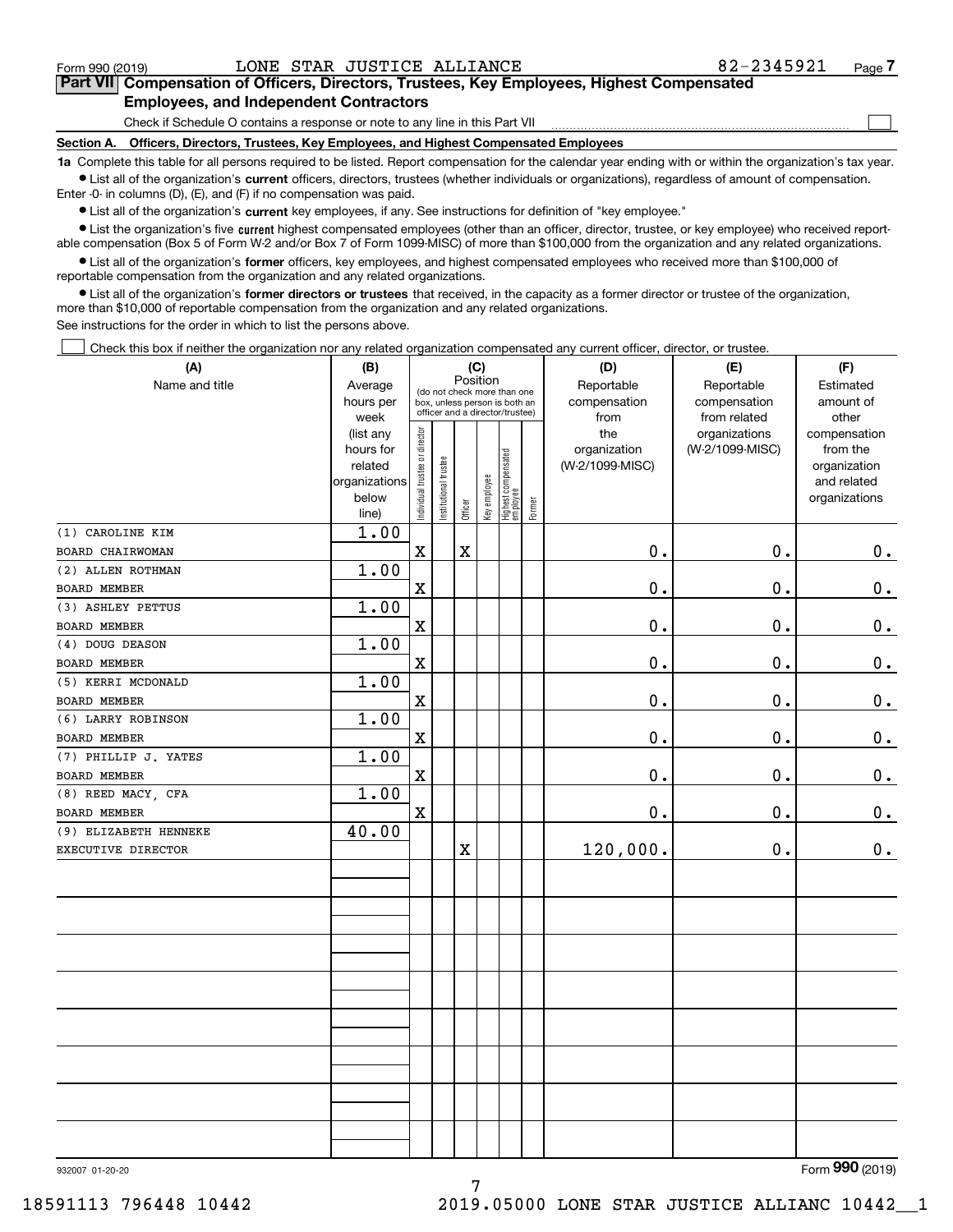|   | LONE STAR JUSTICE ALLIANCE<br>Form 990 (2019)                                                                                                                       |                                                                      |                                |                       |                 |              |                                                                                                 |        |                                           | 82-2345921                                        |                                                                          |     |                                        | Page 8                    |
|---|---------------------------------------------------------------------------------------------------------------------------------------------------------------------|----------------------------------------------------------------------|--------------------------------|-----------------------|-----------------|--------------|-------------------------------------------------------------------------------------------------|--------|-------------------------------------------|---------------------------------------------------|--------------------------------------------------------------------------|-----|----------------------------------------|---------------------------|
|   | Part VII <br>Section A. Officers, Directors, Trustees, Key Employees, and Highest Compensated Employees (continued)                                                 |                                                                      |                                |                       |                 |              |                                                                                                 |        |                                           |                                                   |                                                                          |     |                                        |                           |
|   | (A)<br>Name and title                                                                                                                                               | (B)<br>Average<br>hours per<br>week                                  |                                |                       | (C)<br>Position |              | (do not check more than one<br>box, unless person is both an<br>officer and a director/trustee) |        | (D)<br>Reportable<br>compensation<br>from | (E)<br>Reportable<br>compensation<br>from related |                                                                          |     | (F)<br>Estimated<br>amount of<br>other |                           |
|   |                                                                                                                                                                     | (list any<br>hours for<br>related<br>organizations<br>below<br>line) | Individual trustee or director | Institutional trustee | Officer         | key employee | Highest compensated<br>  employee                                                               | Former | the<br>organization<br>(W-2/1099-MISC)    | organizations<br>(W-2/1099-MISC)                  | compensation<br>from the<br>organization<br>and related<br>organizations |     |                                        |                           |
|   |                                                                                                                                                                     |                                                                      |                                |                       |                 |              |                                                                                                 |        |                                           |                                                   |                                                                          |     |                                        |                           |
|   |                                                                                                                                                                     |                                                                      |                                |                       |                 |              |                                                                                                 |        |                                           |                                                   |                                                                          |     |                                        |                           |
|   |                                                                                                                                                                     |                                                                      |                                |                       |                 |              |                                                                                                 |        |                                           |                                                   |                                                                          |     |                                        |                           |
|   |                                                                                                                                                                     |                                                                      |                                |                       |                 |              |                                                                                                 |        |                                           |                                                   |                                                                          |     |                                        |                           |
|   |                                                                                                                                                                     |                                                                      |                                |                       |                 |              |                                                                                                 |        |                                           |                                                   |                                                                          |     |                                        |                           |
|   |                                                                                                                                                                     |                                                                      |                                |                       |                 |              |                                                                                                 |        |                                           |                                                   |                                                                          |     |                                        |                           |
|   |                                                                                                                                                                     |                                                                      |                                |                       |                 |              |                                                                                                 |        |                                           |                                                   |                                                                          |     |                                        |                           |
|   |                                                                                                                                                                     |                                                                      |                                |                       |                 |              |                                                                                                 |        |                                           |                                                   |                                                                          |     |                                        |                           |
|   |                                                                                                                                                                     |                                                                      |                                |                       |                 |              |                                                                                                 |        |                                           |                                                   |                                                                          |     |                                        |                           |
|   | 1b Subtotal                                                                                                                                                         |                                                                      |                                |                       |                 |              |                                                                                                 |        | 120,000.<br>$\overline{0}$ .              |                                                   | 0.<br>$\overline{0}$ .                                                   |     |                                        | $0$ .<br>$\overline{0}$ . |
|   | c Total from continuation sheets to Part VII, Section A                                                                                                             |                                                                      |                                |                       |                 |              |                                                                                                 |        | 120,000.                                  |                                                   | $\overline{\mathfrak{0}}$ .                                              |     |                                        | $\overline{\mathbf{0}}$ . |
| 2 | Total number of individuals (including but not limited to those listed above) who received more than \$100,000 of reportable                                        |                                                                      |                                |                       |                 |              |                                                                                                 |        |                                           |                                                   |                                                                          |     |                                        | 1                         |
|   | compensation from the organization $\blacktriangleright$                                                                                                            |                                                                      |                                |                       |                 |              |                                                                                                 |        |                                           |                                                   |                                                                          |     | Yes                                    | No                        |
| з | Did the organization list any former officer, director, trustee, key employee, or highest compensated employee on                                                   |                                                                      |                                |                       |                 |              |                                                                                                 |        |                                           |                                                   |                                                                          |     |                                        |                           |
|   | line 1a? If "Yes," complete Schedule J for such individual manufactured contained and the 1a? If "Yes," complete Schedule J for such individual                     |                                                                      |                                |                       |                 |              |                                                                                                 |        |                                           |                                                   |                                                                          | 3   |                                        | х                         |
| 4 | For any individual listed on line 1a, is the sum of reportable compensation and other compensation from the organization                                            |                                                                      |                                |                       |                 |              |                                                                                                 |        |                                           |                                                   |                                                                          | 4   |                                        | х                         |
| 5 | Did any person listed on line 1a receive or accrue compensation from any unrelated organization or individual for services                                          |                                                                      |                                |                       |                 |              |                                                                                                 |        |                                           |                                                   |                                                                          | 5   |                                        | X                         |
|   | <b>Section B. Independent Contractors</b>                                                                                                                           |                                                                      |                                |                       |                 |              |                                                                                                 |        |                                           |                                                   |                                                                          |     |                                        |                           |
| 1 | Complete this table for your five highest compensated independent contractors that received more than \$100,000 of compensation from                                |                                                                      |                                |                       |                 |              |                                                                                                 |        |                                           |                                                   |                                                                          |     |                                        |                           |
|   | the organization. Report compensation for the calendar year ending with or within the organization's tax year.<br>(A)                                               |                                                                      |                                |                       |                 |              |                                                                                                 |        | (B)                                       |                                                   |                                                                          | (C) |                                        |                           |
|   | Name and business address                                                                                                                                           |                                                                      |                                | <b>NONE</b>           |                 |              |                                                                                                 |        | Description of services                   |                                                   |                                                                          |     | Compensation                           |                           |
|   |                                                                                                                                                                     |                                                                      |                                |                       |                 |              |                                                                                                 |        |                                           |                                                   |                                                                          |     |                                        |                           |
|   |                                                                                                                                                                     |                                                                      |                                |                       |                 |              |                                                                                                 |        |                                           |                                                   |                                                                          |     |                                        |                           |
|   |                                                                                                                                                                     |                                                                      |                                |                       |                 |              |                                                                                                 |        |                                           |                                                   |                                                                          |     |                                        |                           |
|   |                                                                                                                                                                     |                                                                      |                                |                       |                 |              |                                                                                                 |        |                                           |                                                   |                                                                          |     |                                        |                           |
|   |                                                                                                                                                                     |                                                                      |                                |                       |                 |              |                                                                                                 |        |                                           |                                                   |                                                                          |     |                                        |                           |
| 2 | Total number of independent contractors (including but not limited to those listed above) who received more than<br>\$100,000 of compensation from the organization |                                                                      |                                |                       |                 | 0            |                                                                                                 |        |                                           |                                                   |                                                                          |     |                                        |                           |
|   |                                                                                                                                                                     |                                                                      |                                |                       |                 |              |                                                                                                 |        |                                           |                                                   |                                                                          |     | Form 990 (2019)                        |                           |

932008 01-20-20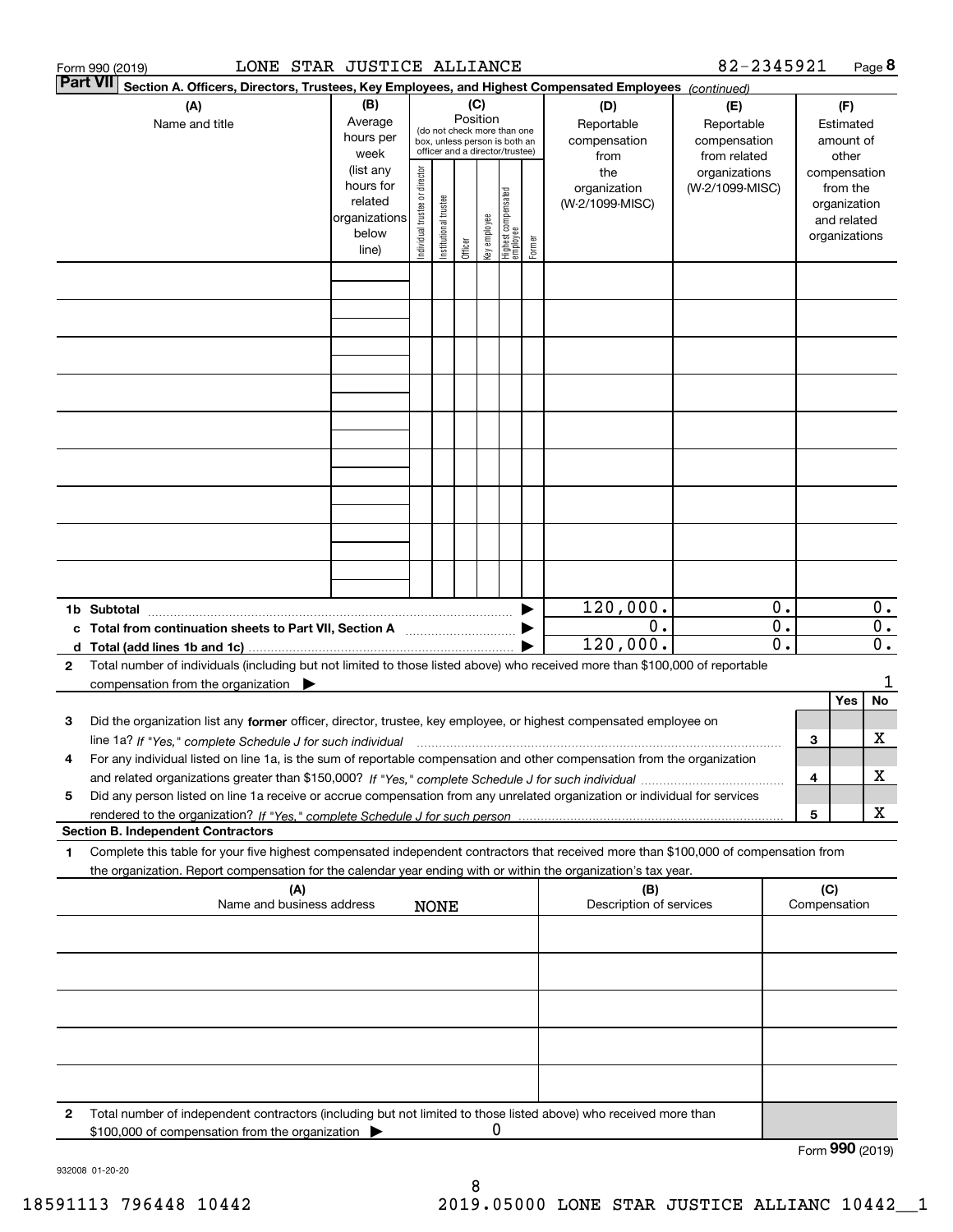|                                                           |                  | LONE STAR JUSTICE ALLIANCE<br>Form 990 (2019)                                                                         |                                                |                      |                                                                                                            | 82-2345921                    | Page 9                                                          |
|-----------------------------------------------------------|------------------|-----------------------------------------------------------------------------------------------------------------------|------------------------------------------------|----------------------|------------------------------------------------------------------------------------------------------------|-------------------------------|-----------------------------------------------------------------|
|                                                           | <b>Part VIII</b> | <b>Statement of Revenue</b>                                                                                           |                                                |                      |                                                                                                            |                               |                                                                 |
|                                                           |                  | Check if Schedule O contains a response or note to any line in this Part VIII                                         |                                                |                      | $\begin{array}{c c c c c c c} \hline \text{ } & \text{(B)} & \text{ } & \text{(C)} & \text{ } \end{array}$ |                               |                                                                 |
|                                                           |                  |                                                                                                                       |                                                | (A)<br>Total revenue | Related or exempt<br>function revenue                                                                      | Unrelated<br>business revenue | (D)<br>Revenue excluded<br>from tax under<br>sections 512 - 514 |
|                                                           |                  | 1a<br>1 a Federated campaigns                                                                                         |                                                |                      |                                                                                                            |                               |                                                                 |
|                                                           |                  | 1 <sub>b</sub><br><b>b</b> Membership dues<br>$\ldots \ldots \ldots \ldots \ldots$                                    |                                                |                      |                                                                                                            |                               |                                                                 |
| Contributions, Gifts, Grants<br>and Other Similar Amounts | с                | 1 <sub>c</sub><br>Fundraising events                                                                                  |                                                |                      |                                                                                                            |                               |                                                                 |
|                                                           |                  | 1 <sub>d</sub><br>d Related organizations                                                                             |                                                |                      |                                                                                                            |                               |                                                                 |
|                                                           | е                | 1e<br>Government grants (contributions)                                                                               | 409,871.                                       |                      |                                                                                                            |                               |                                                                 |
|                                                           |                  | f All other contributions, gifts, grants, and                                                                         |                                                |                      |                                                                                                            |                               |                                                                 |
|                                                           |                  | similar amounts not included above<br>1f                                                                              | 600, 402.<br>6, 298.                           |                      |                                                                                                            |                               |                                                                 |
|                                                           | a                | $1g$ \$<br>Noncash contributions included in lines 1a-1f                                                              |                                                | 1,010,273.           |                                                                                                            |                               |                                                                 |
|                                                           |                  |                                                                                                                       | <b>Business Code</b>                           |                      |                                                                                                            |                               |                                                                 |
|                                                           |                  | 2 a LEGAL SERVICES                                                                                                    | 541100                                         | 85,000.              | 85,000.                                                                                                    |                               |                                                                 |
| Program Service<br>Revenue                                | b                | <u> 1980 - Johann Barn, mars eta bainar eta bat erroman erroman erroman erroman erroman erroman erroman erroman e</u> |                                                |                      |                                                                                                            |                               |                                                                 |
|                                                           | c                | <u> 1980 - John Stein, Amerikaansk politiker (</u>                                                                    |                                                |                      |                                                                                                            |                               |                                                                 |
|                                                           | d                | <u> 1989 - Johann Stoff, Amerikaansk politiker († 1908)</u>                                                           |                                                |                      |                                                                                                            |                               |                                                                 |
|                                                           | е                |                                                                                                                       |                                                |                      |                                                                                                            |                               |                                                                 |
|                                                           | f                | All other program service revenue                                                                                     |                                                |                      |                                                                                                            |                               |                                                                 |
|                                                           | g                |                                                                                                                       |                                                | 85,000.              |                                                                                                            |                               |                                                                 |
|                                                           | 3                | Investment income (including dividends, interest, and                                                                 |                                                |                      |                                                                                                            |                               |                                                                 |
|                                                           |                  |                                                                                                                       | ▶                                              |                      |                                                                                                            |                               |                                                                 |
|                                                           | 4                | Income from investment of tax-exempt bond proceeds                                                                    |                                                |                      |                                                                                                            |                               |                                                                 |
|                                                           | 5                | (i) Real                                                                                                              | (ii) Personal                                  |                      |                                                                                                            |                               |                                                                 |
|                                                           |                  |                                                                                                                       |                                                |                      |                                                                                                            |                               |                                                                 |
|                                                           | 6а<br>b          | 6a<br>Gross rents<br>.<br>6b<br>Less: rental expenses                                                                 |                                                |                      |                                                                                                            |                               |                                                                 |
|                                                           | с                | Rental income or (loss)<br>6c                                                                                         |                                                |                      |                                                                                                            |                               |                                                                 |
|                                                           |                  | d Net rental income or (loss)                                                                                         |                                                |                      |                                                                                                            |                               |                                                                 |
|                                                           |                  | (i) Securities<br>7 a Gross amount from sales of                                                                      | (ii) Other                                     |                      |                                                                                                            |                               |                                                                 |
|                                                           |                  | assets other than inventory<br>7a                                                                                     |                                                |                      |                                                                                                            |                               |                                                                 |
|                                                           |                  | <b>b</b> Less: cost or other basis                                                                                    |                                                |                      |                                                                                                            |                               |                                                                 |
|                                                           |                  | 7b<br>and sales expenses                                                                                              |                                                |                      |                                                                                                            |                               |                                                                 |
| evenue                                                    |                  | 7c<br>c Gain or (loss)                                                                                                |                                                |                      |                                                                                                            |                               |                                                                 |
|                                                           |                  |                                                                                                                       |                                                |                      |                                                                                                            |                               |                                                                 |
| Other <sub>R</sub>                                        |                  | 8 a Gross income from fundraising events (not                                                                         |                                                |                      |                                                                                                            |                               |                                                                 |
|                                                           |                  | including \$                                                                                                          |                                                |                      |                                                                                                            |                               |                                                                 |
|                                                           |                  | contributions reported on line 1c). See                                                                               |                                                |                      |                                                                                                            |                               |                                                                 |
|                                                           |                  | 8a<br>8b                                                                                                              |                                                |                      |                                                                                                            |                               |                                                                 |
|                                                           |                  | <b>b</b> Less: direct expenses <i></i><br>c Net income or (loss) from fundraising events                              |                                                |                      |                                                                                                            |                               |                                                                 |
|                                                           |                  | 9 a Gross income from gaming activities. See                                                                          |                                                |                      |                                                                                                            |                               |                                                                 |
|                                                           |                  | 9a                                                                                                                    |                                                |                      |                                                                                                            |                               |                                                                 |
|                                                           |                  | 9 <sub>b</sub><br><b>b</b> Less: direct expenses <b>manually</b>                                                      |                                                |                      |                                                                                                            |                               |                                                                 |
|                                                           |                  | c Net income or (loss) from gaming activities                                                                         |                                                |                      |                                                                                                            |                               |                                                                 |
|                                                           |                  | 10 a Gross sales of inventory, less returns                                                                           |                                                |                      |                                                                                                            |                               |                                                                 |
|                                                           |                  | 10a                                                                                                                   |                                                |                      |                                                                                                            |                               |                                                                 |
|                                                           |                  | 10 <sub>b</sub><br><b>b</b> Less: cost of goods sold                                                                  |                                                |                      |                                                                                                            |                               |                                                                 |
|                                                           |                  | c Net income or (loss) from sales of inventory                                                                        |                                                |                      |                                                                                                            |                               |                                                                 |
|                                                           |                  |                                                                                                                       | <b>Business Code</b>                           |                      |                                                                                                            |                               |                                                                 |
|                                                           |                  | 11 a CONFERENCE REGISTRATIO                                                                                           | 900099                                         | 835.                 | 835.                                                                                                       |                               |                                                                 |
|                                                           | b                | <u> 1989 - Johann Stein, marwolaethau a bhann an t-Amhair an t-Amhair an t-Amhair an t-Amhair an t-Amhair an t-A</u>  |                                                |                      |                                                                                                            |                               |                                                                 |
| Miscellaneous<br>Revenue                                  | c                |                                                                                                                       |                                                |                      |                                                                                                            |                               |                                                                 |
|                                                           |                  |                                                                                                                       |                                                | 835.                 |                                                                                                            |                               |                                                                 |
|                                                           | 12               |                                                                                                                       | $\blacktriangleright$<br>$\blacktriangleright$ | 1,096,108.           | 85,835.                                                                                                    | 0.                            | 0.                                                              |
|                                                           | 932009 01-20-20  |                                                                                                                       |                                                |                      |                                                                                                            |                               | Form 990 (2019)                                                 |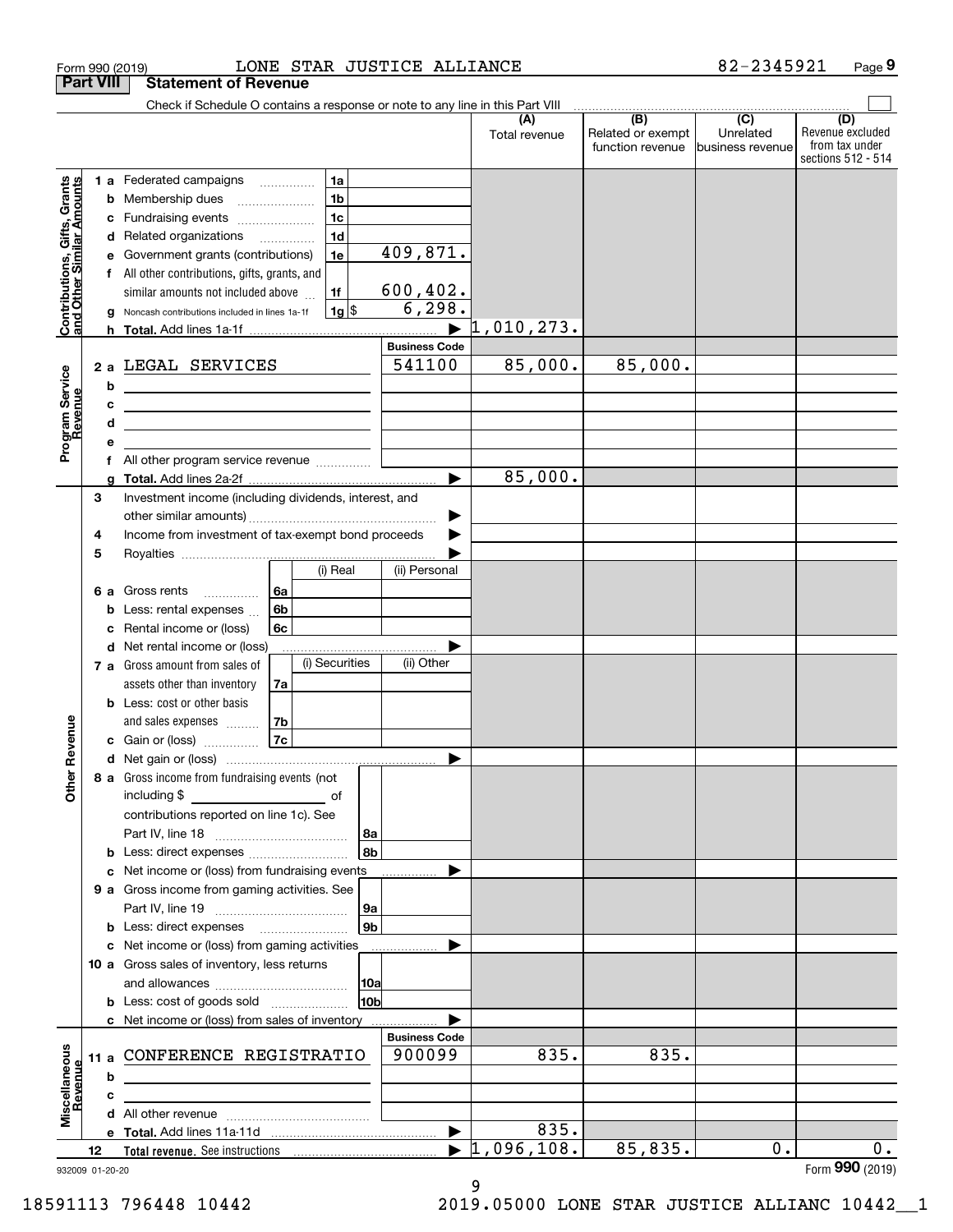$_{\rm Form}$   $_{990}$  (2019)  $_{\rm H2}$   $_{\rm LONE}$   $_{\rm STAR}$   $_{\rm JUSTICE}$   $_{\rm ALLIANCE}$   $_{\rm H2}$   $_{\rm H2}$   $_{\rm H2}$   $_{\rm H2}$   $_{\rm H2}$   $_{\rm H2}$ **Part IX Statement of Functional Expenses**

|                  | Section 501(c)(3) and 501(c)(4) organizations must complete all columns. All other organizations must complete column (A).                                                                                 |                       |                                    |                                                      |                                |
|------------------|------------------------------------------------------------------------------------------------------------------------------------------------------------------------------------------------------------|-----------------------|------------------------------------|------------------------------------------------------|--------------------------------|
|                  | Check if Schedule O contains a response or note to any line in this Part IX                                                                                                                                |                       |                                    |                                                      | $\overline{\mathbf{X}}$        |
|                  | Do not include amounts reported on lines 6b,<br>7b, 8b, 9b, and 10b of Part VIII.                                                                                                                          | (A)<br>Total expenses | (B)<br>Program service<br>expenses | $\overline{C}$<br>Management and<br>general expenses | (D)<br>Fundraising<br>expenses |
| 1.               | Grants and other assistance to domestic organizations                                                                                                                                                      |                       |                                    |                                                      |                                |
|                  | and domestic governments. See Part IV, line 21                                                                                                                                                             |                       |                                    |                                                      |                                |
| $\mathbf{2}$     | Grants and other assistance to domestic                                                                                                                                                                    |                       |                                    |                                                      |                                |
|                  | individuals. See Part IV, line 22                                                                                                                                                                          |                       |                                    |                                                      |                                |
| 3                | Grants and other assistance to foreign                                                                                                                                                                     |                       |                                    |                                                      |                                |
|                  | organizations, foreign governments, and foreign                                                                                                                                                            |                       |                                    |                                                      |                                |
|                  | individuals. See Part IV, lines 15 and 16                                                                                                                                                                  |                       |                                    |                                                      |                                |
| 4                | Benefits paid to or for members                                                                                                                                                                            |                       |                                    |                                                      |                                |
| 5                | Compensation of current officers, directors,                                                                                                                                                               |                       |                                    |                                                      |                                |
|                  |                                                                                                                                                                                                            | 120,000.              | 93,297.                            | 24,282.                                              | 2,421.                         |
| 6                | Compensation not included above to disqualified                                                                                                                                                            |                       |                                    |                                                      |                                |
|                  | persons (as defined under section 4958(f)(1)) and                                                                                                                                                          |                       |                                    |                                                      |                                |
|                  | persons described in section 4958(c)(3)(B)                                                                                                                                                                 |                       |                                    |                                                      |                                |
| 7                |                                                                                                                                                                                                            | 249,769.              | 194,189.                           | 50, 540.                                             | 5,040.                         |
| 8                | Pension plan accruals and contributions (include                                                                                                                                                           |                       |                                    |                                                      |                                |
|                  | section 401(k) and 403(b) employer contributions)                                                                                                                                                          |                       |                                    |                                                      |                                |
| 9                |                                                                                                                                                                                                            | 17, 145.              | 13,331.                            | 3,468.                                               | 346.                           |
| 10               |                                                                                                                                                                                                            | 28,180.               | 21,909.                            | 5,702.                                               | $\overline{569}$ .             |
| 11               | Fees for services (nonemployees):                                                                                                                                                                          |                       |                                    |                                                      |                                |
| а                |                                                                                                                                                                                                            |                       |                                    |                                                      |                                |
| b                |                                                                                                                                                                                                            |                       |                                    |                                                      |                                |
| c                |                                                                                                                                                                                                            | 9,671.                |                                    | 9,671.                                               |                                |
| d                |                                                                                                                                                                                                            |                       |                                    |                                                      |                                |
| е                | Professional fundraising services. See Part IV, line 17                                                                                                                                                    |                       |                                    |                                                      |                                |
| f                | Investment management fees                                                                                                                                                                                 |                       |                                    |                                                      |                                |
| g                | Other. (If line 11g amount exceeds 10% of line 25,                                                                                                                                                         |                       |                                    |                                                      |                                |
|                  | column (A) amount, list line 11g expenses on Sch O.)                                                                                                                                                       | 98,125.               | 98,125.                            |                                                      |                                |
| 12 <sup>12</sup> |                                                                                                                                                                                                            | 289.                  |                                    | 289.                                                 |                                |
| 13               |                                                                                                                                                                                                            | 20,459.               | 19,051.                            | 1,310.                                               | 98.                            |
| 14               |                                                                                                                                                                                                            | 10,704.               | 8,903.                             | 1,743.                                               | $\overline{58}$ .              |
| 15               |                                                                                                                                                                                                            |                       |                                    |                                                      |                                |
| 16               |                                                                                                                                                                                                            | 80,224.               | 68,743.                            | 11,111.                                              | 370.                           |
| 17               |                                                                                                                                                                                                            | 62,995.               | 44,648.                            | 18,347.                                              |                                |
| 18               | Payments of travel or entertainment expenses                                                                                                                                                               |                       |                                    |                                                      |                                |
|                  | for any federal, state, or local public officials                                                                                                                                                          |                       |                                    |                                                      |                                |
| 19               | Conferences, conventions, and meetings                                                                                                                                                                     |                       |                                    |                                                      |                                |
| 20               | Interest                                                                                                                                                                                                   | 826.                  |                                    | 826.                                                 |                                |
| 21               |                                                                                                                                                                                                            |                       |                                    |                                                      |                                |
| 22               | Depreciation, depletion, and amortization                                                                                                                                                                  | 6,186.                | 6,186.                             |                                                      |                                |
| 23               | Insurance                                                                                                                                                                                                  | 9,150.                | 7,757.                             | 1,348.                                               | 45.                            |
| 24               | Other expenses. Itemize expenses not covered<br>above (List miscellaneous expenses on line 24e. If<br>line 24e amount exceeds 10% of line 25, column (A)<br>amount, list line 24e expenses on Schedule O.) |                       |                                    |                                                      |                                |
|                  | a MISCELLANEOUS EXPENSES                                                                                                                                                                                   | 3,567.                | 204.                               | 1,362.                                               | 2,001.                         |
| b                | <b>BANK FEES</b>                                                                                                                                                                                           | 2,565.                |                                    | 2,565.                                               |                                |
|                  | PAYROLL FEES                                                                                                                                                                                               | 1,675.                | 1,302.                             | 339.                                                 | 34.                            |
| d                | DIRECT PARTICIPANT SUPP                                                                                                                                                                                    | 1,545.                | 1,545.                             |                                                      |                                |
|                  | e All other expenses                                                                                                                                                                                       |                       |                                    |                                                      |                                |
| 25               | Total functional expenses. Add lines 1 through 24e                                                                                                                                                         | 723,075.              | 579, 190.                          | 132,903.                                             | 10,982.                        |
| 26               | <b>Joint costs.</b> Complete this line only if the organization                                                                                                                                            |                       |                                    |                                                      |                                |
|                  | reported in column (B) joint costs from a combined                                                                                                                                                         |                       |                                    |                                                      |                                |
|                  | educational campaign and fundraising solicitation.                                                                                                                                                         |                       |                                    |                                                      |                                |
|                  | Check here $\blacktriangleright$<br>if following SOP 98-2 (ASC 958-720)                                                                                                                                    |                       |                                    |                                                      |                                |

10

932010 01-20-20

Form (2019) **990**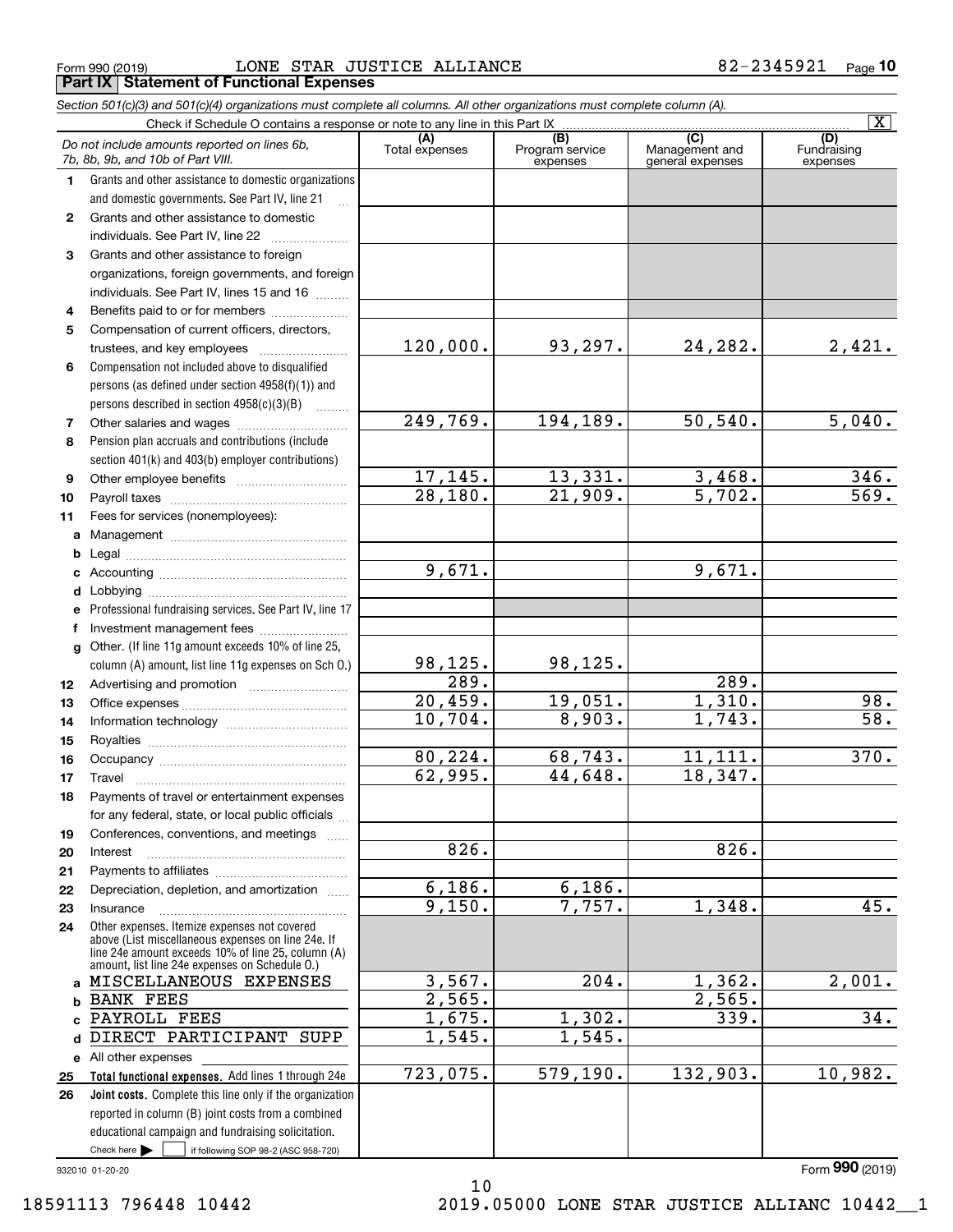|                             |    |                                                                                                                                                                                                                                |        |                          | (A)<br>Beginning of year |                         | (B)<br>End of year |
|-----------------------------|----|--------------------------------------------------------------------------------------------------------------------------------------------------------------------------------------------------------------------------------|--------|--------------------------|--------------------------|-------------------------|--------------------|
|                             | 1  |                                                                                                                                                                                                                                |        |                          | 32,686.                  | $\mathbf{1}$            | 36,868.            |
|                             | 2  |                                                                                                                                                                                                                                |        | $\mathbf{2}$             |                          |                         |                    |
|                             | 3  |                                                                                                                                                                                                                                |        |                          |                          | 3                       |                    |
|                             | 4  |                                                                                                                                                                                                                                |        |                          | 17,285.                  | $\overline{\mathbf{4}}$ | 417,587.           |
|                             | 5  | Loans and other receivables from any current or former officer, director,                                                                                                                                                      |        |                          |                          |                         |                    |
|                             |    | trustee, key employee, creator or founder, substantial contributor, or 35%                                                                                                                                                     |        |                          |                          |                         |                    |
|                             |    | controlled entity or family member of any of these persons                                                                                                                                                                     |        |                          |                          | 5                       |                    |
|                             | 6  | Loans and other receivables from other disqualified persons (as defined                                                                                                                                                        |        |                          |                          |                         |                    |
|                             |    | under section $4958(f)(1)$ , and persons described in section $4958(c)(3)(B)$                                                                                                                                                  |        |                          |                          | 6                       |                    |
|                             | 7  |                                                                                                                                                                                                                                |        |                          |                          | $\overline{7}$          |                    |
| Assets                      | 8  |                                                                                                                                                                                                                                |        |                          |                          | 8                       |                    |
|                             | 9  | Prepaid expenses and deferred charges                                                                                                                                                                                          |        |                          | 0.                       | $\mathbf{9}$            | 4,500.             |
|                             |    | 10a Land, buildings, and equipment: cost or other                                                                                                                                                                              |        |                          |                          |                         |                    |
|                             |    | basis. Complete Part VI of Schedule D  10a                                                                                                                                                                                     |        | $\frac{15,465}{6,186}$ . |                          |                         |                    |
|                             |    | <b>b</b> Less: accumulated depreciation<br>. 1                                                                                                                                                                                 | 10b l  |                          | 0.                       | 10 <sub>c</sub>         | 9,279.             |
|                             | 11 |                                                                                                                                                                                                                                |        |                          |                          | 11                      |                    |
|                             | 12 |                                                                                                                                                                                                                                |        |                          |                          | 12                      |                    |
|                             | 13 |                                                                                                                                                                                                                                |        |                          |                          | 13                      |                    |
|                             | 14 |                                                                                                                                                                                                                                |        |                          |                          | 14                      |                    |
|                             | 15 |                                                                                                                                                                                                                                |        | $0$ .                    | 15                       | 4,500.                  |                    |
|                             | 16 |                                                                                                                                                                                                                                |        |                          | 49,971.                  | 16                      | 472,734.           |
|                             | 17 |                                                                                                                                                                                                                                | 7,199. | 17                       | 69,462.                  |                         |                    |
|                             | 18 |                                                                                                                                                                                                                                |        |                          |                          | 18                      |                    |
|                             | 19 | Deferred revenue manual contracts and contracts are all the contracts and contracts are contracted and contracts are contracted and contract are contracted and contract are contracted and contract are contracted and contra |        |                          | $\overline{20}$ .        | 19                      | $\overline{0}$ .   |
|                             | 20 |                                                                                                                                                                                                                                |        |                          |                          | 20                      |                    |
|                             | 21 | Escrow or custodial account liability. Complete Part IV of Schedule D                                                                                                                                                          |        | 1.1.1.1.1.1.1.1.1        |                          | 21                      |                    |
|                             | 22 | Loans and other payables to any current or former officer, director,                                                                                                                                                           |        |                          |                          |                         |                    |
| Liabilities                 |    | trustee, key employee, creator or founder, substantial contributor, or 35%                                                                                                                                                     |        |                          |                          |                         |                    |
|                             |    | controlled entity or family member of any of these persons                                                                                                                                                                     |        |                          | 20, 296.                 | 22                      | $0$ .              |
|                             | 23 |                                                                                                                                                                                                                                |        |                          |                          | 23                      |                    |
|                             | 24 | Unsecured notes and loans payable to unrelated third parties                                                                                                                                                                   |        |                          |                          | 24                      |                    |
|                             | 25 | Other liabilities (including federal income tax, payables to related third                                                                                                                                                     |        |                          |                          |                         |                    |
|                             |    | parties, and other liabilities not included on lines 17-24). Complete Part X                                                                                                                                                   |        |                          |                          |                         |                    |
|                             |    | of Schedule D                                                                                                                                                                                                                  |        |                          | $1,782.$ 25              |                         | 12,000.            |
|                             | 26 |                                                                                                                                                                                                                                |        |                          | 29, 297.                 | 26                      | 81,462.            |
|                             |    | Organizations that follow FASB ASC 958, check here $\blacktriangleright \boxed{X}$                                                                                                                                             |        |                          |                          |                         |                    |
|                             |    | and complete lines 27, 28, 32, and 33.                                                                                                                                                                                         |        |                          |                          |                         |                    |
|                             | 27 | Net assets without donor restrictions                                                                                                                                                                                          |        |                          | 20,674.                  | 27                      | 41,840.            |
|                             | 28 |                                                                                                                                                                                                                                |        |                          |                          | 28                      | 349, 432.          |
|                             |    | Organizations that do not follow FASB ASC 958, check here ▶ [                                                                                                                                                                  |        |                          |                          |                         |                    |
|                             |    | and complete lines 29 through 33.                                                                                                                                                                                              |        |                          |                          |                         |                    |
|                             | 29 |                                                                                                                                                                                                                                |        |                          |                          | 29                      |                    |
|                             | 30 | Paid-in or capital surplus, or land, building, or equipment fund                                                                                                                                                               |        |                          |                          | 30                      |                    |
| Net Assets or Fund Balances | 31 | Retained earnings, endowment, accumulated income, or other funds                                                                                                                                                               |        |                          |                          | 31                      |                    |
|                             | 32 |                                                                                                                                                                                                                                |        |                          | 20,674.                  | 32                      | 391,272.           |
|                             | 33 |                                                                                                                                                                                                                                |        |                          | 49,971.                  | 33                      | 472,734.           |
|                             |    |                                                                                                                                                                                                                                |        |                          |                          |                         | Form 990 (2019)    |

 $_{\rm Form}$   $_{990}$  (2019)  $_{\rm H2}$   $_{\rm LONE}$   $_{\rm STAR}$   $_{\rm JUSTICE}$   $_{\rm ALLIANCE}$   $_{\rm H2}$   $_{\rm H2}$   $_{\rm H2}$   $_{\rm H2}$   $_{\rm H2}$   $_{\rm H2}$ 

**11**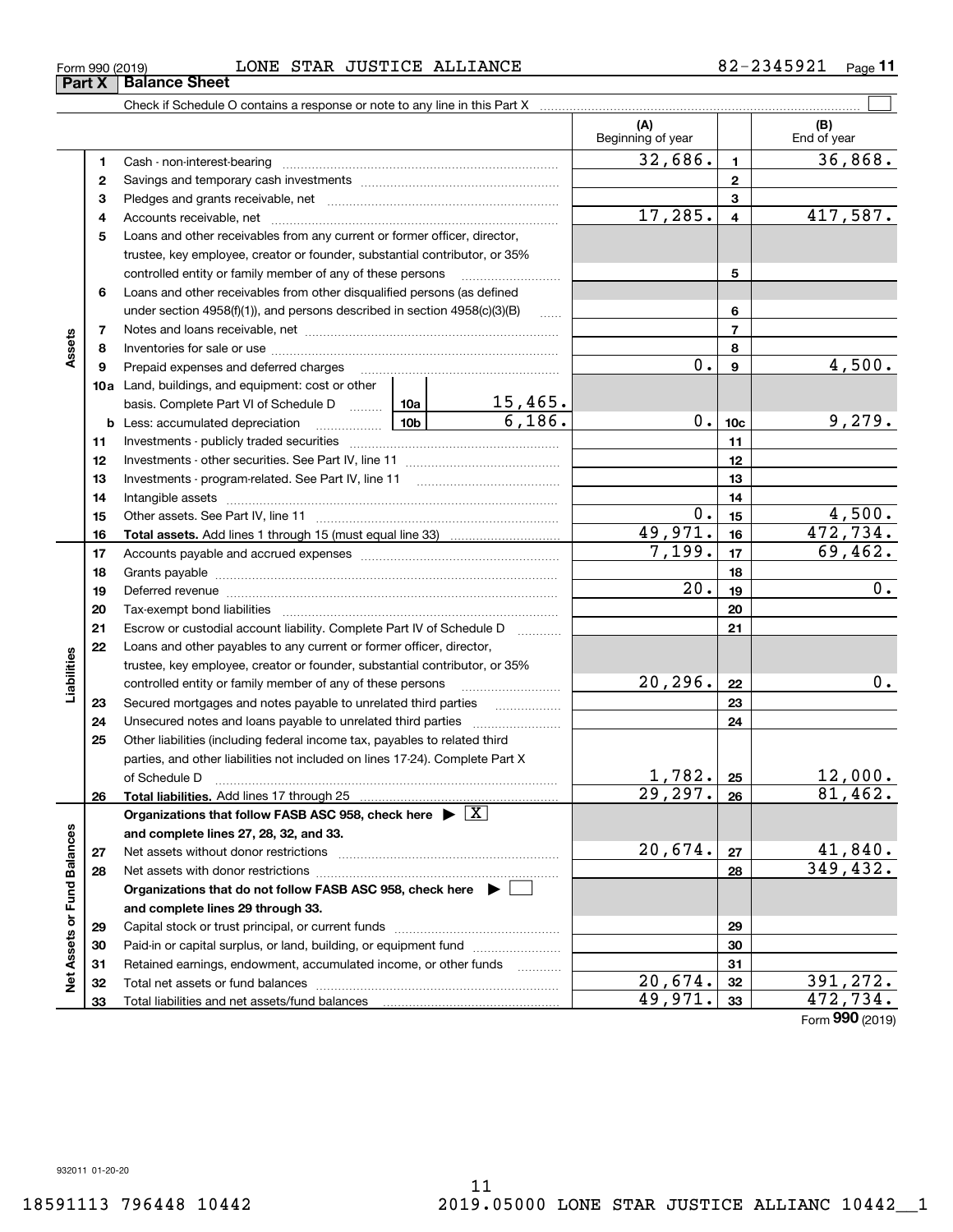|    | LONE STAR JUSTICE ALLIANCE<br>Form 990 (2019)                                                                                   |                         | 82-2345921     |            | Page 12   |
|----|---------------------------------------------------------------------------------------------------------------------------------|-------------------------|----------------|------------|-----------|
|    | <b>Reconciliation of Net Assets</b><br>Part XI                                                                                  |                         |                |            |           |
|    |                                                                                                                                 |                         |                |            |           |
|    |                                                                                                                                 |                         |                |            |           |
| 1  | Total revenue (must equal Part VIII, column (A), line 12)                                                                       | 1.                      | 1,096,108.     |            |           |
| 2  |                                                                                                                                 | $\mathbf{2}$            | 723,075.       |            |           |
| з  | Revenue less expenses. Subtract line 2 from line 1                                                                              | $\mathbf{3}$            | 373,033.       |            |           |
| 4  |                                                                                                                                 | $\overline{\mathbf{A}}$ |                |            | 20,674.   |
| 5  | Net unrealized gains (losses) on investments                                                                                    | 5                       |                |            |           |
| 6  |                                                                                                                                 | 6                       |                |            |           |
| 7  | Investment expenses www.communication.communication.com/www.communication.com/www.communication.com                             | $\overline{7}$          |                |            |           |
| 8  | Prior period adjustments                                                                                                        | 8                       |                |            | $-2,435.$ |
| 9  | Other changes in net assets or fund balances (explain on Schedule O)                                                            | $\mathbf{9}$            |                |            | 0.        |
| 10 | Net assets or fund balances at end of year. Combine lines 3 through 9 (must equal Part X, line 32,                              |                         |                |            |           |
|    | column (B))                                                                                                                     | 10                      | 391,272.       |            |           |
|    | Part XII Financial Statements and Reporting                                                                                     |                         |                |            |           |
|    |                                                                                                                                 |                         |                |            |           |
|    |                                                                                                                                 |                         |                | <b>Yes</b> | No        |
| 1. | $ X $ Accrual<br>Accounting method used to prepare the Form 990: <u>June</u> Cash<br>Other                                      |                         |                |            |           |
|    | If the organization changed its method of accounting from a prior year or checked "Other," explain in Schedule O.               |                         |                |            |           |
|    | 2a Were the organization's financial statements compiled or reviewed by an independent accountant?                              |                         | 2a             |            | х         |
|    | If "Yes," check a box below to indicate whether the financial statements for the year were compiled or reviewed on a            |                         |                |            |           |
|    | separate basis, consolidated basis, or both:                                                                                    |                         |                |            |           |
|    | Separate basis<br>Consolidated basis<br>Both consolidated and separate basis                                                    |                         |                |            |           |
|    | <b>b</b> Were the organization's financial statements audited by an independent accountant?                                     |                         | 2 <sub>b</sub> | х          |           |
|    | If "Yes," check a box below to indicate whether the financial statements for the year were audited on a separate basis,         |                         |                |            |           |
|    | consolidated basis, or both:                                                                                                    |                         |                |            |           |
|    | $\vert$ X $\vert$ Separate basis<br>Consolidated basis<br>Both consolidated and separate basis                                  |                         |                |            |           |
|    | c If "Yes" to line 2a or 2b, does the organization have a committee that assumes responsibility for oversight of the audit,     |                         |                |            |           |
|    |                                                                                                                                 |                         | 2c             |            | x         |
|    | If the organization changed either its oversight process or selection process during the tax year, explain on Schedule O.       |                         |                |            |           |
|    | 3a As a result of a federal award, was the organization required to undergo an audit or audits as set forth in the Single Audit |                         |                |            |           |
|    |                                                                                                                                 |                         | За             |            | x         |
|    | b If "Yes," did the organization undergo the required audit or audits? If the organization did not undergo the required audit   |                         |                |            |           |
|    |                                                                                                                                 |                         | 3b             |            |           |

Form (2019) **990**

932012 01-20-20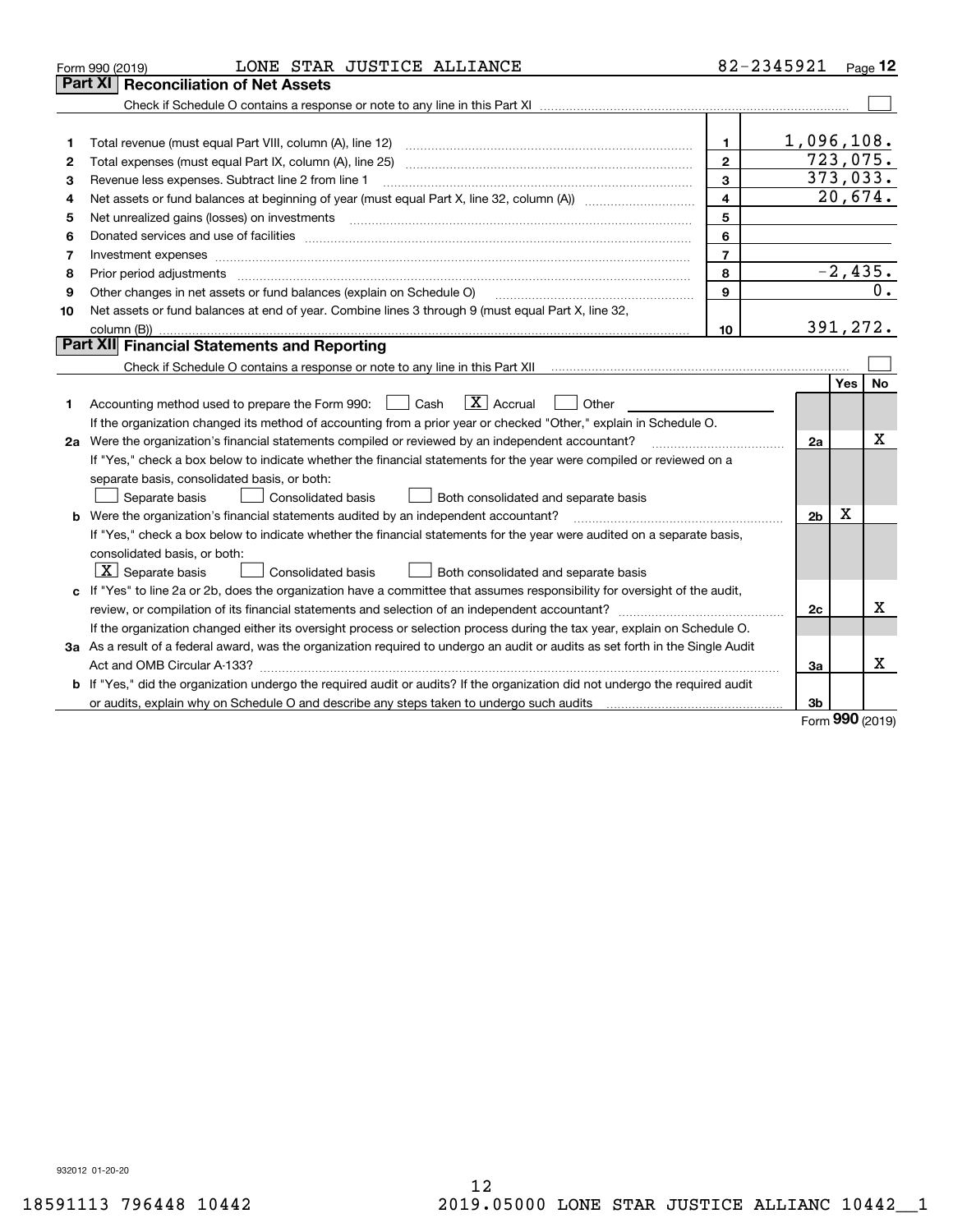| <b>SCHEDULE A</b> |
|-------------------|
|-------------------|

Department of the Treasury Internal Revenue Service

**(Form 990 or 990-EZ)**

# **Public Charity Status and Public Support**

**Complete if the organization is a section 501(c)(3) organization or a section 4947(a)(1) nonexempt charitable trust. | Attach to Form 990 or Form 990-EZ.** 

| ▶ Go to www.irs.gov/Form990 for instructions and the latest information. |
|--------------------------------------------------------------------------|

| OMB No 1545-0047                    |
|-------------------------------------|
| 2019                                |
| <b>Open to Public</b><br>Inspection |

п

| Name of the organization |  |
|--------------------------|--|
|--------------------------|--|

|    |            | Name of the organization                                                                                                                      |          |                                                        |                             |                                 |                            |  | <b>Employer identification number</b> |  |
|----|------------|-----------------------------------------------------------------------------------------------------------------------------------------------|----------|--------------------------------------------------------|-----------------------------|---------------------------------|----------------------------|--|---------------------------------------|--|
|    |            |                                                                                                                                               |          | LONE STAR JUSTICE ALLIANCE                             |                             |                                 |                            |  | 82-2345921                            |  |
|    | Part I     | Reason for Public Charity Status (All organizations must complete this part.) See instructions.                                               |          |                                                        |                             |                                 |                            |  |                                       |  |
|    |            | The organization is not a private foundation because it is: (For lines 1 through 12, check only one box.)                                     |          |                                                        |                             |                                 |                            |  |                                       |  |
| 1  |            | A church, convention of churches, or association of churches described in section 170(b)(1)(A)(i).                                            |          |                                                        |                             |                                 |                            |  |                                       |  |
| 2  |            | A school described in section 170(b)(1)(A)(ii). (Attach Schedule E (Form 990 or 990-EZ).)                                                     |          |                                                        |                             |                                 |                            |  |                                       |  |
| з  |            | A hospital or a cooperative hospital service organization described in section 170(b)(1)(A)(iii).                                             |          |                                                        |                             |                                 |                            |  |                                       |  |
|    |            | A medical research organization operated in conjunction with a hospital described in section 170(b)(1)(A)(iii). Enter the hospital's name,    |          |                                                        |                             |                                 |                            |  |                                       |  |
|    |            | city, and state:                                                                                                                              |          |                                                        |                             |                                 |                            |  |                                       |  |
| 5  |            | An organization operated for the benefit of a college or university owned or operated by a governmental unit described in                     |          |                                                        |                             |                                 |                            |  |                                       |  |
|    |            | section 170(b)(1)(A)(iv). (Complete Part II.)                                                                                                 |          |                                                        |                             |                                 |                            |  |                                       |  |
| 6  |            | A federal, state, or local government or governmental unit described in section 170(b)(1)(A)(v).                                              |          |                                                        |                             |                                 |                            |  |                                       |  |
|    | $7 \times$ | An organization that normally receives a substantial part of its support from a governmental unit or from the general public described in     |          |                                                        |                             |                                 |                            |  |                                       |  |
|    |            | section 170(b)(1)(A)(vi). (Complete Part II.)                                                                                                 |          |                                                        |                             |                                 |                            |  |                                       |  |
| 8  |            | A community trust described in section 170(b)(1)(A)(vi). (Complete Part II.)                                                                  |          |                                                        |                             |                                 |                            |  |                                       |  |
| 9  |            | An agricultural research organization described in section 170(b)(1)(A)(ix) operated in conjunction with a land-grant college                 |          |                                                        |                             |                                 |                            |  |                                       |  |
|    |            | or university or a non-land-grant college of agriculture (see instructions). Enter the name, city, and state of the college or                |          |                                                        |                             |                                 |                            |  |                                       |  |
|    |            | university:                                                                                                                                   |          |                                                        |                             |                                 |                            |  |                                       |  |
| 10 |            | An organization that normally receives: (1) more than 33 1/3% of its support from contributions, membership fees, and gross receipts from     |          |                                                        |                             |                                 |                            |  |                                       |  |
|    |            | activities related to its exempt functions - subject to certain exceptions, and (2) no more than 33 1/3% of its support from gross investment |          |                                                        |                             |                                 |                            |  |                                       |  |
|    |            | income and unrelated business taxable income (less section 511 tax) from businesses acquired by the organization after June 30, 1975.         |          |                                                        |                             |                                 |                            |  |                                       |  |
|    |            | See section 509(a)(2). (Complete Part III.)                                                                                                   |          |                                                        |                             |                                 |                            |  |                                       |  |
| 11 |            | An organization organized and operated exclusively to test for public safety. See section 509(a)(4).                                          |          |                                                        |                             |                                 |                            |  |                                       |  |
| 12 |            | An organization organized and operated exclusively for the benefit of, to perform the functions of, or to carry out the purposes of one or    |          |                                                        |                             |                                 |                            |  |                                       |  |
|    |            | more publicly supported organizations described in section 509(a)(1) or section 509(a)(2). See section 509(a)(3). Check the box in            |          |                                                        |                             |                                 |                            |  |                                       |  |
|    |            | lines 12a through 12d that describes the type of supporting organization and complete lines 12e, 12f, and 12g.                                |          |                                                        |                             |                                 |                            |  |                                       |  |
| а  |            | Type I. A supporting organization operated, supervised, or controlled by its supported organization(s), typically by giving                   |          |                                                        |                             |                                 |                            |  |                                       |  |
|    |            | the supported organization(s) the power to regularly appoint or elect a majority of the directors or trustees of the supporting               |          |                                                        |                             |                                 |                            |  |                                       |  |
|    |            | organization. You must complete Part IV, Sections A and B.                                                                                    |          |                                                        |                             |                                 |                            |  |                                       |  |
| b  |            | Type II. A supporting organization supervised or controlled in connection with its supported organization(s), by having                       |          |                                                        |                             |                                 |                            |  |                                       |  |
|    |            | control or management of the supporting organization vested in the same persons that control or manage the supported                          |          |                                                        |                             |                                 |                            |  |                                       |  |
|    |            | organization(s). You must complete Part IV, Sections A and C.                                                                                 |          |                                                        |                             |                                 |                            |  |                                       |  |
| с  |            | Type III functionally integrated. A supporting organization operated in connection with, and functionally integrated with,                    |          |                                                        |                             |                                 |                            |  |                                       |  |
|    |            | its supported organization(s) (see instructions). You must complete Part IV, Sections A, D, and E.                                            |          |                                                        |                             |                                 |                            |  |                                       |  |
| d  |            | Type III non-functionally integrated. A supporting organization operated in connection with its supported organization(s)                     |          |                                                        |                             |                                 |                            |  |                                       |  |
|    |            | that is not functionally integrated. The organization generally must satisfy a distribution requirement and an attentiveness                  |          |                                                        |                             |                                 |                            |  |                                       |  |
|    |            | requirement (see instructions). You must complete Part IV, Sections A and D, and Part V.                                                      |          |                                                        |                             |                                 |                            |  |                                       |  |
| е  |            | Check this box if the organization received a written determination from the IRS that it is a Type I, Type II, Type III                       |          |                                                        |                             |                                 |                            |  |                                       |  |
|    |            | functionally integrated, or Type III non-functionally integrated supporting organization.                                                     |          |                                                        |                             |                                 |                            |  |                                       |  |
|    |            | f Enter the number of supported organizations                                                                                                 |          |                                                        |                             |                                 |                            |  |                                       |  |
|    |            | g Provide the following information about the supported organization(s).                                                                      |          |                                                        |                             |                                 |                            |  |                                       |  |
|    |            | (i) Name of supported                                                                                                                         | (ii) EIN | (iii) Type of organization<br>(described on lines 1-10 | in your governing document? | (iv) Is the organization listed | (v) Amount of monetary     |  | (vi) Amount of other                  |  |
|    |            | organization                                                                                                                                  |          | above (see instructions))                              | Yes                         | No.                             | support (see instructions) |  | support (see instructions)            |  |
|    |            |                                                                                                                                               |          |                                                        |                             |                                 |                            |  |                                       |  |
|    |            |                                                                                                                                               |          |                                                        |                             |                                 |                            |  |                                       |  |
|    |            |                                                                                                                                               |          |                                                        |                             |                                 |                            |  |                                       |  |
|    |            |                                                                                                                                               |          |                                                        |                             |                                 |                            |  |                                       |  |
|    |            |                                                                                                                                               |          |                                                        |                             |                                 |                            |  |                                       |  |
|    |            |                                                                                                                                               |          |                                                        |                             |                                 |                            |  |                                       |  |
|    |            |                                                                                                                                               |          |                                                        |                             |                                 |                            |  |                                       |  |
|    |            |                                                                                                                                               |          |                                                        |                             |                                 |                            |  |                                       |  |
|    |            |                                                                                                                                               |          |                                                        |                             |                                 |                            |  |                                       |  |
|    |            |                                                                                                                                               |          |                                                        |                             |                                 |                            |  |                                       |  |
|    |            |                                                                                                                                               |          |                                                        |                             |                                 |                            |  |                                       |  |

**Total**

LHA For Paperwork Reduction Act Notice, see the Instructions for Form 990 or 990-EZ. 932021 09-25-19 Schedule A (Form 990 or 990-EZ) 2019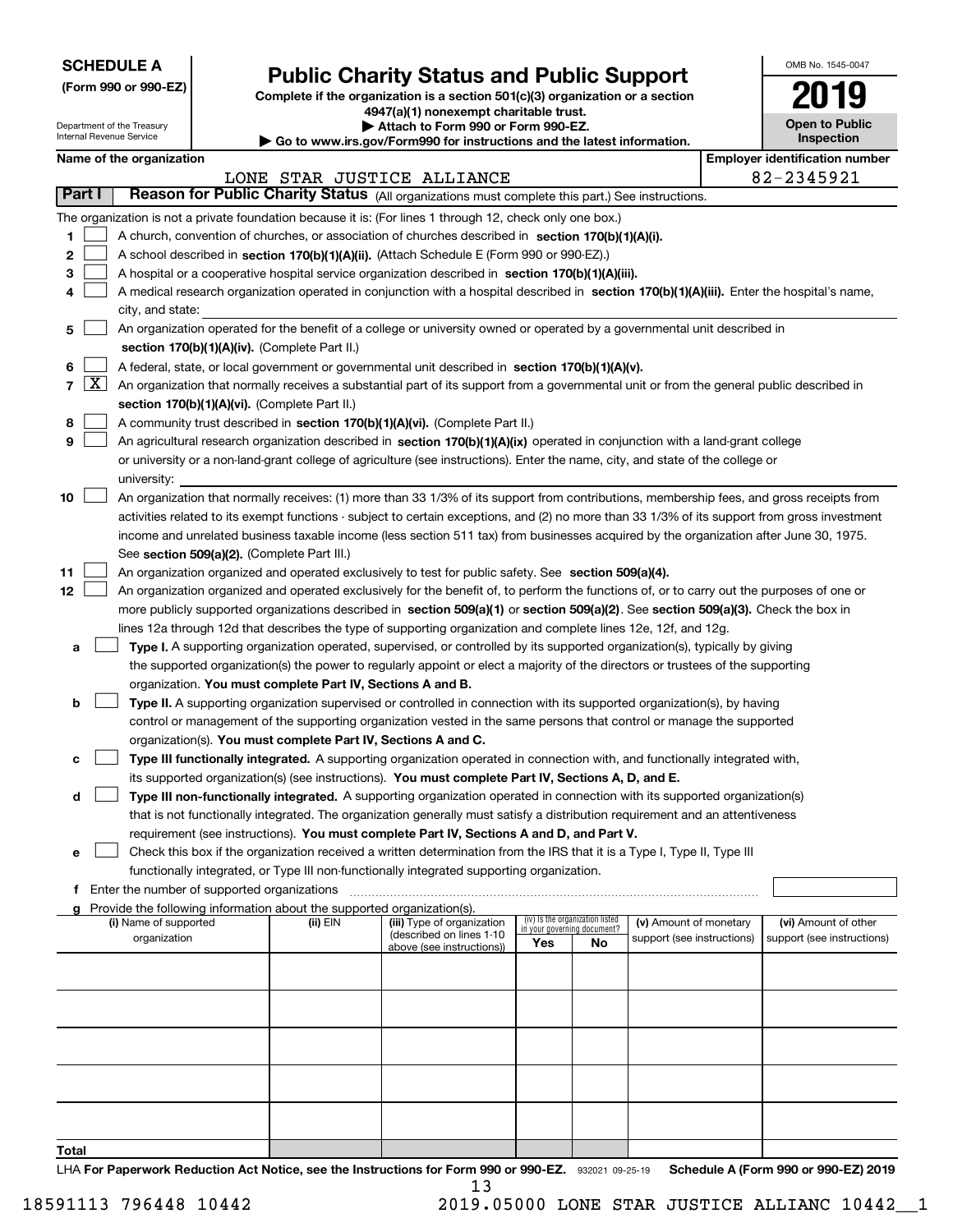#### Schedule A (Form 990 or 990-EZ) 2019 Page LONE STAR JUSTICE ALLIANCE 82-2345921

82-2345921 Page 2

(Complete only if you checked the box on line 5, 7, or 8 of Part I or if the organization failed to qualify under Part III. If the organization fails to qualify under the tests listed below, please complete Part III.) **Part II Support Schedule for Organizations Described in Sections 170(b)(1)(A)(iv) and 170(b)(1)(A)(vi)**

|    | <b>Section A. Public Support</b>                                                                                                               |          |            |            |                        |                                             |                                          |
|----|------------------------------------------------------------------------------------------------------------------------------------------------|----------|------------|------------|------------------------|---------------------------------------------|------------------------------------------|
|    | Calendar year (or fiscal year beginning in) $\blacktriangleright$                                                                              | (a) 2015 | $(b)$ 2016 | $(c)$ 2017 | $(d)$ 2018             | (e) 2019                                    | (f) Total                                |
|    | 1 Gifts, grants, contributions, and                                                                                                            |          |            |            |                        |                                             |                                          |
|    | membership fees received. (Do not                                                                                                              |          |            |            |                        |                                             |                                          |
|    | include any "unusual grants.")                                                                                                                 |          |            | 33,038.    | 252,660.               | 1010273.                                    | 1295971.                                 |
|    | 2 Tax revenues levied for the organ-                                                                                                           |          |            |            |                        |                                             |                                          |
|    | ization's benefit and either paid to                                                                                                           |          |            |            |                        |                                             |                                          |
|    | or expended on its behalf                                                                                                                      |          |            |            |                        |                                             |                                          |
|    | 3 The value of services or facilities                                                                                                          |          |            |            |                        |                                             |                                          |
|    | furnished by a governmental unit to                                                                                                            |          |            |            |                        |                                             |                                          |
|    | the organization without charge                                                                                                                |          |            |            |                        |                                             |                                          |
|    | 4 Total. Add lines 1 through 3                                                                                                                 |          |            | 33,038.    | 252,660.               | 1010273.                                    | 1295971.                                 |
| 5. | The portion of total contributions                                                                                                             |          |            |            |                        |                                             |                                          |
|    | by each person (other than a                                                                                                                   |          |            |            |                        |                                             |                                          |
|    | governmental unit or publicly                                                                                                                  |          |            |            |                        |                                             |                                          |
|    | supported organization) included                                                                                                               |          |            |            |                        |                                             |                                          |
|    | on line 1 that exceeds 2% of the                                                                                                               |          |            |            |                        |                                             |                                          |
|    | amount shown on line 11,                                                                                                                       |          |            |            |                        |                                             |                                          |
|    | column (f)                                                                                                                                     |          |            |            |                        |                                             | 174,032.                                 |
|    | 6 Public support. Subtract line 5 from line 4.                                                                                                 |          |            |            |                        |                                             | 1121939.                                 |
|    | <b>Section B. Total Support</b>                                                                                                                |          |            |            |                        |                                             |                                          |
|    | Calendar year (or fiscal year beginning in) $\blacktriangleright$                                                                              | (a) 2015 | $(b)$ 2016 | $(c)$ 2017 | $(d)$ 2018             | (e) 2019                                    | (f) Total                                |
|    | 7 Amounts from line 4                                                                                                                          |          |            | 33,038.    | $\overline{252,660}$ . | 1010273.                                    | 1295971.                                 |
|    | 8 Gross income from interest,                                                                                                                  |          |            |            |                        |                                             |                                          |
|    | dividends, payments received on                                                                                                                |          |            |            |                        |                                             |                                          |
|    | securities loans, rents, royalties,                                                                                                            |          |            |            |                        |                                             |                                          |
|    | and income from similar sources                                                                                                                |          |            |            | 1,581.                 |                                             | 1,581.                                   |
|    | 9 Net income from unrelated business                                                                                                           |          |            |            |                        |                                             |                                          |
|    | activities, whether or not the                                                                                                                 |          |            |            |                        |                                             |                                          |
|    | business is regularly carried on                                                                                                               |          |            |            |                        |                                             |                                          |
|    | 10 Other income. Do not include gain                                                                                                           |          |            |            |                        |                                             |                                          |
|    | or loss from the sale of capital                                                                                                               |          |            |            |                        |                                             |                                          |
|    | assets (Explain in Part VI.) <b>Constant</b>                                                                                                   |          |            |            |                        | 835.                                        | 835.                                     |
|    | 11 Total support. Add lines 7 through 10                                                                                                       |          |            |            |                        |                                             | 1298387.                                 |
|    | <b>12</b> Gross receipts from related activities, etc. (see instructions)                                                                      |          |            |            |                        | 12                                          | 150,871.                                 |
|    | 13 First five years. If the Form 990 is for the organization's first, second, third, fourth, or fifth tax year as a section 501(c)(3)          |          |            |            |                        |                                             |                                          |
|    | organization, check this box and stop here                                                                                                     |          |            |            |                        |                                             | $\blacktriangleright$ $\boxed{\text{X}}$ |
|    | Section C. Computation of Public Support Percentage                                                                                            |          |            |            |                        |                                             |                                          |
|    | 14 Public support percentage for 2019 (line 6, column (f) divided by line 11, column (f) <i>manumeronoming</i>                                 |          |            |            |                        | 14                                          | %                                        |
|    |                                                                                                                                                |          |            |            |                        | 15                                          | $\%$                                     |
|    | 16a 33 1/3% support test - 2019. If the organization did not check the box on line 13, and line 14 is 33 1/3% or more, check this box and      |          |            |            |                        |                                             |                                          |
|    | stop here. The organization qualifies as a publicly supported organization                                                                     |          |            |            |                        |                                             |                                          |
|    | b 33 1/3% support test - 2018. If the organization did not check a box on line 13 or 16a, and line 15 is 33 1/3% or more, check this box       |          |            |            |                        |                                             |                                          |
|    | and stop here. The organization qualifies as a publicly supported organization                                                                 |          |            |            |                        |                                             |                                          |
|    | 17a 10% -facts-and-circumstances test - 2019. If the organization did not check a box on line 13, 16a, or 16b, and line 14 is 10% or more,     |          |            |            |                        |                                             |                                          |
|    | and if the organization meets the "facts-and-circumstances" test, check this box and stop here. Explain in Part VI how the organization        |          |            |            |                        |                                             |                                          |
|    | meets the "facts-and-circumstances" test. The organization qualifies as a publicly supported organization <i>manumumumumumum</i>               |          |            |            |                        |                                             |                                          |
|    | <b>b 10% -facts-and-circumstances test - 2018.</b> If the organization did not check a box on line 13, 16a, 16b, or 17a, and line 15 is 10% or |          |            |            |                        |                                             |                                          |
|    | more, and if the organization meets the "facts-and-circumstances" test, check this box and stop here. Explain in Part VI how the               |          |            |            |                        |                                             |                                          |
|    | organization meets the "facts-and-circumstances" test. The organization qualifies as a publicly supported organization                         |          |            |            |                        |                                             |                                          |
|    | 18 Private foundation. If the organization did not check a box on line 13, 16a, 16b, 17a, or 17b, check this box and see instructions          |          |            |            |                        |                                             |                                          |
|    |                                                                                                                                                |          |            |            |                        | <b>Cohodulo A (Form 000 or 000 EZ) 2010</b> |                                          |

**Schedule A (Form 990 or 990-EZ) 2019**

932022 09-25-19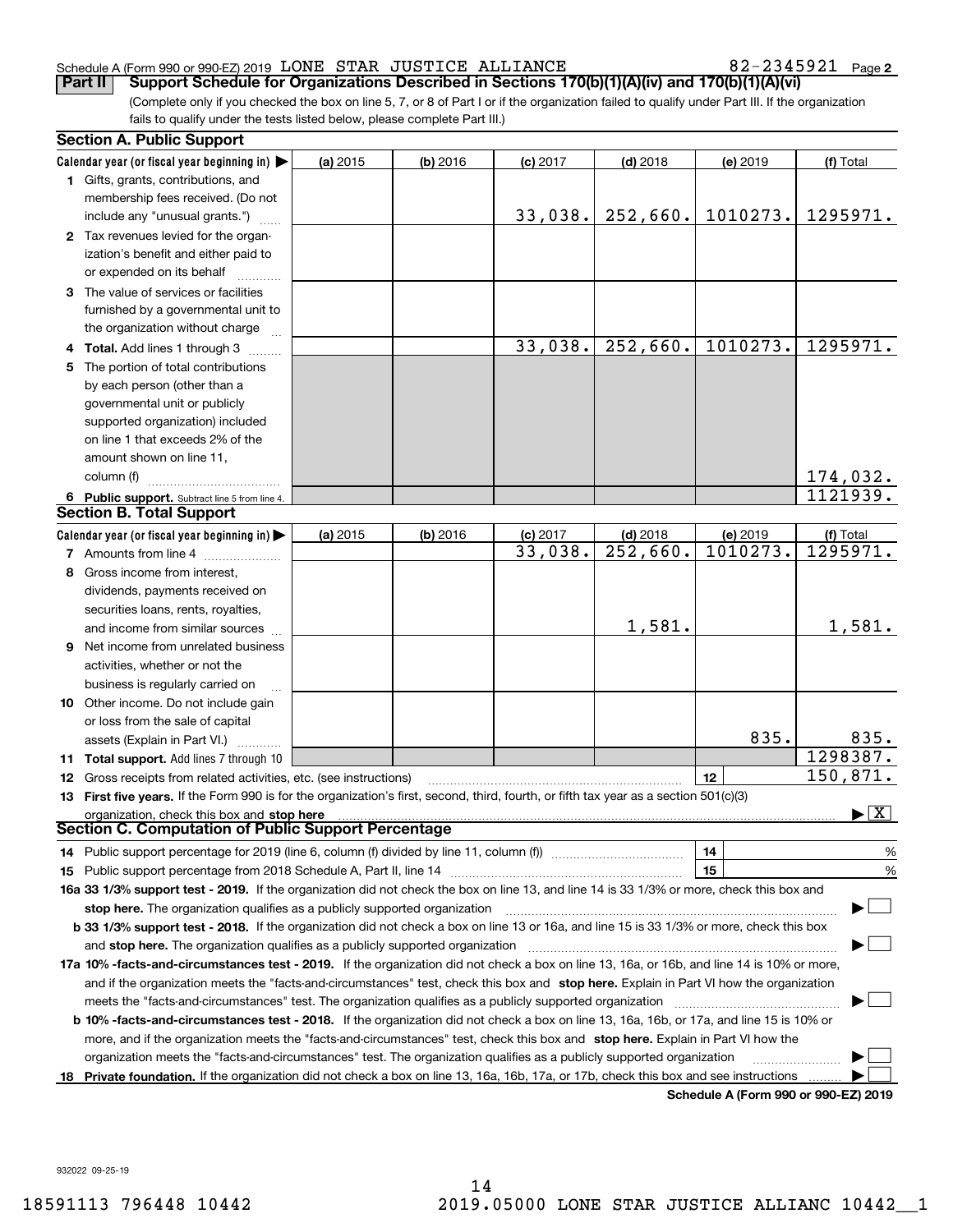#### Schedule A (Form 990 or 990-EZ) 2019 Page LONE STAR JUSTICE ALLIANCE 82-2345921 **Part III Support Schedule for Organizations Described in Section 509(a)(2)**

(Complete only if you checked the box on line 10 of Part I or if the organization failed to qualify under Part II. If the organization fails to qualify under the tests listed below, please complete Part II.)

|    | <b>Section A. Public Support</b>                                                                                                                                                                                                                                   |          |          |            |            |          |                                      |
|----|--------------------------------------------------------------------------------------------------------------------------------------------------------------------------------------------------------------------------------------------------------------------|----------|----------|------------|------------|----------|--------------------------------------|
|    | Calendar year (or fiscal year beginning in) $\blacktriangleright$                                                                                                                                                                                                  | (a) 2015 | (b) 2016 | $(c)$ 2017 | $(d)$ 2018 | (e) 2019 | (f) Total                            |
|    | 1 Gifts, grants, contributions, and                                                                                                                                                                                                                                |          |          |            |            |          |                                      |
|    | membership fees received. (Do not                                                                                                                                                                                                                                  |          |          |            |            |          |                                      |
|    | include any "unusual grants.")                                                                                                                                                                                                                                     |          |          |            |            |          |                                      |
|    | <b>2</b> Gross receipts from admissions,<br>merchandise sold or services per-<br>formed, or facilities furnished in<br>any activity that is related to the<br>organization's tax-exempt purpose                                                                    |          |          |            |            |          |                                      |
|    | 3 Gross receipts from activities that<br>are not an unrelated trade or bus-                                                                                                                                                                                        |          |          |            |            |          |                                      |
|    | iness under section 513                                                                                                                                                                                                                                            |          |          |            |            |          |                                      |
|    | 4 Tax revenues levied for the organ-<br>ization's benefit and either paid to                                                                                                                                                                                       |          |          |            |            |          |                                      |
|    | or expended on its behalf<br>.                                                                                                                                                                                                                                     |          |          |            |            |          |                                      |
|    | 5 The value of services or facilities<br>furnished by a governmental unit to                                                                                                                                                                                       |          |          |            |            |          |                                      |
|    | the organization without charge                                                                                                                                                                                                                                    |          |          |            |            |          |                                      |
|    | <b>6 Total.</b> Add lines 1 through 5                                                                                                                                                                                                                              |          |          |            |            |          |                                      |
|    | 7a Amounts included on lines 1, 2, and<br>3 received from disqualified persons                                                                                                                                                                                     |          |          |            |            |          |                                      |
|    | <b>b</b> Amounts included on lines 2 and 3 received<br>from other than disqualified persons that<br>exceed the greater of \$5,000 or 1% of the<br>amount on line 13 for the year                                                                                   |          |          |            |            |          |                                      |
|    | c Add lines 7a and 7b                                                                                                                                                                                                                                              |          |          |            |            |          |                                      |
|    | 8 Public support. (Subtract line 7c from line 6.)<br><b>Section B. Total Support</b>                                                                                                                                                                               |          |          |            |            |          |                                      |
|    | Calendar year (or fiscal year beginning in)                                                                                                                                                                                                                        | (a) 2015 | (b) 2016 | $(c)$ 2017 | $(d)$ 2018 | (e) 2019 | (f) Total                            |
|    | 9 Amounts from line 6                                                                                                                                                                                                                                              |          |          |            |            |          |                                      |
|    | 10a Gross income from interest,<br>dividends, payments received on<br>securities loans, rents, royalties,<br>and income from similar sources                                                                                                                       |          |          |            |            |          |                                      |
|    | <b>b</b> Unrelated business taxable income                                                                                                                                                                                                                         |          |          |            |            |          |                                      |
|    | (less section 511 taxes) from businesses                                                                                                                                                                                                                           |          |          |            |            |          |                                      |
|    | acquired after June 30, 1975                                                                                                                                                                                                                                       |          |          |            |            |          |                                      |
|    | c Add lines 10a and 10b                                                                                                                                                                                                                                            |          |          |            |            |          |                                      |
|    | 11 Net income from unrelated business<br>activities not included in line 10b,<br>whether or not the business is<br>regularly carried on                                                                                                                            |          |          |            |            |          |                                      |
|    | <b>12</b> Other income. Do not include gain<br>or loss from the sale of capital<br>assets (Explain in Part VI.)                                                                                                                                                    |          |          |            |            |          |                                      |
|    | <b>13</b> Total support. (Add lines 9, 10c, 11, and 12.)                                                                                                                                                                                                           |          |          |            |            |          |                                      |
|    | 14 First five years. If the Form 990 is for the organization's first, second, third, fourth, or fifth tax year as a section 501(c)(3) organization,                                                                                                                |          |          |            |            |          |                                      |
|    | check this box and stop here measurements are constructed as the state of the state of the state of the state o<br>Section C. Computation of Public Support Percentage                                                                                             |          |          |            |            |          |                                      |
|    | 15 Public support percentage for 2019 (line 8, column (f), divided by line 13, column (f))                                                                                                                                                                         |          |          |            |            | 15       | %                                    |
|    | 16 Public support percentage from 2018 Schedule A, Part III, line 15                                                                                                                                                                                               |          |          |            |            | 16       | %                                    |
|    | <b>Section D. Computation of Investment Income Percentage</b>                                                                                                                                                                                                      |          |          |            |            |          |                                      |
|    | 17 Investment income percentage for 2019 (line 10c, column (f), divided by line 13, column (f))                                                                                                                                                                    |          |          |            |            | 17       | %                                    |
|    | <b>18</b> Investment income percentage from <b>2018</b> Schedule A, Part III, line 17                                                                                                                                                                              |          |          |            |            | 18       | %                                    |
|    | 19a 33 1/3% support tests - 2019. If the organization did not check the box on line 14, and line 15 is more than 33 1/3%, and line 17 is not                                                                                                                       |          |          |            |            |          |                                      |
|    | more than 33 1/3%, check this box and stop here. The organization qualifies as a publicly supported organization                                                                                                                                                   |          |          |            |            |          | $\sim$ 1                             |
|    | <b>b 33 1/3% support tests - 2018.</b> If the organization did not check a box on line 14 or line 19a, and line 16 is more than 33 1/3%, and                                                                                                                       |          |          |            |            |          |                                      |
|    | line 18 is not more than 33 1/3%, check this box and stop here. The organization qualifies as a publicly supported organization<br><b>Private foundation.</b> If the organization did not check a box on line 14, 19a, or 19b, check this box and see instructions |          |          |            |            |          |                                      |
| 20 | 932023 09-25-19                                                                                                                                                                                                                                                    |          |          |            |            |          | Schedule A (Form 990 or 990-EZ) 2019 |
|    |                                                                                                                                                                                                                                                                    |          | 15       |            |            |          |                                      |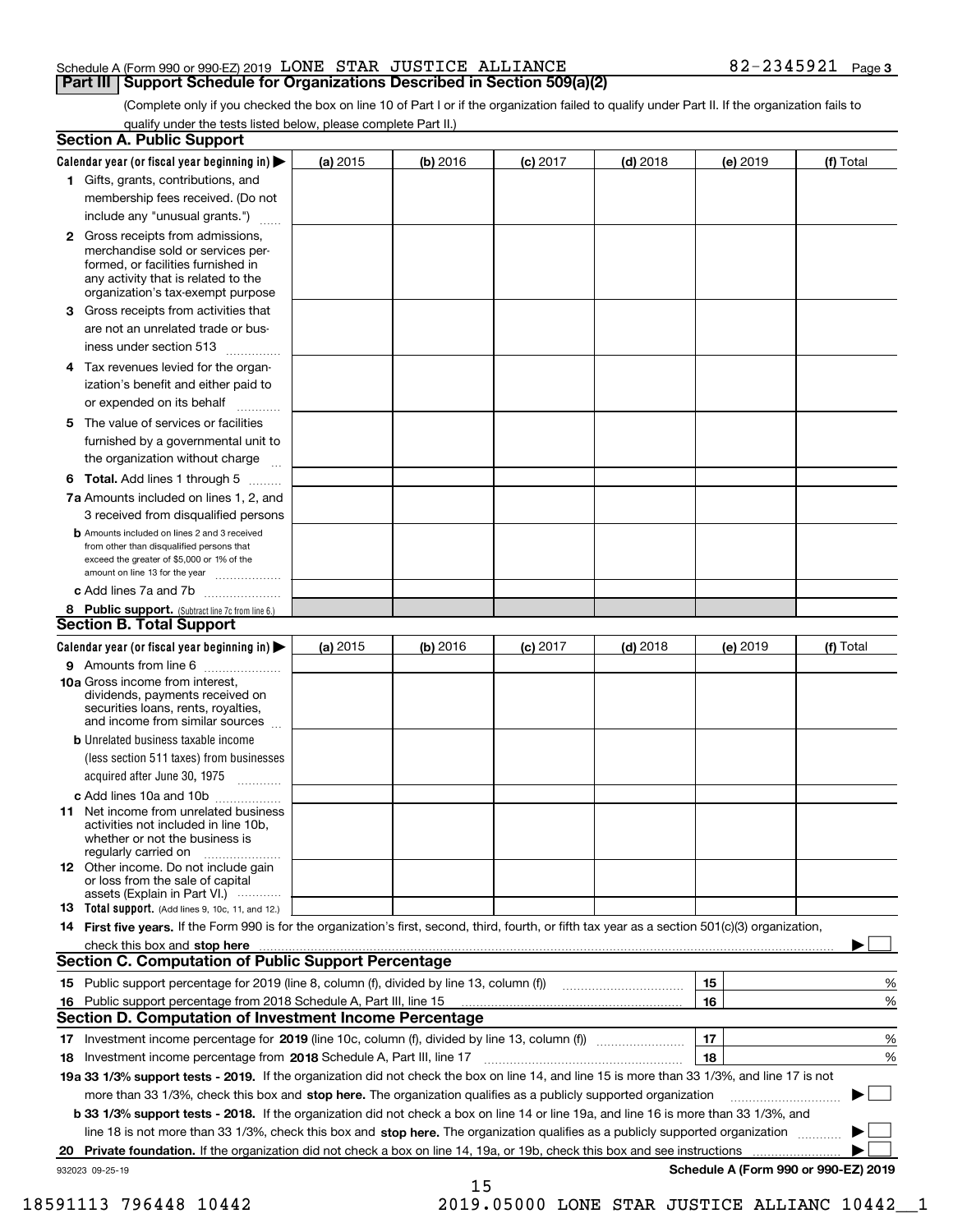## Schedule A (Form 990 or 990-EZ) 2019 Page LONE STAR JUSTICE ALLIANCE 82-2345921

# **Part IV Supporting Organizations**

(Complete only if you checked a box in line 12 on Part I. If you checked 12a of Part I, complete Sections A and B. If you checked 12b of Part I, complete Sections A and C. If you checked 12c of Part I, complete Sections A, D, and E. If you checked 12d of Part I, complete Sections A and D, and complete Part V.)

#### **Section A. All Supporting Organizations**

- **1** Are all of the organization's supported organizations listed by name in the organization's governing documents? If "No," describe in **Part VI** how the supported organizations are designated. If designated by *class or purpose, describe the designation. If historic and continuing relationship, explain.*
- **2** Did the organization have any supported organization that does not have an IRS determination of status under section 509(a)(1) or (2)? If "Yes," explain in Part VI how the organization determined that the supported *organization was described in section 509(a)(1) or (2).*
- **3a** Did the organization have a supported organization described in section 501(c)(4), (5), or (6)? If "Yes," answer *(b) and (c) below.*
- **b** Did the organization confirm that each supported organization qualified under section 501(c)(4), (5), or (6) and satisfied the public support tests under section 509(a)(2)? If "Yes," describe in **Part VI** when and how the *organization made the determination.*
- **c**Did the organization ensure that all support to such organizations was used exclusively for section 170(c)(2)(B) purposes? If "Yes," explain in **Part VI** what controls the organization put in place to ensure such use.
- **4a***If* Was any supported organization not organized in the United States ("foreign supported organization")? *"Yes," and if you checked 12a or 12b in Part I, answer (b) and (c) below.*
- **b** Did the organization have ultimate control and discretion in deciding whether to make grants to the foreign supported organization? If "Yes," describe in **Part VI** how the organization had such control and discretion *despite being controlled or supervised by or in connection with its supported organizations.*
- **c** Did the organization support any foreign supported organization that does not have an IRS determination under sections 501(c)(3) and 509(a)(1) or (2)? If "Yes," explain in **Part VI** what controls the organization used *to ensure that all support to the foreign supported organization was used exclusively for section 170(c)(2)(B) purposes.*
- **5a** Did the organization add, substitute, or remove any supported organizations during the tax year? If "Yes," answer (b) and (c) below (if applicable). Also, provide detail in **Part VI,** including (i) the names and EIN *numbers of the supported organizations added, substituted, or removed; (ii) the reasons for each such action; (iii) the authority under the organization's organizing document authorizing such action; and (iv) how the action was accomplished (such as by amendment to the organizing document).*
- **b** Type I or Type II only. Was any added or substituted supported organization part of a class already designated in the organization's organizing document?
- **cSubstitutions only.**  Was the substitution the result of an event beyond the organization's control?
- **6** Did the organization provide support (whether in the form of grants or the provision of services or facilities) to **Part VI.** *If "Yes," provide detail in* support or benefit one or more of the filing organization's supported organizations? anyone other than (i) its supported organizations, (ii) individuals that are part of the charitable class benefited by one or more of its supported organizations, or (iii) other supporting organizations that also
- **7**Did the organization provide a grant, loan, compensation, or other similar payment to a substantial contributor *If "Yes," complete Part I of Schedule L (Form 990 or 990-EZ).* regard to a substantial contributor? (as defined in section 4958(c)(3)(C)), a family member of a substantial contributor, or a 35% controlled entity with
- **8** Did the organization make a loan to a disqualified person (as defined in section 4958) not described in line 7? *If "Yes," complete Part I of Schedule L (Form 990 or 990-EZ).*
- **9a** Was the organization controlled directly or indirectly at any time during the tax year by one or more in section 509(a)(1) or (2))? If "Yes," *provide detail in* <code>Part VI.</code> disqualified persons as defined in section 4946 (other than foundation managers and organizations described
- **b** Did one or more disqualified persons (as defined in line 9a) hold a controlling interest in any entity in which the supporting organization had an interest? If "Yes," provide detail in P**art VI**.
- **c**Did a disqualified person (as defined in line 9a) have an ownership interest in, or derive any personal benefit from, assets in which the supporting organization also had an interest? If "Yes," provide detail in P**art VI.**
- **10a** Was the organization subject to the excess business holdings rules of section 4943 because of section supporting organizations)? If "Yes," answer 10b below. 4943(f) (regarding certain Type II supporting organizations, and all Type III non-functionally integrated
- **b** Did the organization have any excess business holdings in the tax year? (Use Schedule C, Form 4720, to *determine whether the organization had excess business holdings.)*

16

932024 09-25-19

**9a 9b9c10a10b**

**Schedule A (Form 990 or 990-EZ) 2019**

**1**

**2**

**3a**

**3b**

**3c**

**4a**

**4b**

**4c**

**5a**

**5b5c**

**6**

**7**

**8**

**YesNo**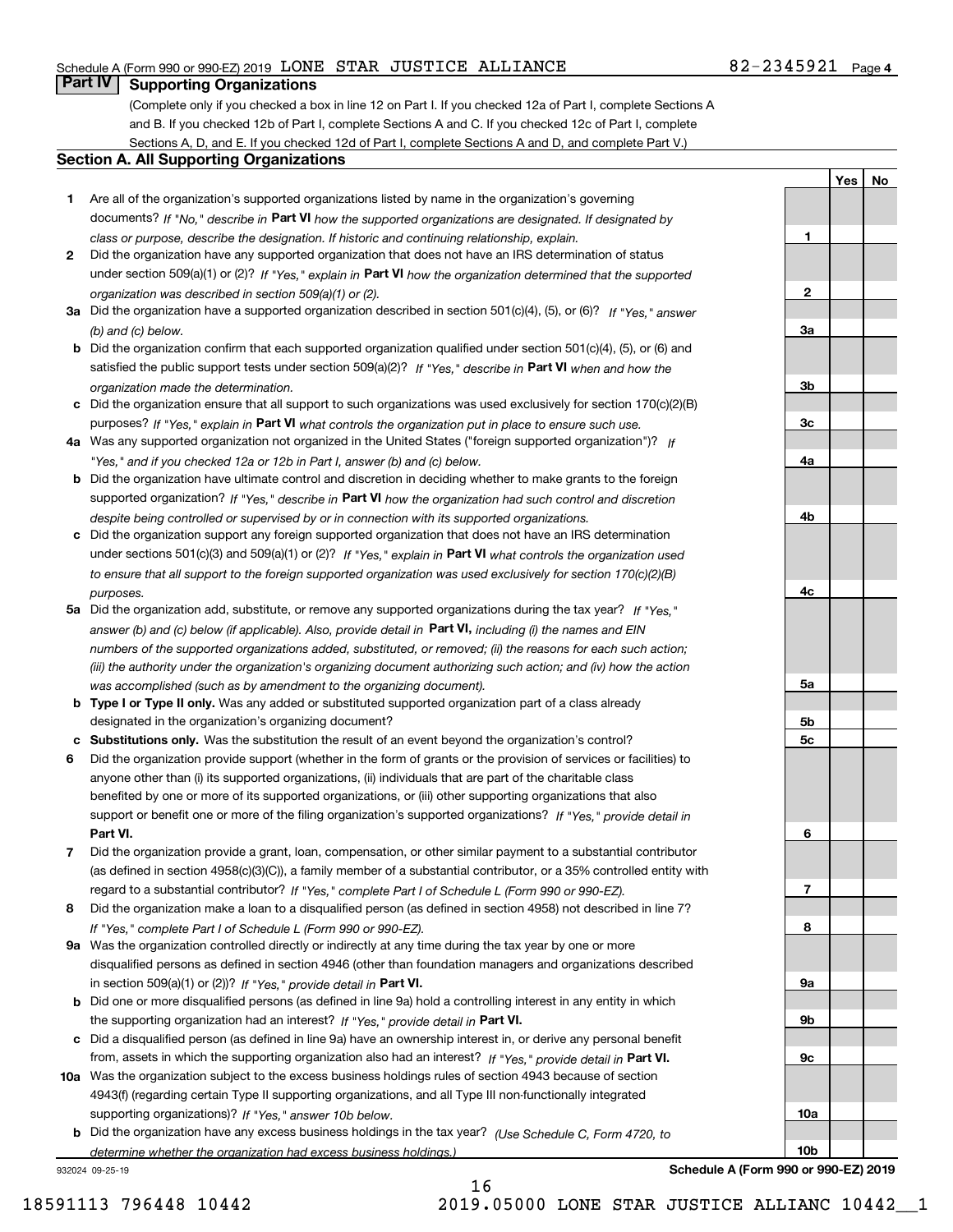# Schedule A (Form 990 or 990-EZ) 2019 Page LONE STAR JUSTICE ALLIANCE 82-2345921 **Part IV** Supporting Organizations (continued)

|    |                                                                                                                                                                                                                      |                 | Yes | No |
|----|----------------------------------------------------------------------------------------------------------------------------------------------------------------------------------------------------------------------|-----------------|-----|----|
| 11 | Has the organization accepted a gift or contribution from any of the following persons?                                                                                                                              |                 |     |    |
|    | a A person who directly or indirectly controls, either alone or together with persons described in (b) and (c)                                                                                                       |                 |     |    |
|    | below, the governing body of a supported organization?                                                                                                                                                               | 11a             |     |    |
|    | <b>b</b> A family member of a person described in (a) above?                                                                                                                                                         | 11 <sub>b</sub> |     |    |
|    | c A 35% controlled entity of a person described in (a) or (b) above? If "Yes" to a, b, or c, provide detail in Part VI.                                                                                              | 11c             |     |    |
|    | <b>Section B. Type I Supporting Organizations</b>                                                                                                                                                                    |                 |     |    |
|    |                                                                                                                                                                                                                      |                 | Yes | No |
| 1. | Did the directors, trustees, or membership of one or more supported organizations have the power to                                                                                                                  |                 |     |    |
|    | regularly appoint or elect at least a majority of the organization's directors or trustees at all times during the                                                                                                   |                 |     |    |
|    | tax year? If "No," describe in Part VI how the supported organization(s) effectively operated, supervised, or                                                                                                        |                 |     |    |
|    | controlled the organization's activities. If the organization had more than one supported organization,                                                                                                              |                 |     |    |
|    | describe how the powers to appoint and/or remove directors or trustees were allocated among the supported                                                                                                            |                 |     |    |
|    | organizations and what conditions or restrictions, if any, applied to such powers during the tax year.                                                                                                               | 1               |     |    |
| 2  | Did the organization operate for the benefit of any supported organization other than the supported                                                                                                                  |                 |     |    |
|    | organization(s) that operated, supervised, or controlled the supporting organization? If "Yes," explain in                                                                                                           |                 |     |    |
|    | Part VI how providing such benefit carried out the purposes of the supported organization(s) that operated,                                                                                                          |                 |     |    |
|    | supervised, or controlled the supporting organization.                                                                                                                                                               | 2               |     |    |
|    | <b>Section C. Type II Supporting Organizations</b>                                                                                                                                                                   |                 |     |    |
|    |                                                                                                                                                                                                                      |                 | Yes | No |
| 1. | Were a majority of the organization's directors or trustees during the tax year also a majority of the directors                                                                                                     |                 |     |    |
|    | or trustees of each of the organization's supported organization(s)? If "No," describe in Part VI how control                                                                                                        |                 |     |    |
|    | or management of the supporting organization was vested in the same persons that controlled or managed                                                                                                               |                 |     |    |
|    | the supported organization(s).                                                                                                                                                                                       | 1               |     |    |
|    | <b>Section D. All Type III Supporting Organizations</b>                                                                                                                                                              |                 |     |    |
|    |                                                                                                                                                                                                                      |                 | Yes | No |
| 1. | Did the organization provide to each of its supported organizations, by the last day of the fifth month of the                                                                                                       |                 |     |    |
|    | organization's tax year, (i) a written notice describing the type and amount of support provided during the prior tax                                                                                                |                 |     |    |
|    | year, (ii) a copy of the Form 990 that was most recently filed as of the date of notification, and (iii) copies of the                                                                                               | 1               |     |    |
|    | organization's governing documents in effect on the date of notification, to the extent not previously provided?                                                                                                     |                 |     |    |
| 2  | Were any of the organization's officers, directors, or trustees either (i) appointed or elected by the supported                                                                                                     |                 |     |    |
|    | organization(s) or (ii) serving on the governing body of a supported organization? If "No," explain in Part VI how                                                                                                   | 2               |     |    |
| 3  | the organization maintained a close and continuous working relationship with the supported organization(s).<br>By reason of the relationship described in (2), did the organization's supported organizations have a |                 |     |    |
|    | significant voice in the organization's investment policies and in directing the use of the organization's                                                                                                           |                 |     |    |
|    | income or assets at all times during the tax year? If "Yes," describe in Part VI the role the organization's                                                                                                         |                 |     |    |
|    | supported organizations played in this regard.                                                                                                                                                                       | 3               |     |    |
|    | Section E. Type III Functionally Integrated Supporting Organizations                                                                                                                                                 |                 |     |    |
| 1  | Check the box next to the method that the organization used to satisfy the Integral Part Test during the year (see instructions).                                                                                    |                 |     |    |
| a  | The organization satisfied the Activities Test. Complete line 2 below.                                                                                                                                               |                 |     |    |
| b  | The organization is the parent of each of its supported organizations. Complete line 3 below.                                                                                                                        |                 |     |    |
| c  | The organization supported a governmental entity. Describe in Part VI how you supported a government entity (see instructions),                                                                                      |                 |     |    |
| 2  | Activities Test. Answer (a) and (b) below.                                                                                                                                                                           |                 | Yes | No |
| а  | Did substantially all of the organization's activities during the tax year directly further the exempt purposes of                                                                                                   |                 |     |    |
|    | the supported organization(s) to which the organization was responsive? If "Yes," then in Part VI identify                                                                                                           |                 |     |    |
|    | those supported organizations and explain how these activities directly furthered their exempt purposes,                                                                                                             |                 |     |    |
|    | how the organization was responsive to those supported organizations, and how the organization determined                                                                                                            |                 |     |    |
|    | that these activities constituted substantially all of its activities.                                                                                                                                               | 2a              |     |    |
| b  | Did the activities described in (a) constitute activities that, but for the organization's involvement, one or more                                                                                                  |                 |     |    |
|    | of the organization's supported organization(s) would have been engaged in? If "Yes," explain in Part VI the                                                                                                         |                 |     |    |
|    | reasons for the organization's position that its supported organization(s) would have engaged in these                                                                                                               |                 |     |    |
|    | activities but for the organization's involvement.                                                                                                                                                                   | 2b              |     |    |
| з  | Parent of Supported Organizations. Answer (a) and (b) below.                                                                                                                                                         |                 |     |    |
| а  | Did the organization have the power to regularly appoint or elect a majority of the officers, directors, or                                                                                                          |                 |     |    |
|    | trustees of each of the supported organizations? Provide details in Part VI.                                                                                                                                         | За              |     |    |
| b  | Did the organization exercise a substantial degree of direction over the policies, programs, and activities of each                                                                                                  |                 |     |    |
|    | of its supported organizations? If "Yes," describe in Part VI the role played by the organization in this regard.                                                                                                    | 3b              |     |    |

17

932025 09-25-19

**Schedule A (Form 990 or 990-EZ) 2019**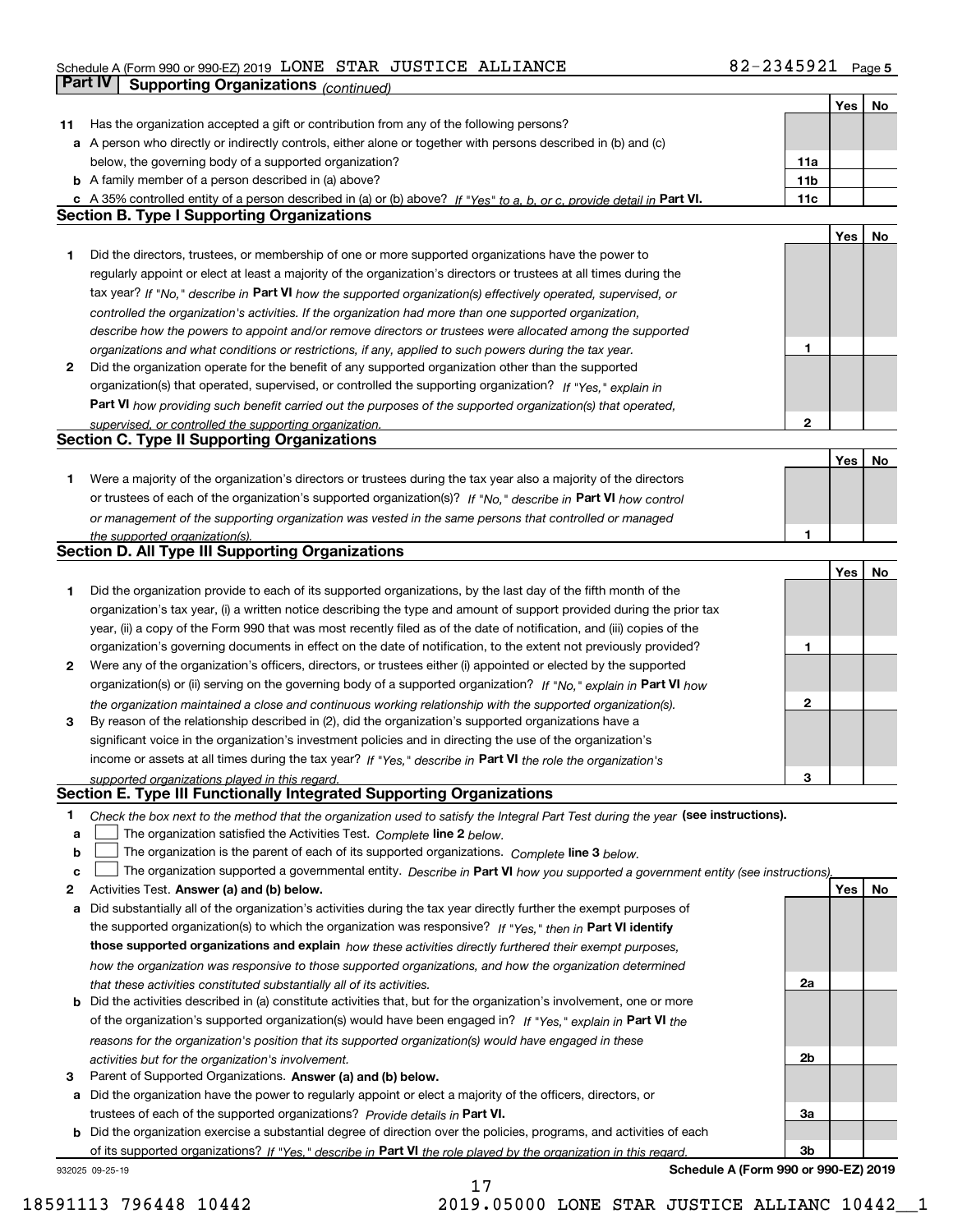|  | Schedule A (Form 990 or 990-EZ) 2019 $\,$ LONE $\,$ STAR $\,$ JUSTICE $\,$ ALLIANCE $\,$<br>Part V   Type III Non-Functionally Integrated 509(a)(3) Supporting Organizations | 82-2345921 Page 6 |  |
|--|------------------------------------------------------------------------------------------------------------------------------------------------------------------------------|-------------------|--|
|  |                                                                                                                                                                              |                   |  |

1 Check here if the organization satisfied the Integral Part Test as a qualifying trust on Nov. 20, 1970 (explain in Part VI). See instructions. All other Type III non-functionally integrated supporting organizations must complete Sections A through E.

|              | Section A - Adjusted Net Income                                                                                                   |                | (A) Prior Year | (B) Current Year<br>(optional) |
|--------------|-----------------------------------------------------------------------------------------------------------------------------------|----------------|----------------|--------------------------------|
| 1            | Net short-term capital gain                                                                                                       | 1              |                |                                |
| 2            | Recoveries of prior-year distributions                                                                                            | $\overline{2}$ |                |                                |
| 3            | Other gross income (see instructions)                                                                                             | 3              |                |                                |
| 4            | Add lines 1 through 3.                                                                                                            | 4              |                |                                |
| 5            | Depreciation and depletion                                                                                                        | 5              |                |                                |
| 6            | Portion of operating expenses paid or incurred for production or                                                                  |                |                |                                |
|              | collection of gross income or for management, conservation, or                                                                    |                |                |                                |
|              | maintenance of property held for production of income (see instructions)                                                          | 6              |                |                                |
| 7            | Other expenses (see instructions)                                                                                                 | $\overline{7}$ |                |                                |
| 8            | Adjusted Net Income (subtract lines 5, 6, and 7 from line 4)                                                                      | 8              |                |                                |
|              | <b>Section B - Minimum Asset Amount</b>                                                                                           |                | (A) Prior Year | (B) Current Year<br>(optional) |
| 1            | Aggregate fair market value of all non-exempt-use assets (see                                                                     |                |                |                                |
|              | instructions for short tax year or assets held for part of year):                                                                 |                |                |                                |
|              | <b>a</b> Average monthly value of securities                                                                                      | 1a             |                |                                |
|              | <b>b</b> Average monthly cash balances                                                                                            | 1b             |                |                                |
|              | c Fair market value of other non-exempt-use assets                                                                                | 1c             |                |                                |
|              | d Total (add lines 1a, 1b, and 1c)                                                                                                | 1d             |                |                                |
|              | e Discount claimed for blockage or other                                                                                          |                |                |                                |
|              | factors (explain in detail in Part VI):                                                                                           |                |                |                                |
| $\mathbf{2}$ | Acquisition indebtedness applicable to non-exempt-use assets                                                                      | $\mathbf 2$    |                |                                |
| 3            | Subtract line 2 from line 1d.                                                                                                     | 3              |                |                                |
| 4            | Cash deemed held for exempt use. Enter 1-1/2% of line 3 (for greater amount,                                                      |                |                |                                |
|              | see instructions)                                                                                                                 | 4              |                |                                |
| 5            | Net value of non-exempt-use assets (subtract line 4 from line 3)                                                                  | 5              |                |                                |
| 6            | Multiply line 5 by .035.                                                                                                          | 6              |                |                                |
| 7            | Recoveries of prior-year distributions                                                                                            | $\overline{7}$ |                |                                |
| 8            | Minimum Asset Amount (add line 7 to line 6)                                                                                       | 8              |                |                                |
|              | <b>Section C - Distributable Amount</b>                                                                                           |                |                | <b>Current Year</b>            |
| 1            | Adjusted net income for prior year (from Section A, line 8, Column A)                                                             | 1              |                |                                |
| 2            | Enter 85% of line 1.                                                                                                              | $\overline{2}$ |                |                                |
| 3            | Minimum asset amount for prior year (from Section B, line 8, Column A)                                                            | 3              |                |                                |
| 4            | Enter greater of line 2 or line 3.                                                                                                | 4              |                |                                |
| 5            | Income tax imposed in prior year                                                                                                  | 5              |                |                                |
| 6            | <b>Distributable Amount.</b> Subtract line 5 from line 4, unless subject to                                                       |                |                |                                |
|              | emergency temporary reduction (see instructions).                                                                                 | 6              |                |                                |
| 7            | Check here if the current year is the organization's first as a non-functionally integrated Type III supporting organization (see |                |                |                                |

instructions).

**1**

**Schedule A (Form 990 or 990-EZ) 2019**

932026 09-25-19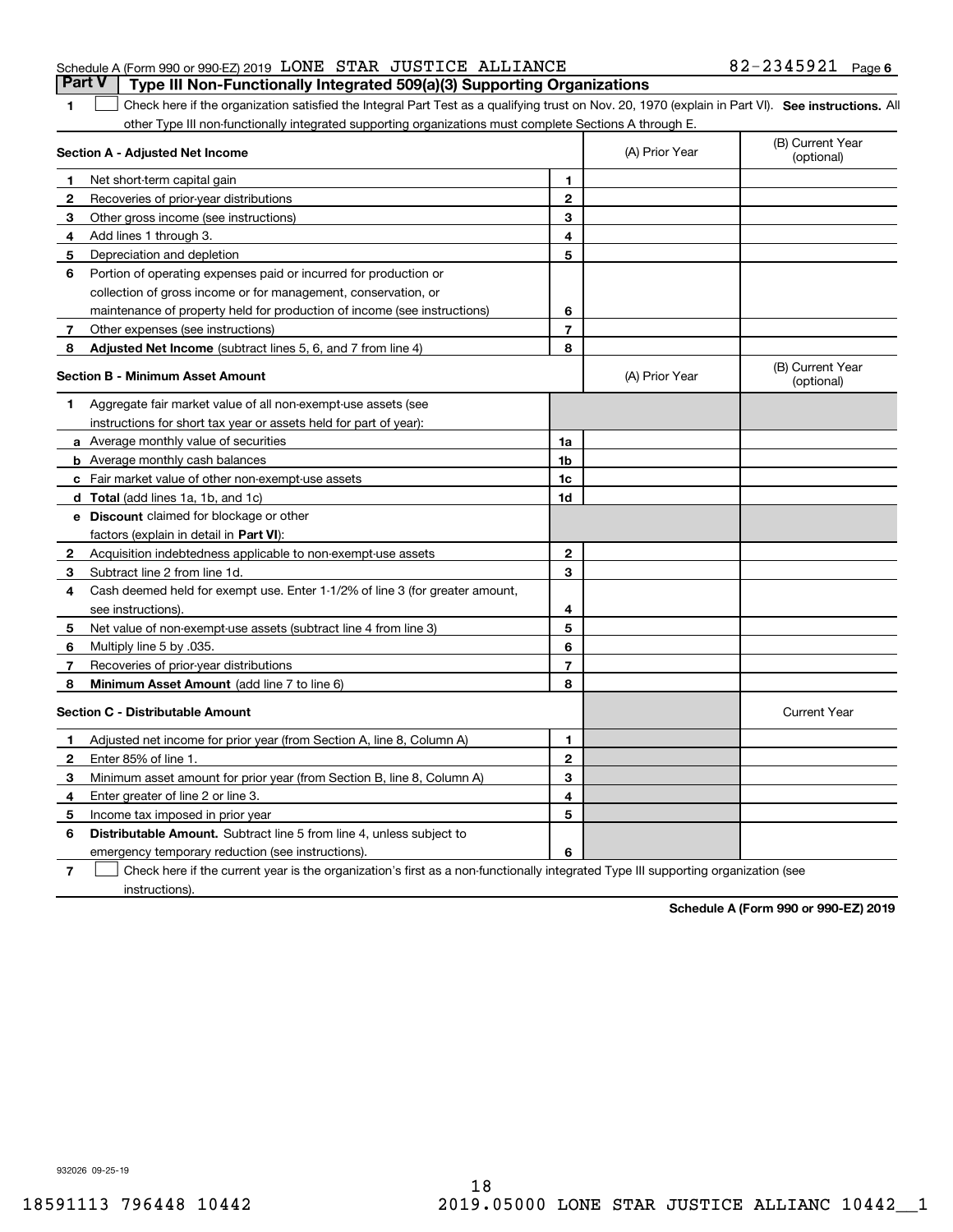#### Schedule A (Form 990 or 990-EZ) 2019 Page LONE STAR JUSTICE ALLIANCE 82-2345921

| <b>Part V</b> | Type III Non-Functionally Integrated 509(a)(3) Supporting Organizations                    |                             | (continued)                           |                                         |
|---------------|--------------------------------------------------------------------------------------------|-----------------------------|---------------------------------------|-----------------------------------------|
|               | <b>Section D - Distributions</b>                                                           |                             |                                       | <b>Current Year</b>                     |
| 1             | Amounts paid to supported organizations to accomplish exempt purposes                      |                             |                                       |                                         |
| 2             | Amounts paid to perform activity that directly furthers exempt purposes of supported       |                             |                                       |                                         |
|               | organizations, in excess of income from activity                                           |                             |                                       |                                         |
| з             | Administrative expenses paid to accomplish exempt purposes of supported organizations      |                             |                                       |                                         |
| 4             | Amounts paid to acquire exempt-use assets                                                  |                             |                                       |                                         |
| 5             | Qualified set-aside amounts (prior IRS approval required)                                  |                             |                                       |                                         |
| 6             | Other distributions (describe in Part VI). See instructions.                               |                             |                                       |                                         |
| 7             | Total annual distributions. Add lines 1 through 6.                                         |                             |                                       |                                         |
| 8             | Distributions to attentive supported organizations to which the organization is responsive |                             |                                       |                                         |
|               | (provide details in Part VI). See instructions.                                            |                             |                                       |                                         |
| 9             | Distributable amount for 2019 from Section C, line 6                                       |                             |                                       |                                         |
| 10            | Line 8 amount divided by line 9 amount                                                     |                             |                                       |                                         |
|               |                                                                                            | (i)                         | (iii)                                 | (iii)                                   |
|               | <b>Section E - Distribution Allocations</b> (see instructions)                             | <b>Excess Distributions</b> | <b>Underdistributions</b><br>Pre-2019 | <b>Distributable</b><br>Amount for 2019 |
| 1             | Distributable amount for 2019 from Section C, line 6                                       |                             |                                       |                                         |
| 2             | Underdistributions, if any, for years prior to 2019 (reason-                               |                             |                                       |                                         |
|               | able cause required- explain in Part VI). See instructions.                                |                             |                                       |                                         |
| з             | Excess distributions carryover, if any, to 2019                                            |                             |                                       |                                         |
|               | <b>a</b> From 2014                                                                         |                             |                                       |                                         |
|               | <b>b</b> From $2015$                                                                       |                             |                                       |                                         |
|               | $c$ From 2016                                                                              |                             |                                       |                                         |
|               | <b>d</b> From 2017                                                                         |                             |                                       |                                         |
|               | e From 2018                                                                                |                             |                                       |                                         |
|               | Total of lines 3a through e                                                                |                             |                                       |                                         |
|               | <b>g</b> Applied to underdistributions of prior years                                      |                             |                                       |                                         |
|               | <b>h</b> Applied to 2019 distributable amount                                              |                             |                                       |                                         |
|               | Carryover from 2014 not applied (see instructions)                                         |                             |                                       |                                         |
|               | Remainder. Subtract lines 3g, 3h, and 3i from 3f.                                          |                             |                                       |                                         |
| 4             | Distributions for 2019 from Section D,                                                     |                             |                                       |                                         |
|               | line $7:$                                                                                  |                             |                                       |                                         |
|               | <b>a</b> Applied to underdistributions of prior years                                      |                             |                                       |                                         |
|               | <b>b</b> Applied to 2019 distributable amount                                              |                             |                                       |                                         |
| c             | Remainder. Subtract lines 4a and 4b from 4.                                                |                             |                                       |                                         |
| 5             | Remaining underdistributions for years prior to 2019, if                                   |                             |                                       |                                         |
|               | any. Subtract lines 3g and 4a from line 2. For result greater                              |                             |                                       |                                         |
|               | than zero, explain in Part VI. See instructions.                                           |                             |                                       |                                         |
| 6             | Remaining underdistributions for 2019. Subtract lines 3h                                   |                             |                                       |                                         |
|               | and 4b from line 1. For result greater than zero, explain in                               |                             |                                       |                                         |
|               | Part VI. See instructions.                                                                 |                             |                                       |                                         |
| 7             | Excess distributions carryover to 2020. Add lines 3j                                       |                             |                                       |                                         |
|               | and 4c.                                                                                    |                             |                                       |                                         |
| 8             | Breakdown of line 7:                                                                       |                             |                                       |                                         |
|               | a Excess from 2015                                                                         |                             |                                       |                                         |
|               |                                                                                            |                             |                                       |                                         |
|               | <b>b</b> Excess from 2016<br>c Excess from 2017                                            |                             |                                       |                                         |
|               |                                                                                            |                             |                                       |                                         |
|               | d Excess from 2018<br>e Excess from 2019                                                   |                             |                                       |                                         |
|               |                                                                                            |                             |                                       |                                         |

**Schedule A (Form 990 or 990-EZ) 2019**

932027 09-25-19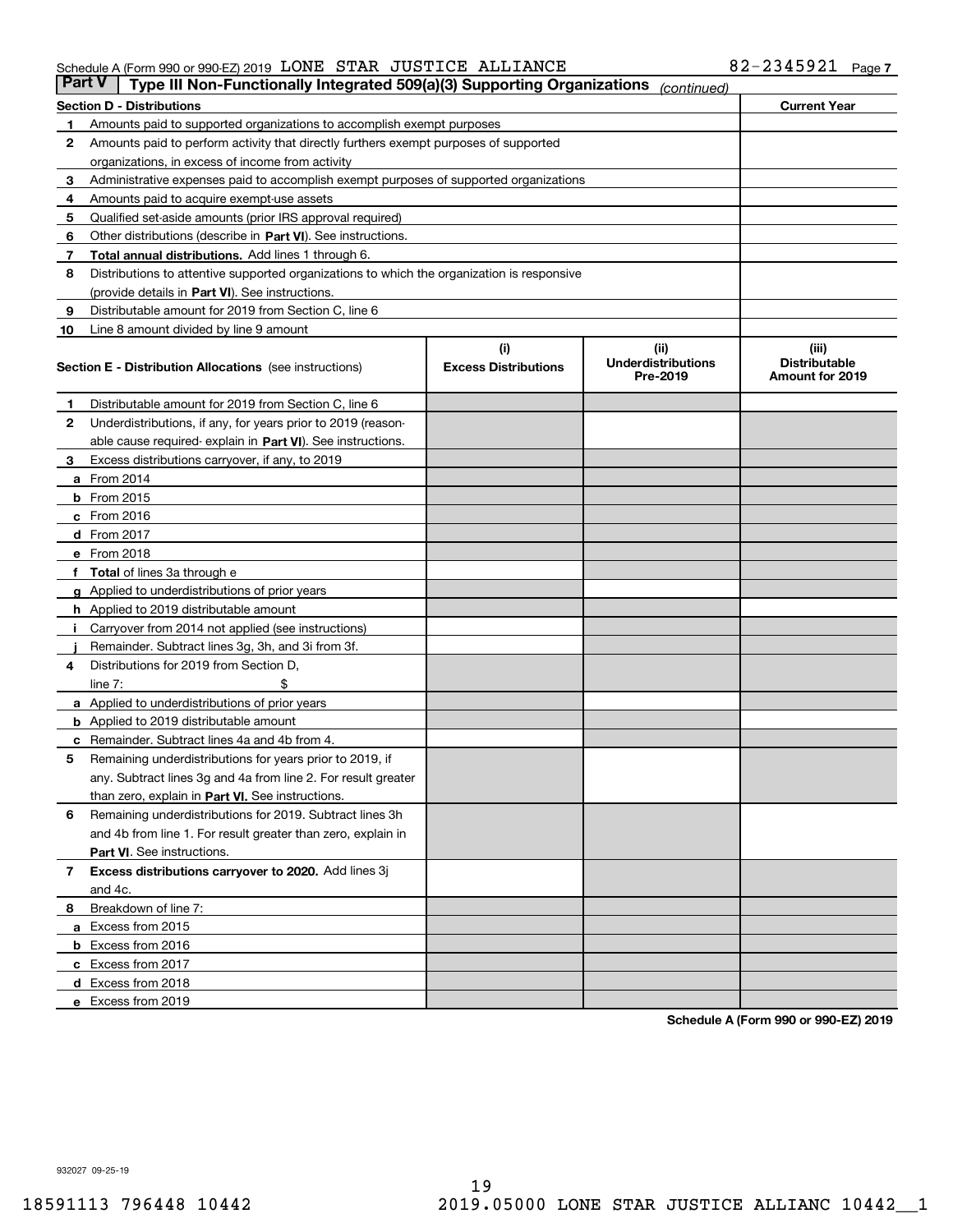|                 | Schedule A (Form 990 or 990-EZ) 2019 LONE STAR JUSTICE ALLIANCE                                                                                                                                                                                                  |          | 82-2345921 Page 8                                                                                                                                                                                                                                                                                |
|-----------------|------------------------------------------------------------------------------------------------------------------------------------------------------------------------------------------------------------------------------------------------------------------|----------|--------------------------------------------------------------------------------------------------------------------------------------------------------------------------------------------------------------------------------------------------------------------------------------------------|
| <b>Part VI</b>  | Supplemental Information. Provide the explanations required by Part II, line 10; Part II, line 17a or 17b; Part III, line 12;<br>Section D, lines 5, 6, and 8; and Part V, Section E, lines 2, 5, and 6. Also complete this part for any additional information. |          | Part IV, Section A, lines 1, 2, 3b, 3c, 4b, 4c, 5a, 6, 9a, 9b, 9c, 11a, 11b, and 11c; Part IV, Section B, lines 1 and 2; Part IV, Section C,<br>line 1; Part IV, Section D, lines 2 and 3; Part IV, Section E, lines 1c, 2a, 2b, 3a, and 3b; Part V, line 1; Part V, Section B, line 1e; Part V, |
|                 | (See instructions.)                                                                                                                                                                                                                                              |          |                                                                                                                                                                                                                                                                                                  |
|                 |                                                                                                                                                                                                                                                                  |          |                                                                                                                                                                                                                                                                                                  |
|                 |                                                                                                                                                                                                                                                                  |          |                                                                                                                                                                                                                                                                                                  |
|                 |                                                                                                                                                                                                                                                                  |          |                                                                                                                                                                                                                                                                                                  |
|                 |                                                                                                                                                                                                                                                                  |          |                                                                                                                                                                                                                                                                                                  |
|                 |                                                                                                                                                                                                                                                                  |          |                                                                                                                                                                                                                                                                                                  |
|                 |                                                                                                                                                                                                                                                                  |          |                                                                                                                                                                                                                                                                                                  |
|                 |                                                                                                                                                                                                                                                                  |          |                                                                                                                                                                                                                                                                                                  |
|                 |                                                                                                                                                                                                                                                                  |          |                                                                                                                                                                                                                                                                                                  |
|                 |                                                                                                                                                                                                                                                                  |          |                                                                                                                                                                                                                                                                                                  |
|                 |                                                                                                                                                                                                                                                                  |          |                                                                                                                                                                                                                                                                                                  |
|                 |                                                                                                                                                                                                                                                                  |          |                                                                                                                                                                                                                                                                                                  |
|                 |                                                                                                                                                                                                                                                                  |          |                                                                                                                                                                                                                                                                                                  |
|                 |                                                                                                                                                                                                                                                                  |          |                                                                                                                                                                                                                                                                                                  |
|                 |                                                                                                                                                                                                                                                                  |          |                                                                                                                                                                                                                                                                                                  |
|                 |                                                                                                                                                                                                                                                                  |          |                                                                                                                                                                                                                                                                                                  |
|                 |                                                                                                                                                                                                                                                                  |          |                                                                                                                                                                                                                                                                                                  |
|                 |                                                                                                                                                                                                                                                                  |          |                                                                                                                                                                                                                                                                                                  |
|                 |                                                                                                                                                                                                                                                                  |          |                                                                                                                                                                                                                                                                                                  |
|                 |                                                                                                                                                                                                                                                                  |          |                                                                                                                                                                                                                                                                                                  |
|                 |                                                                                                                                                                                                                                                                  |          |                                                                                                                                                                                                                                                                                                  |
|                 |                                                                                                                                                                                                                                                                  |          |                                                                                                                                                                                                                                                                                                  |
|                 |                                                                                                                                                                                                                                                                  |          |                                                                                                                                                                                                                                                                                                  |
|                 |                                                                                                                                                                                                                                                                  |          |                                                                                                                                                                                                                                                                                                  |
|                 |                                                                                                                                                                                                                                                                  |          |                                                                                                                                                                                                                                                                                                  |
|                 |                                                                                                                                                                                                                                                                  |          |                                                                                                                                                                                                                                                                                                  |
|                 |                                                                                                                                                                                                                                                                  |          |                                                                                                                                                                                                                                                                                                  |
|                 |                                                                                                                                                                                                                                                                  |          |                                                                                                                                                                                                                                                                                                  |
|                 |                                                                                                                                                                                                                                                                  |          |                                                                                                                                                                                                                                                                                                  |
|                 |                                                                                                                                                                                                                                                                  |          |                                                                                                                                                                                                                                                                                                  |
|                 |                                                                                                                                                                                                                                                                  |          |                                                                                                                                                                                                                                                                                                  |
|                 |                                                                                                                                                                                                                                                                  |          |                                                                                                                                                                                                                                                                                                  |
|                 |                                                                                                                                                                                                                                                                  |          |                                                                                                                                                                                                                                                                                                  |
|                 |                                                                                                                                                                                                                                                                  |          |                                                                                                                                                                                                                                                                                                  |
|                 |                                                                                                                                                                                                                                                                  |          |                                                                                                                                                                                                                                                                                                  |
|                 |                                                                                                                                                                                                                                                                  |          |                                                                                                                                                                                                                                                                                                  |
| 932028 09-25-19 |                                                                                                                                                                                                                                                                  |          | Schedule A (Form 990 or 990-EZ) 2019                                                                                                                                                                                                                                                             |
|                 |                                                                                                                                                                                                                                                                  | $\Omega$ |                                                                                                                                                                                                                                                                                                  |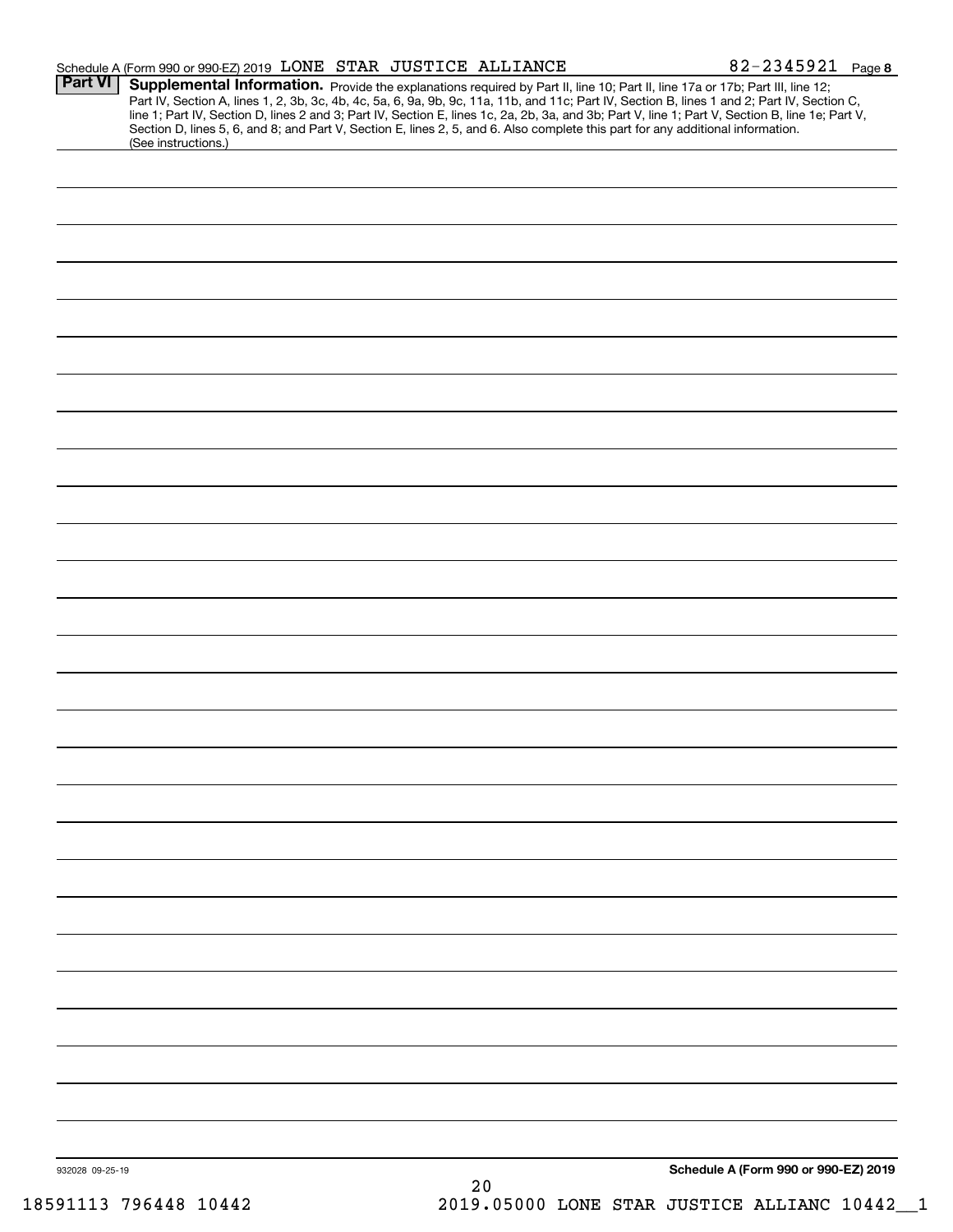Department of the Treasury Internal Revenue Service **(Form 990, 990-EZ, or 990-PF)**

Name of the organization

## \*\* PUBLIC DISCLOSURE COPY \*\*

# **Schedule B Schedule of Contributors**

**| Attach to Form 990, Form 990-EZ, or Form 990-PF. | Go to www.irs.gov/Form990 for the latest information.** OMB No. 1545-0047

**2019**

**Employer identification number**

|  | 83459 |  |  |
|--|-------|--|--|
|  |       |  |  |

|                                       | LONE STAR JUSTICE ALLIANCE                                                         | 82-2345921 |
|---------------------------------------|------------------------------------------------------------------------------------|------------|
| <b>Organization type</b> (check one): |                                                                                    |            |
| Filers of:                            | Section:                                                                           |            |
| Form 990 or 990-EZ                    | X  <br>501(c)( $\overline{3}$ ) (enter number) organization                        |            |
|                                       | $4947(a)(1)$ nonexempt charitable trust <b>not</b> treated as a private foundation |            |
|                                       | 527 political organization                                                         |            |

Form 990-PF 501(c)(3) exempt private foundation 4947(a)(1) nonexempt charitable trust treated as a private foundation 501(c)(3) taxable private foundation  $\mathcal{L}^{\text{max}}$  $\mathcal{L}^{\text{max}}$  $\mathcal{L}^{\text{max}}$ 

Check if your organization is covered by the **General Rule** or a **Special Rule. Note:**  Only a section 501(c)(7), (8), or (10) organization can check boxes for both the General Rule and a Special Rule. See instructions.

#### **General Rule**

 $\boxed{\textbf{X}}$  For an organization filing Form 990, 990-EZ, or 990-PF that received, during the year, contributions totaling \$5,000 or more (in money or property) from any one contributor. Complete Parts I and II. See instructions for determining a contributor's total contributions.

#### **Special Rules**

any one contributor, during the year, total contributions of the greater of  $\,$  (1) \$5,000; or **(2)** 2% of the amount on (i) Form 990, Part VIII, line 1h; For an organization described in section 501(c)(3) filing Form 990 or 990-EZ that met the 33 1/3% support test of the regulations under sections 509(a)(1) and 170(b)(1)(A)(vi), that checked Schedule A (Form 990 or 990-EZ), Part II, line 13, 16a, or 16b, and that received from or (ii) Form 990-EZ, line 1. Complete Parts I and II.  $\mathcal{L}^{\text{max}}$ 

year, total contributions of more than \$1,000 *exclusively* for religious, charitable, scientific, literary, or educational purposes, or for the For an organization described in section 501(c)(7), (8), or (10) filing Form 990 or 990-EZ that received from any one contributor, during the prevention of cruelty to children or animals. Complete Parts I, II, and III.  $\mathcal{L}^{\text{max}}$ 

purpose. Don't complete any of the parts unless the **General Rule** applies to this organization because it received *nonexclusively* year, contributions <sub>exclusively</sub> for religious, charitable, etc., purposes, but no such contributions totaled more than \$1,000. If this box is checked, enter here the total contributions that were received during the year for an  $\;$ exclusively religious, charitable, etc., For an organization described in section 501(c)(7), (8), or (10) filing Form 990 or 990-EZ that received from any one contributor, during the religious, charitable, etc., contributions totaling \$5,000 or more during the year  $\Box$ — $\Box$  =  $\Box$  $\mathcal{L}^{\text{max}}$ 

**Caution:**  An organization that isn't covered by the General Rule and/or the Special Rules doesn't file Schedule B (Form 990, 990-EZ, or 990-PF),  **must** but it answer "No" on Part IV, line 2, of its Form 990; or check the box on line H of its Form 990-EZ or on its Form 990-PF, Part I, line 2, to certify that it doesn't meet the filing requirements of Schedule B (Form 990, 990-EZ, or 990-PF).

**For Paperwork Reduction Act Notice, see the instructions for Form 990, 990-EZ, or 990-PF. Schedule B (Form 990, 990-EZ, or 990-PF) (2019)** LHA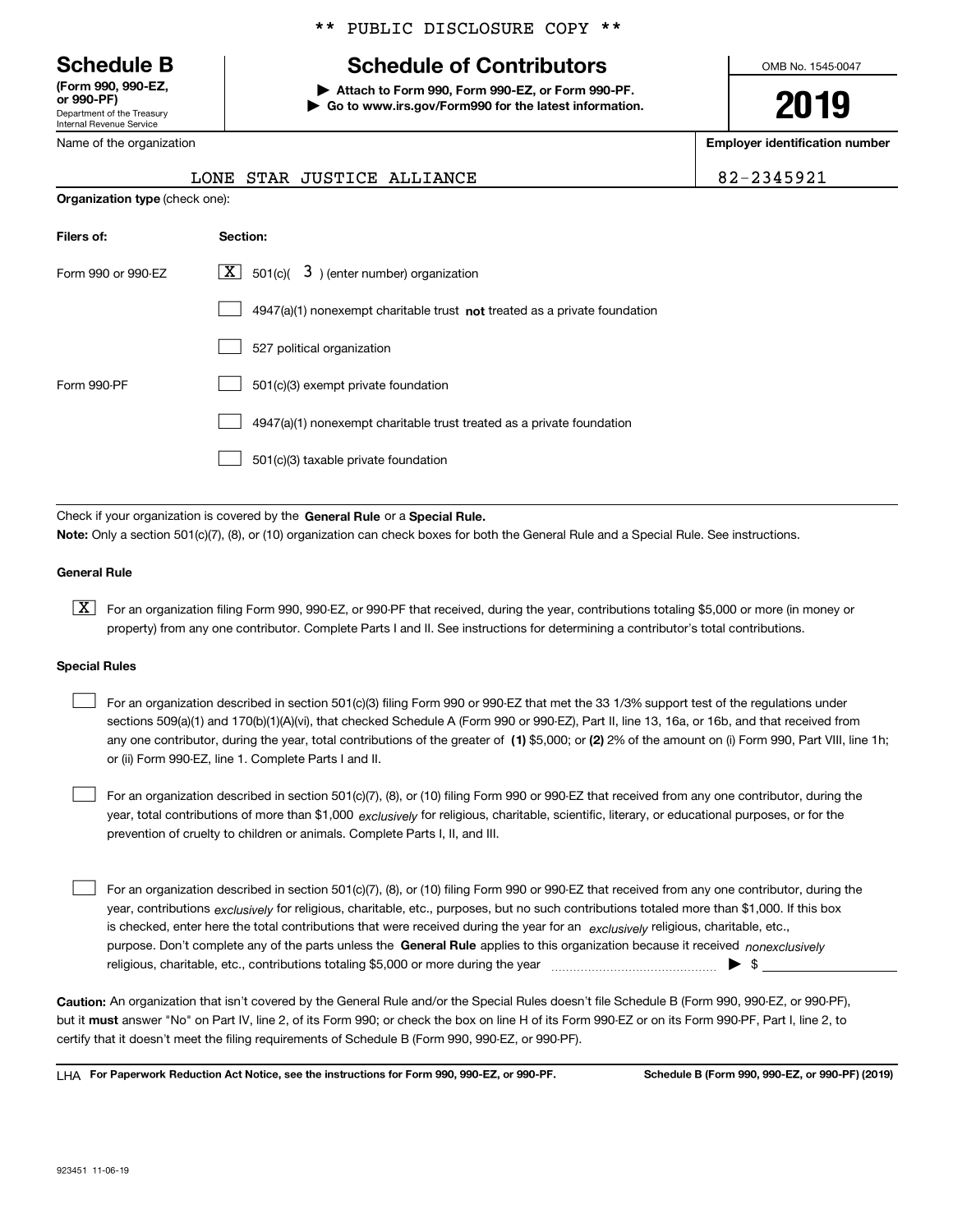#### Schedule B (Form 990, 990-EZ, or 990-PF) (2019) **Page 2** Page 1 and 2011 **Page 2** Page 2 **Page 2** Page 1 and 2011 **Page 2**

Name of organization

**Employer identification number**

#### LONE STAR JUSTICE ALLIANCE **82-2345921**

**(a)No.(b)Name, address, and ZIP + 4 (c)Total contributions (d)Type of contribution PersonPayrollNoncash (a)No.(b)Name, address, and ZIP + 4 (c)Total contributions (d)Type of contribution PersonPayrollNoncash (a)No.(b)Name, address, and ZIP + 4 (c)Total contributions (d)Type of contribution PersonPayrollNoncash (a) No.(b) Name, address, and ZIP + 4 (c) Total contributions (d) Type of contribution PersonPayrollNoncash (a) No.(b)Name, address, and ZIP + 4 (c) Total contributions (d) Type of contribution PersonPayrollNoncash (a) No.(b)Name, address, and ZIP + 4 (c) Total contributions (d)Type of contribution PersonPayrollNoncash Contributors** (see instructions). Use duplicate copies of Part I if additional space is needed. \$(Complete Part II for noncash contributions.) \$(Complete Part II for noncash contributions.) \$(Complete Part II for noncash contributions.) \$(Complete Part II for noncash contributions.) \$(Complete Part II for noncash contributions.) \$(Complete Part II for noncash contributions.) Chedule B (Form 990, 990-EZ, or 990-PF) (2019)<br> **2Part I 2Part I Contributors** (see instructions). Use duplicate copies of Part I if additional space is needed.<br> **2Part I Contributors** (see instructions). Use duplica  $|X|$  $\mathcal{L}^{\text{max}}$  $\mathcal{L}^{\text{max}}$  $\boxed{\text{X}}$  $\mathcal{L}^{\text{max}}$  $\mathcal{L}^{\text{max}}$  $|X|$  $\mathcal{L}^{\text{max}}$  $\mathcal{L}^{\text{max}}$  $\boxed{\text{X}}$  $\mathcal{L}^{\text{max}}$  $\mathcal{L}^{\text{max}}$  $\boxed{\text{X}}$  $\mathcal{L}^{\text{max}}$  $\mathcal{L}^{\text{max}}$  $\boxed{\text{X}}$  $\mathcal{L}^{\text{max}}$  $\mathcal{L}^{\text{max}}$  $\begin{array}{c|c|c|c|c|c} 1 & \hspace{1.5cm} & \hspace{1.5cm} & \hspace{1.5cm} & \hspace{1.5cm} & \hspace{1.5cm} & \hspace{1.5cm} & \hspace{1.5cm} & \hspace{1.5cm} & \hspace{1.5cm} & \hspace{1.5cm} & \hspace{1.5cm} & \hspace{1.5cm} & \hspace{1.5cm} & \hspace{1.5cm} & \hspace{1.5cm} & \hspace{1.5cm} & \hspace{1.5cm} & \hspace{1.5cm} & \hspace{1.5cm} & \hspace{1.5cm} &$ 5,000.  $2$  | Person  $\overline{\text{X}}$ 10,000.  $\overline{3}$  | Person  $\overline{X}$ 15,000.  $4$  | Person  $\overline{\text{X}}$ 5,000.  $\sim$  5 | Person X 100,000.  $\sim$  6 | Person X 50,000.

923452 11-06-19 **Schedule B (Form 990, 990-EZ, or 990-PF) (2019)**

18591113 796448 10442 2019.05000 LONE STAR JUSTICE ALLIANC 10442\_\_1

23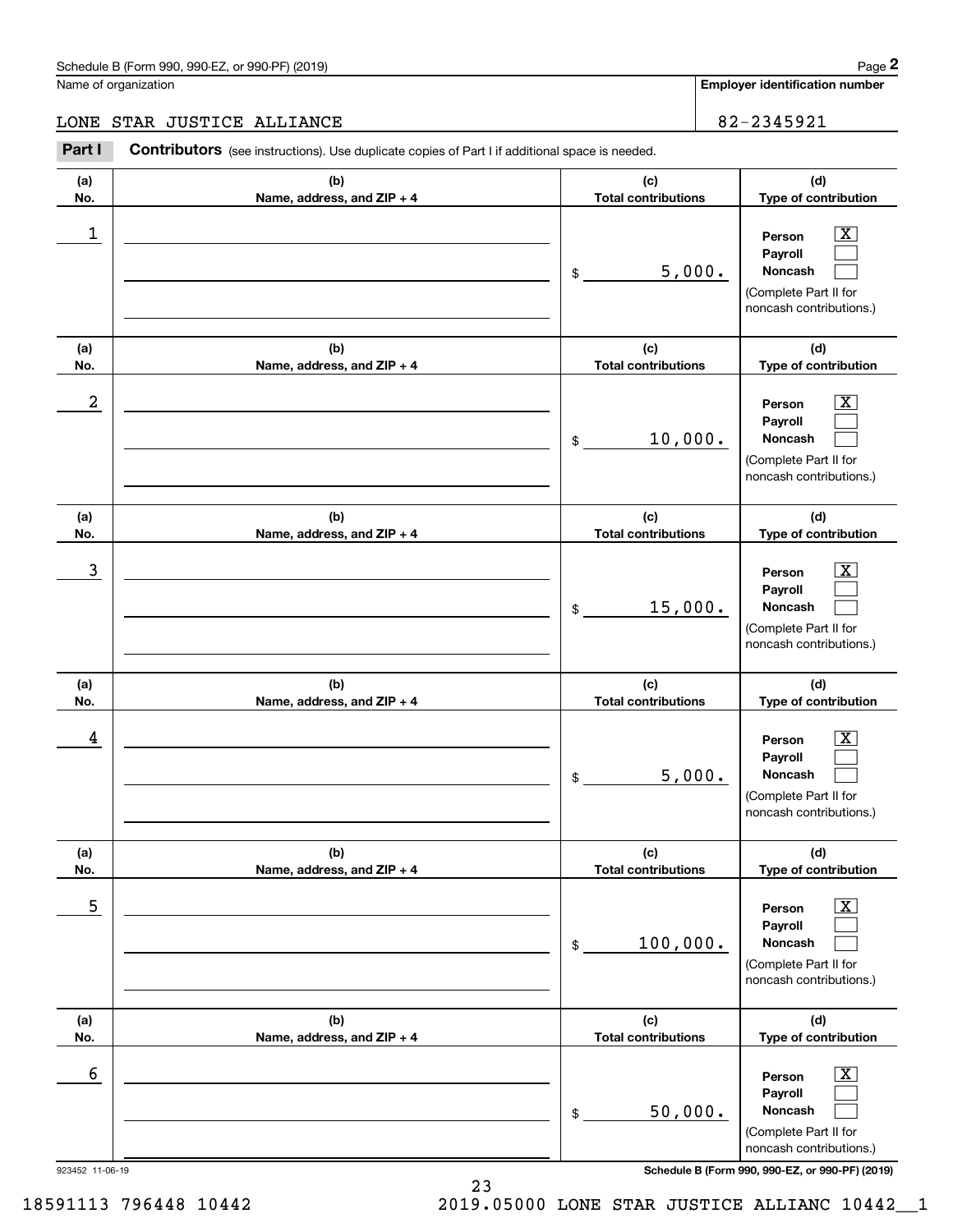# Schedule B (Form 990, 990-EZ, or 990-PF) (2019) Page 2

# LONE STAR JUSTICE ALLIANCE 82-2345921

|                 | Schedule B (Form 990, 990-EZ, or 990-PF) (2019)                                                |                                   | Page 2                                                                                                                              |
|-----------------|------------------------------------------------------------------------------------------------|-----------------------------------|-------------------------------------------------------------------------------------------------------------------------------------|
|                 | Name of organization                                                                           |                                   | <b>Employer identification number</b>                                                                                               |
| LONE            | STAR JUSTICE ALLIANCE                                                                          |                                   | 82-2345921                                                                                                                          |
| Part I          | Contributors (see instructions). Use duplicate copies of Part I if additional space is needed. |                                   |                                                                                                                                     |
| (a)<br>No.      | (b)<br>Name, address, and ZIP + 4                                                              | (c)<br><b>Total contributions</b> | (d)<br>Type of contribution                                                                                                         |
| 7               |                                                                                                | 10,000.<br>\$                     | $\overline{\mathbf{X}}$<br>Person<br>Payroll<br>Noncash<br>(Complete Part II for<br>noncash contributions.)                         |
| (a)<br>No.      | (b)<br>Name, address, and ZIP + 4                                                              | (c)<br><b>Total contributions</b> | (d)<br>Type of contribution                                                                                                         |
| 8               |                                                                                                | 10,000.<br>\$                     | $\overline{\text{X}}$<br>Person<br>Payroll<br>Noncash<br>(Complete Part II for<br>noncash contributions.)                           |
| (a)<br>No.      | (b)<br>Name, address, and ZIP + 4                                                              | (c)<br><b>Total contributions</b> | (d)<br>Type of contribution                                                                                                         |
| 9               |                                                                                                | 100,000.<br>\$                    | $\overline{\text{X}}$<br>Person<br>Payroll<br>Noncash<br>(Complete Part II for<br>noncash contributions.)                           |
| (a)<br>No.      | (b)<br>Name, address, and ZIP + 4                                                              | (c)<br><b>Total contributions</b> | (d)<br>Type of contribution                                                                                                         |
| 10              |                                                                                                | 39,525.<br>\$                     | $\overline{\mathbf{X}}$<br>Person<br>Payroll<br>Noncash<br>(Complete Part II for<br>noncash contributions.)                         |
| (a)<br>No.      | (b)<br>Name, address, and ZIP + 4                                                              | (c)<br><b>Total contributions</b> | (d)<br>Type of contribution                                                                                                         |
| 11              |                                                                                                | 15,000.<br>\$                     | $\overline{\mathbf{X}}$<br>Person<br>Payroll<br>Noncash<br>(Complete Part II for<br>noncash contributions.)                         |
| (a)<br>No.      | (b)<br>Name, address, and ZIP + 4                                                              | (c)<br><b>Total contributions</b> | (d)<br>Type of contribution                                                                                                         |
| 923452 11-06-19 |                                                                                                | \$                                | Person<br>Payroll<br>Noncash<br>(Complete Part II for<br>noncash contributions.)<br>Schedule B (Form 990, 990-EZ, or 990-PF) (2019) |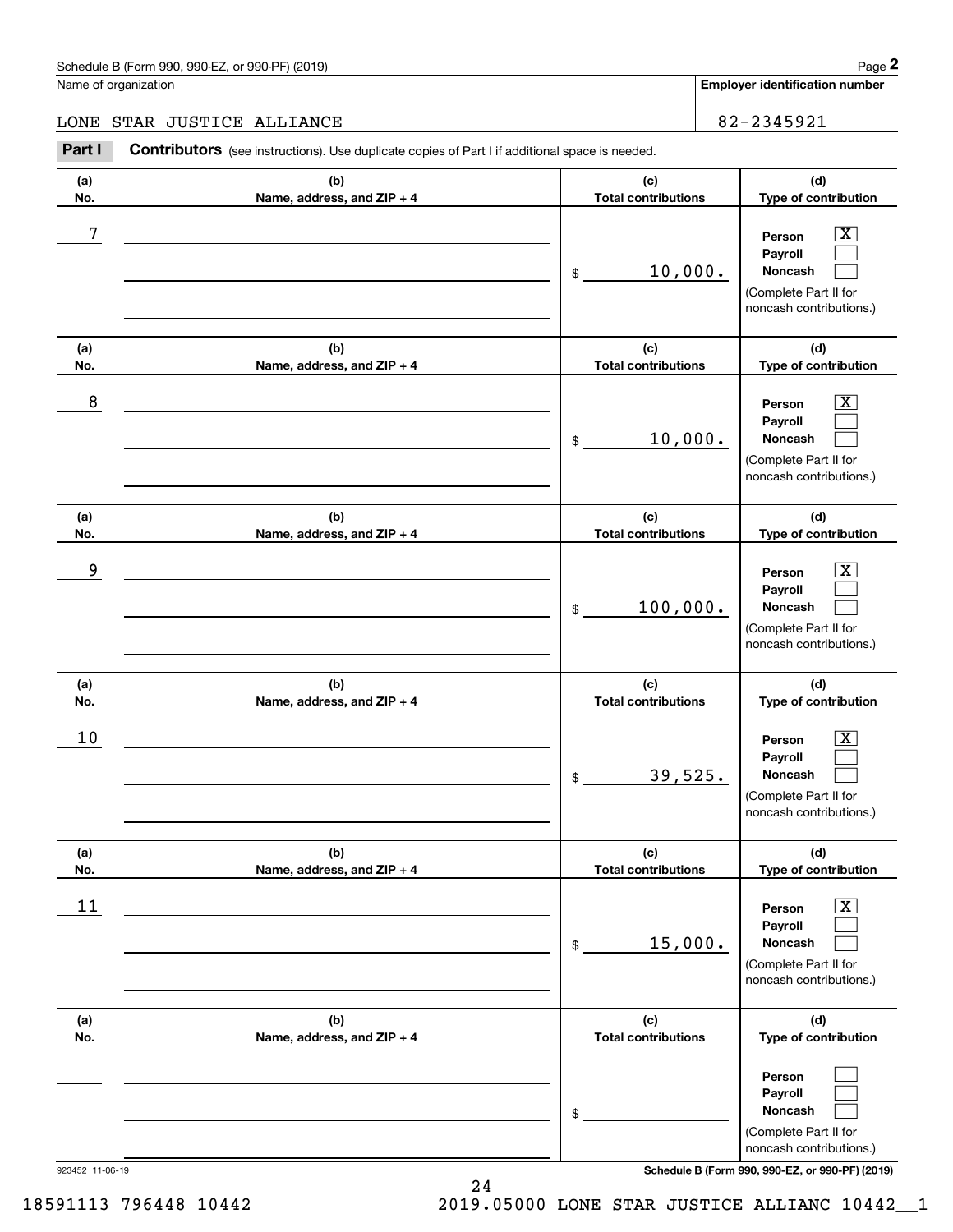Name of organization

**Employer identification number**

LONE STAR JUSTICE ALLIANCE 82-2345921

Chedule B (Form 990, 990-EZ, or 990-PF) (2019)<br>
lame of organization<br> **3Part II if additional space is needed.**<br> **Part II if additional space is needed.**<br> **Part II if additional space is needed.** 

| (a)<br>No.<br>from<br>Part I | (b)<br>Description of noncash property given | (c)<br>FMV (or estimate)<br>(See instructions.) | (d)<br>Date received                            |
|------------------------------|----------------------------------------------|-------------------------------------------------|-------------------------------------------------|
|                              |                                              | \$                                              |                                                 |
| (a)<br>No.<br>from<br>Part I | (b)<br>Description of noncash property given | (c)<br>FMV (or estimate)<br>(See instructions.) | (d)<br>Date received                            |
|                              |                                              | \$                                              |                                                 |
| (a)<br>No.<br>from<br>Part I | (b)<br>Description of noncash property given | (c)<br>FMV (or estimate)<br>(See instructions.) | (d)<br>Date received                            |
|                              |                                              | \$                                              |                                                 |
| (a)<br>No.<br>from<br>Part I | (b)<br>Description of noncash property given | (c)<br>FMV (or estimate)<br>(See instructions.) | (d)<br>Date received                            |
|                              |                                              | \$                                              |                                                 |
| (a)<br>No.<br>from<br>Part I | (b)<br>Description of noncash property given | (c)<br>FMV (or estimate)<br>(See instructions.) | (d)<br>Date received                            |
|                              |                                              | \$                                              |                                                 |
| (a)<br>No.<br>from<br>Part I | (b)<br>Description of noncash property given | (c)<br>FMV (or estimate)<br>(See instructions.) | (d)<br>Date received                            |
|                              |                                              | \$                                              |                                                 |
| 923453 11-06-19              |                                              |                                                 | Schedule B (Form 990, 990-EZ, or 990-PF) (2019) |

25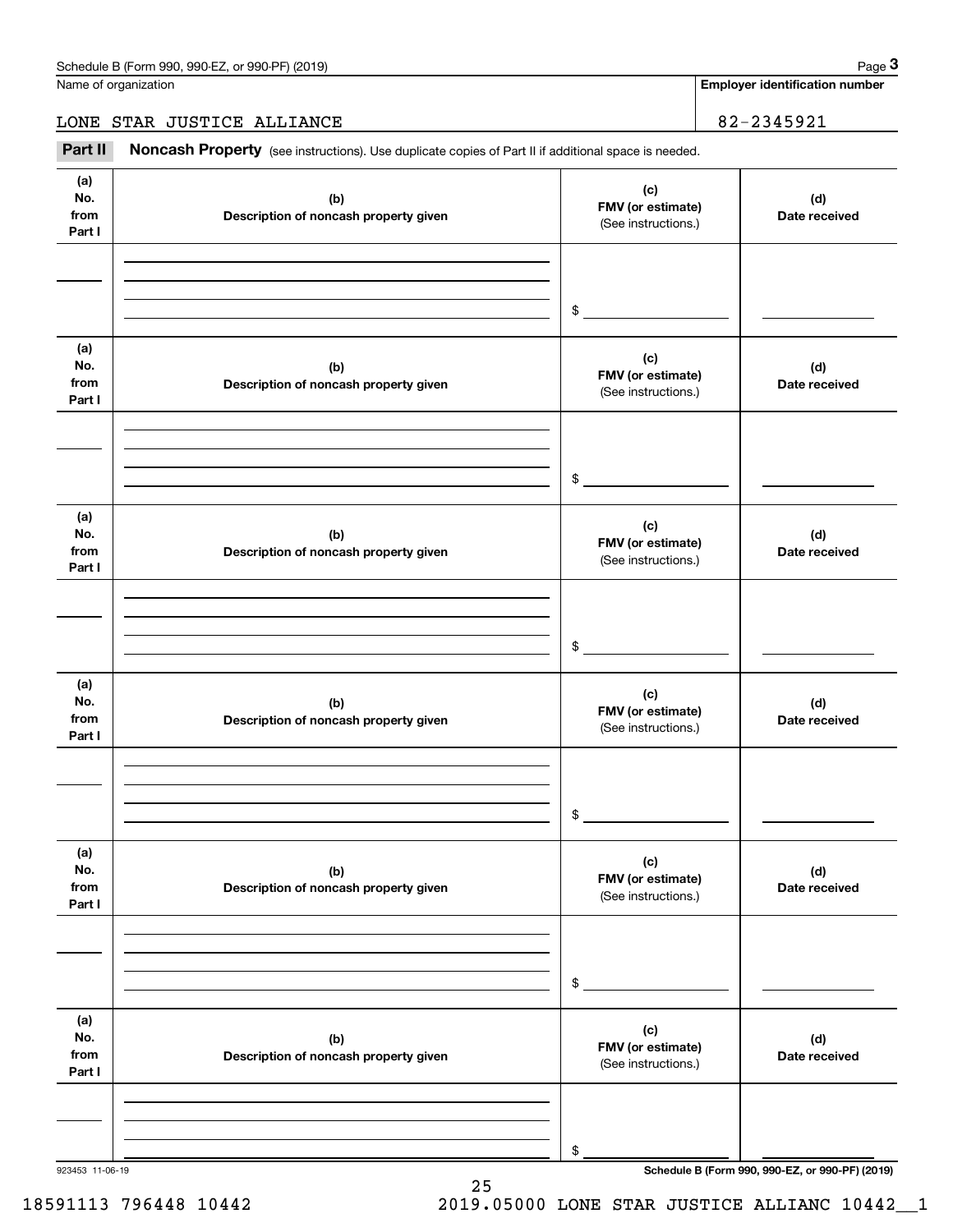|                 | Schedule B (Form 990, 990-EZ, or 990-PF) (2019)                                                                                                                                                                                                                              |                      | Page 4                                   |
|-----------------|------------------------------------------------------------------------------------------------------------------------------------------------------------------------------------------------------------------------------------------------------------------------------|----------------------|------------------------------------------|
|                 | Name of organization                                                                                                                                                                                                                                                         |                      | <b>Employer identification number</b>    |
|                 | LONE STAR JUSTICE ALLIANCE                                                                                                                                                                                                                                                   |                      | 82-2345921                               |
| <b>Part III</b> | Exclusively religious, charitable, etc., contributions to organizations described in section 501(c)(7), (8), or (10) that total more than \$1,000 for the year<br>from any one contributor. Complete columns (a) through (e) and the following line entry. For organizations |                      |                                          |
|                 | completing Part III, enter the total of exclusively religious, charitable, etc., contributions of \$1,000 or less for the year. (Enter this info. once.) $\blacktriangleright$ \$                                                                                            |                      |                                          |
| (a) No.         | Use duplicate copies of Part III if additional space is needed.                                                                                                                                                                                                              |                      |                                          |
| from<br>Part I  | (b) Purpose of gift                                                                                                                                                                                                                                                          | (c) Use of gift      | (d) Description of how gift is held      |
|                 |                                                                                                                                                                                                                                                                              |                      |                                          |
|                 |                                                                                                                                                                                                                                                                              |                      |                                          |
|                 |                                                                                                                                                                                                                                                                              |                      |                                          |
|                 |                                                                                                                                                                                                                                                                              |                      |                                          |
|                 |                                                                                                                                                                                                                                                                              | (e) Transfer of gift |                                          |
|                 | Transferee's name, address, and ZIP + 4                                                                                                                                                                                                                                      |                      | Relationship of transferor to transferee |
|                 |                                                                                                                                                                                                                                                                              |                      |                                          |
|                 |                                                                                                                                                                                                                                                                              |                      |                                          |
|                 |                                                                                                                                                                                                                                                                              |                      |                                          |
| (a) No.         |                                                                                                                                                                                                                                                                              |                      |                                          |
| from<br>Part I  | (b) Purpose of gift                                                                                                                                                                                                                                                          | (c) Use of gift      | (d) Description of how gift is held      |
|                 |                                                                                                                                                                                                                                                                              |                      |                                          |
|                 |                                                                                                                                                                                                                                                                              |                      |                                          |
|                 |                                                                                                                                                                                                                                                                              |                      |                                          |
|                 |                                                                                                                                                                                                                                                                              | (e) Transfer of gift |                                          |
|                 |                                                                                                                                                                                                                                                                              |                      |                                          |
|                 | Transferee's name, address, and ZIP + 4                                                                                                                                                                                                                                      |                      | Relationship of transferor to transferee |
|                 |                                                                                                                                                                                                                                                                              |                      |                                          |
|                 |                                                                                                                                                                                                                                                                              |                      |                                          |
|                 |                                                                                                                                                                                                                                                                              |                      |                                          |
| (a) No.<br>from | (b) Purpose of gift                                                                                                                                                                                                                                                          | (c) Use of gift      | (d) Description of how gift is held      |
| Part I          |                                                                                                                                                                                                                                                                              |                      |                                          |
|                 |                                                                                                                                                                                                                                                                              |                      |                                          |
|                 |                                                                                                                                                                                                                                                                              |                      |                                          |
|                 |                                                                                                                                                                                                                                                                              |                      |                                          |
|                 |                                                                                                                                                                                                                                                                              | (e) Transfer of gift |                                          |
|                 | Transferee's name, address, and ZIP + 4                                                                                                                                                                                                                                      |                      | Relationship of transferor to transferee |
|                 |                                                                                                                                                                                                                                                                              |                      |                                          |
|                 |                                                                                                                                                                                                                                                                              |                      |                                          |
|                 |                                                                                                                                                                                                                                                                              |                      |                                          |
| (a) No.<br>from |                                                                                                                                                                                                                                                                              |                      |                                          |
| Part I          | (b) Purpose of gift                                                                                                                                                                                                                                                          | (c) Use of gift      | (d) Description of how gift is held      |
|                 |                                                                                                                                                                                                                                                                              |                      |                                          |
|                 |                                                                                                                                                                                                                                                                              |                      |                                          |
|                 |                                                                                                                                                                                                                                                                              |                      |                                          |
|                 |                                                                                                                                                                                                                                                                              | (e) Transfer of gift |                                          |
|                 |                                                                                                                                                                                                                                                                              |                      |                                          |
|                 | Transferee's name, address, and $ZIP + 4$                                                                                                                                                                                                                                    |                      | Relationship of transferor to transferee |
|                 |                                                                                                                                                                                                                                                                              |                      |                                          |
|                 |                                                                                                                                                                                                                                                                              |                      |                                          |
|                 |                                                                                                                                                                                                                                                                              |                      |                                          |
|                 |                                                                                                                                                                                                                                                                              |                      |                                          |

26

923454 11-06-19

**Schedule B (Form 990, 990-EZ, or 990-PF) (2019)**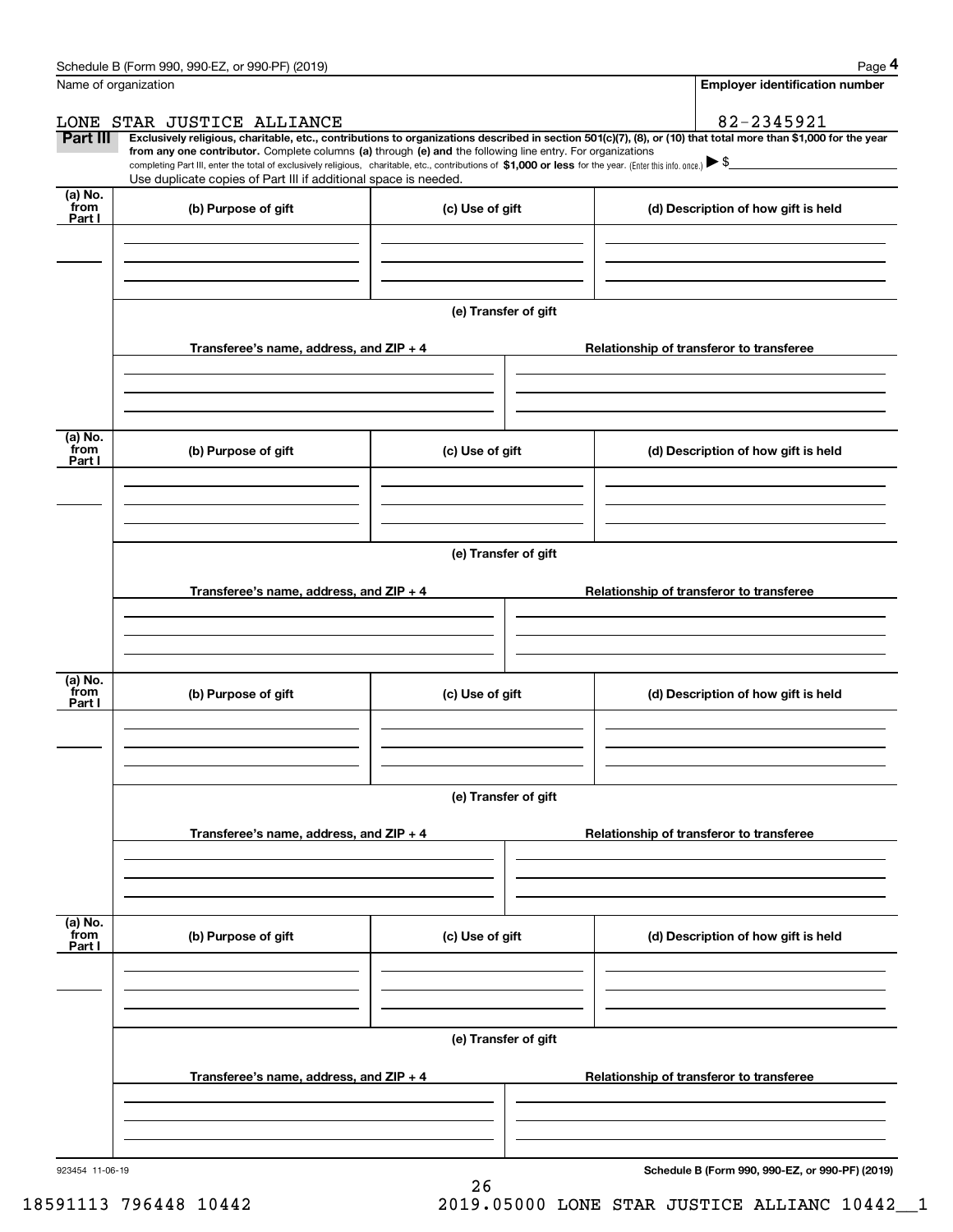| <b>SCHEDULE D</b> |  |
|-------------------|--|
|-------------------|--|

Department of the Treasury

# **SCHEDULE D Supplemental Financial Statements**

**(Form 990)** (**Form 990,**<br>Part IV, line 6, 7, 8, 9, 10, 11a, 11b, 11c, 11d, 11e, 11f, 12a, or 12b.<br>Department of the Treasury **and Exercise Connect Connect Connect Connect Connect Connect Connect Connect Connect** 

| P Allach to Form 990.                                                  |
|------------------------------------------------------------------------|
| Go to www.irs.gov/Form990 for instructions and the latest information. |



Internal Revenue Service

#### **Name of the organization**<br> **R** 2145921 - 82 - 2345921 - **Employer identification number**<br> **R** 2145921 - 82 - 2345921 LONE STAR JUSTICE ALLIANCE

| Part I          | nam niuk nantran unniukn<br>Organizations Maintaining Donor Advised Funds or Other Similar Funds or Accounts. Complete if the                                                                                                 |                         | va ajijal                                          |
|-----------------|-------------------------------------------------------------------------------------------------------------------------------------------------------------------------------------------------------------------------------|-------------------------|----------------------------------------------------|
|                 | organization answered "Yes" on Form 990, Part IV, line 6.                                                                                                                                                                     |                         |                                                    |
|                 |                                                                                                                                                                                                                               | (a) Donor advised funds | (b) Funds and other accounts                       |
| 1               |                                                                                                                                                                                                                               |                         |                                                    |
| 2               | Aggregate value of contributions to (during year)                                                                                                                                                                             |                         |                                                    |
| з               | Aggregate value of grants from (during year)                                                                                                                                                                                  |                         |                                                    |
| 4               |                                                                                                                                                                                                                               |                         |                                                    |
| 5               | Did the organization inform all donors and donor advisors in writing that the assets held in donor advised funds                                                                                                              |                         |                                                    |
|                 | are the organization's property, subject to the organization's exclusive legal control?                                                                                                                                       |                         | Yes<br>No                                          |
| 6               | Did the organization inform all grantees, donors, and donor advisors in writing that grant funds can be used only                                                                                                             |                         |                                                    |
|                 | for charitable purposes and not for the benefit of the donor or donor advisor, or for any other purpose conferring                                                                                                            |                         |                                                    |
|                 | impermissible private benefit?                                                                                                                                                                                                |                         | Yes<br>No                                          |
| Part II         | Conservation Easements. Complete if the organization answered "Yes" on Form 990, Part IV, line 7.                                                                                                                             |                         |                                                    |
| 1               | Purpose(s) of conservation easements held by the organization (check all that apply).                                                                                                                                         |                         |                                                    |
|                 | Preservation of land for public use (for example, recreation or education)                                                                                                                                                    |                         | Preservation of a historically important land area |
|                 | Protection of natural habitat                                                                                                                                                                                                 |                         | Preservation of a certified historic structure     |
|                 | Preservation of open space                                                                                                                                                                                                    |                         |                                                    |
| 2               | Complete lines 2a through 2d if the organization held a qualified conservation contribution in the form of a conservation easement on the last                                                                                |                         |                                                    |
|                 | day of the tax year.                                                                                                                                                                                                          |                         | Held at the End of the Tax Year                    |
| a               | Total number of conservation easements                                                                                                                                                                                        |                         | 2a                                                 |
| b               | Total acreage restricted by conservation easements                                                                                                                                                                            |                         | 2 <sub>b</sub>                                     |
| с               | Number of conservation easements on a certified historic structure included in (a)                                                                                                                                            |                         | 2c                                                 |
|                 | d Number of conservation easements included in (c) acquired after 7/25/06, and not on a historic structure                                                                                                                    |                         |                                                    |
|                 | listed in the National Register [111] Marshall Register [11] Marshall Register [11] Marshall Register [11] Marshall Register [11] Marshall Register [11] Marshall Register [11] Marshall Register [11] Marshall Register [11] |                         | 2d                                                 |
| 3               | Number of conservation easements modified, transferred, released, extinguished, or terminated by the organization during the tax                                                                                              |                         |                                                    |
|                 | year                                                                                                                                                                                                                          |                         |                                                    |
| 4               | Number of states where property subject to conservation easement is located >                                                                                                                                                 |                         |                                                    |
| 5               | Does the organization have a written policy regarding the periodic monitoring, inspection, handling of                                                                                                                        |                         |                                                    |
|                 | violations, and enforcement of the conservation easements it holds?                                                                                                                                                           |                         | Yes<br><b>No</b>                                   |
| 6               | Staff and volunteer hours devoted to monitoring, inspecting, handling of violations, and enforcing conservation easements during the year                                                                                     |                         |                                                    |
|                 |                                                                                                                                                                                                                               |                         |                                                    |
|                 | Amount of expenses incurred in monitoring, inspecting, handling of violations, and enforcing conservation easements during the year                                                                                           |                         |                                                    |
|                 | $\blacktriangleright$ \$                                                                                                                                                                                                      |                         |                                                    |
| 8               | Does each conservation easement reported on line 2(d) above satisfy the requirements of section 170(h)(4)(B)(i)                                                                                                               |                         |                                                    |
|                 |                                                                                                                                                                                                                               |                         | Yes<br>No                                          |
| 9               | In Part XIII, describe how the organization reports conservation easements in its revenue and expense statement and                                                                                                           |                         |                                                    |
|                 | balance sheet, and include, if applicable, the text of the footnote to the organization's financial statements that describes the                                                                                             |                         |                                                    |
| <b>Part III</b> | organization's accounting for conservation easements.<br>Organizations Maintaining Collections of Art, Historical Treasures, or Other Similar Assets.                                                                         |                         |                                                    |
|                 |                                                                                                                                                                                                                               |                         |                                                    |
|                 | Complete if the organization answered "Yes" on Form 990, Part IV, line 8.                                                                                                                                                     |                         |                                                    |
|                 | 1a If the organization elected, as permitted under FASB ASC 958, not to report in its revenue statement and balance sheet works                                                                                               |                         |                                                    |
|                 | of art, historical treasures, or other similar assets held for public exhibition, education, or research in furtherance of public                                                                                             |                         |                                                    |
|                 | service, provide in Part XIII the text of the footnote to its financial statements that describes these items.                                                                                                                |                         |                                                    |
| b               | If the organization elected, as permitted under FASB ASC 958, to report in its revenue statement and balance sheet works of                                                                                                   |                         |                                                    |
|                 | art, historical treasures, or other similar assets held for public exhibition, education, or research in furtherance of public service,                                                                                       |                         |                                                    |
|                 | provide the following amounts relating to these items:                                                                                                                                                                        |                         |                                                    |
|                 |                                                                                                                                                                                                                               |                         | $\blacktriangleright$ \$                           |
|                 | (ii) Assets included in Form 990, Part X [11] [2000] [2010] Assets included in Form 990, Part X [11] [11] [200                                                                                                                |                         | $\triangleright$ \$                                |
| 2               | If the organization received or held works of art, historical treasures, or other similar assets for financial gain, provide                                                                                                  |                         |                                                    |
|                 | the following amounts required to be reported under FASB ASC 958 relating to these items:                                                                                                                                     |                         |                                                    |
| а               |                                                                                                                                                                                                                               |                         | $\blacktriangleright$ \$                           |
|                 |                                                                                                                                                                                                                               |                         | $\blacktriangleright$ \$                           |
|                 | LHA For Paperwork Reduction Act Notice, see the Instructions for Form 990.                                                                                                                                                    |                         | Schedule D (Form 990) 2019                         |
|                 | 932051 10-02-19                                                                                                                                                                                                               |                         |                                                    |

27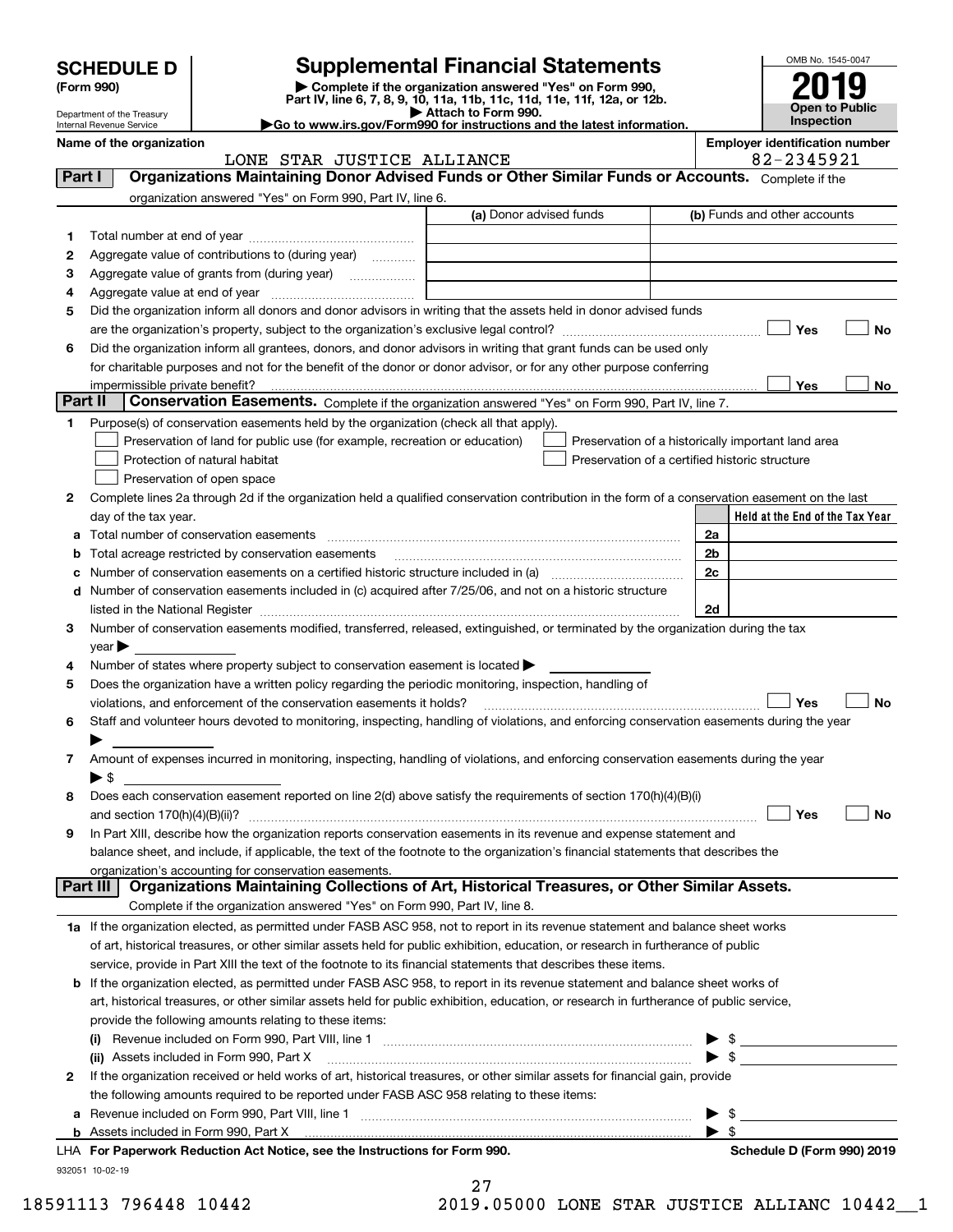|          | Schedule D (Form 990) 2019                                                                                                                                                                                                    | LONE STAR JUSTICE ALLIANCE              |                |                                                                                                                                                                                                                               |                                 | 82-2345921                           |                     |        | Page $2$ |
|----------|-------------------------------------------------------------------------------------------------------------------------------------------------------------------------------------------------------------------------------|-----------------------------------------|----------------|-------------------------------------------------------------------------------------------------------------------------------------------------------------------------------------------------------------------------------|---------------------------------|--------------------------------------|---------------------|--------|----------|
| Part III | Organizations Maintaining Collections of Art, Historical Treasures, or Other Similar Assets (continued)                                                                                                                       |                                         |                |                                                                                                                                                                                                                               |                                 |                                      |                     |        |          |
| 3        | Using the organization's acquisition, accession, and other records, check any of the following that make significant use of its                                                                                               |                                         |                |                                                                                                                                                                                                                               |                                 |                                      |                     |        |          |
|          | collection items (check all that apply):                                                                                                                                                                                      |                                         |                |                                                                                                                                                                                                                               |                                 |                                      |                     |        |          |
| a        | Public exhibition                                                                                                                                                                                                             |                                         |                | Loan or exchange program                                                                                                                                                                                                      |                                 |                                      |                     |        |          |
| b        | Scholarly research                                                                                                                                                                                                            |                                         |                | Other and the contract of the contract of the contract of the contract of the contract of the contract of the contract of the contract of the contract of the contract of the contract of the contract of the contract of the |                                 |                                      |                     |        |          |
| c        | Preservation for future generations                                                                                                                                                                                           |                                         |                |                                                                                                                                                                                                                               |                                 |                                      |                     |        |          |
| 4        | Provide a description of the organization's collections and explain how they further the organization's exempt purpose in Part XIII.                                                                                          |                                         |                |                                                                                                                                                                                                                               |                                 |                                      |                     |        |          |
| 5        | During the year, did the organization solicit or receive donations of art, historical treasures, or other similar assets                                                                                                      |                                         |                |                                                                                                                                                                                                                               |                                 |                                      |                     |        |          |
|          | to be sold to raise funds rather than to be maintained as part of the organization's collection?                                                                                                                              |                                         |                |                                                                                                                                                                                                                               |                                 |                                      | Yes                 |        | No.      |
|          | <b>Part IV</b><br>Escrow and Custodial Arrangements. Complete if the organization answered "Yes" on Form 990, Part IV, line 9, or                                                                                             |                                         |                |                                                                                                                                                                                                                               |                                 |                                      |                     |        |          |
|          | reported an amount on Form 990, Part X, line 21.                                                                                                                                                                              |                                         |                |                                                                                                                                                                                                                               |                                 |                                      |                     |        |          |
|          | 1a Is the organization an agent, trustee, custodian or other intermediary for contributions or other assets not included                                                                                                      |                                         |                |                                                                                                                                                                                                                               |                                 |                                      |                     |        |          |
|          | on Form 990, Part X? [11] matter contracts and contracts and contracts are contracted as a form 990, Part X?                                                                                                                  |                                         |                |                                                                                                                                                                                                                               |                                 |                                      | Yes                 |        | No       |
|          | <b>b</b> If "Yes," explain the arrangement in Part XIII and complete the following table:                                                                                                                                     |                                         |                |                                                                                                                                                                                                                               |                                 |                                      |                     |        |          |
|          |                                                                                                                                                                                                                               |                                         |                |                                                                                                                                                                                                                               |                                 |                                      | Amount              |        |          |
|          |                                                                                                                                                                                                                               |                                         |                |                                                                                                                                                                                                                               | 1c                              |                                      |                     |        |          |
|          | Additions during the year manufactured and an anti-manufactured and the year manufactured and all the year manufactured and all the year manufactured and all the year manufactured and all the year manufactured and all the |                                         |                |                                                                                                                                                                                                                               | 1d                              |                                      |                     |        |          |
|          | Distributions during the year measurement contains and the year of the set of the set of the set of the set of                                                                                                                |                                         |                |                                                                                                                                                                                                                               | 1e                              |                                      |                     |        |          |
|          |                                                                                                                                                                                                                               |                                         |                |                                                                                                                                                                                                                               | 1f                              |                                      |                     |        |          |
|          | 2a Did the organization include an amount on Form 990, Part X, line 21, for escrow or custodial account liability?                                                                                                            |                                         |                |                                                                                                                                                                                                                               |                                 |                                      | Yes                 |        | No       |
| Part V   | <b>b</b> If "Yes," explain the arrangement in Part XIII. Check here if the explanation has been provided on Part XIII<br><b>Endowment Funds.</b> Complete if the organization answered "Yes" on Form 990, Part IV, line 10.   |                                         |                |                                                                                                                                                                                                                               |                                 |                                      |                     |        |          |
|          |                                                                                                                                                                                                                               |                                         |                |                                                                                                                                                                                                                               |                                 |                                      |                     |        |          |
|          |                                                                                                                                                                                                                               | (a) Current year                        | (b) Prior year | (c) Two years back                                                                                                                                                                                                            |                                 | $\vert$ (d) Three years back $\vert$ | (e) Four years back |        |          |
| 1a       | Beginning of year balance                                                                                                                                                                                                     |                                         |                |                                                                                                                                                                                                                               |                                 |                                      |                     |        |          |
|          |                                                                                                                                                                                                                               |                                         |                |                                                                                                                                                                                                                               |                                 |                                      |                     |        |          |
|          | Net investment earnings, gains, and losses                                                                                                                                                                                    |                                         |                |                                                                                                                                                                                                                               |                                 |                                      |                     |        |          |
|          |                                                                                                                                                                                                                               |                                         |                |                                                                                                                                                                                                                               |                                 |                                      |                     |        |          |
| е        | Other expenditures for facilities                                                                                                                                                                                             |                                         |                |                                                                                                                                                                                                                               |                                 |                                      |                     |        |          |
|          | and programs                                                                                                                                                                                                                  |                                         |                |                                                                                                                                                                                                                               |                                 |                                      |                     |        |          |
|          |                                                                                                                                                                                                                               |                                         |                |                                                                                                                                                                                                                               |                                 |                                      |                     |        |          |
| g        | End of year balance<br>Provide the estimated percentage of the current year end balance (line 1g, column (a)) held as:                                                                                                        |                                         |                |                                                                                                                                                                                                                               |                                 |                                      |                     |        |          |
| 2        | Board designated or quasi-endowment                                                                                                                                                                                           |                                         | %              |                                                                                                                                                                                                                               |                                 |                                      |                     |        |          |
|          | Permanent endowment >                                                                                                                                                                                                         | %                                       |                |                                                                                                                                                                                                                               |                                 |                                      |                     |        |          |
| с        | Term endowment $\blacktriangleright$                                                                                                                                                                                          | %                                       |                |                                                                                                                                                                                                                               |                                 |                                      |                     |        |          |
|          | The percentages on lines 2a, 2b, and 2c should equal 100%.                                                                                                                                                                    |                                         |                |                                                                                                                                                                                                                               |                                 |                                      |                     |        |          |
|          | 3a Are there endowment funds not in the possession of the organization that are held and administered for the organization                                                                                                    |                                         |                |                                                                                                                                                                                                                               |                                 |                                      |                     |        |          |
|          | by:                                                                                                                                                                                                                           |                                         |                |                                                                                                                                                                                                                               |                                 |                                      |                     | Yes    | No       |
|          | (i)                                                                                                                                                                                                                           |                                         |                |                                                                                                                                                                                                                               |                                 |                                      | 3a(i)               |        |          |
|          |                                                                                                                                                                                                                               |                                         |                |                                                                                                                                                                                                                               |                                 |                                      | 3a(ii)              |        |          |
|          |                                                                                                                                                                                                                               |                                         |                |                                                                                                                                                                                                                               |                                 |                                      | 3b                  |        |          |
|          | Describe in Part XIII the intended uses of the organization's endowment funds.                                                                                                                                                |                                         |                |                                                                                                                                                                                                                               |                                 |                                      |                     |        |          |
|          | Land, Buildings, and Equipment.<br>Part VI                                                                                                                                                                                    |                                         |                |                                                                                                                                                                                                                               |                                 |                                      |                     |        |          |
|          | Complete if the organization answered "Yes" on Form 990, Part IV, line 11a. See Form 990, Part X, line 10.                                                                                                                    |                                         |                |                                                                                                                                                                                                                               |                                 |                                      |                     |        |          |
|          | Description of property                                                                                                                                                                                                       | (a) Cost or other<br>basis (investment) |                | (b) Cost or other<br>basis (other)                                                                                                                                                                                            | (c) Accumulated<br>depreciation |                                      | (d) Book value      |        |          |
|          |                                                                                                                                                                                                                               |                                         |                |                                                                                                                                                                                                                               |                                 |                                      |                     |        |          |
| b        |                                                                                                                                                                                                                               |                                         |                |                                                                                                                                                                                                                               |                                 |                                      |                     |        |          |
|          |                                                                                                                                                                                                                               |                                         |                | $15,465$ .                                                                                                                                                                                                                    |                                 | 6,186.                               |                     | 9,279. |          |
| d        |                                                                                                                                                                                                                               |                                         |                |                                                                                                                                                                                                                               |                                 |                                      |                     |        |          |
|          | <b>e</b> Other                                                                                                                                                                                                                |                                         |                |                                                                                                                                                                                                                               |                                 |                                      |                     |        |          |
|          |                                                                                                                                                                                                                               |                                         |                |                                                                                                                                                                                                                               |                                 |                                      |                     | 9,279. |          |
|          |                                                                                                                                                                                                                               |                                         |                |                                                                                                                                                                                                                               |                                 |                                      |                     |        |          |

**Schedule D (Form 990) 2019**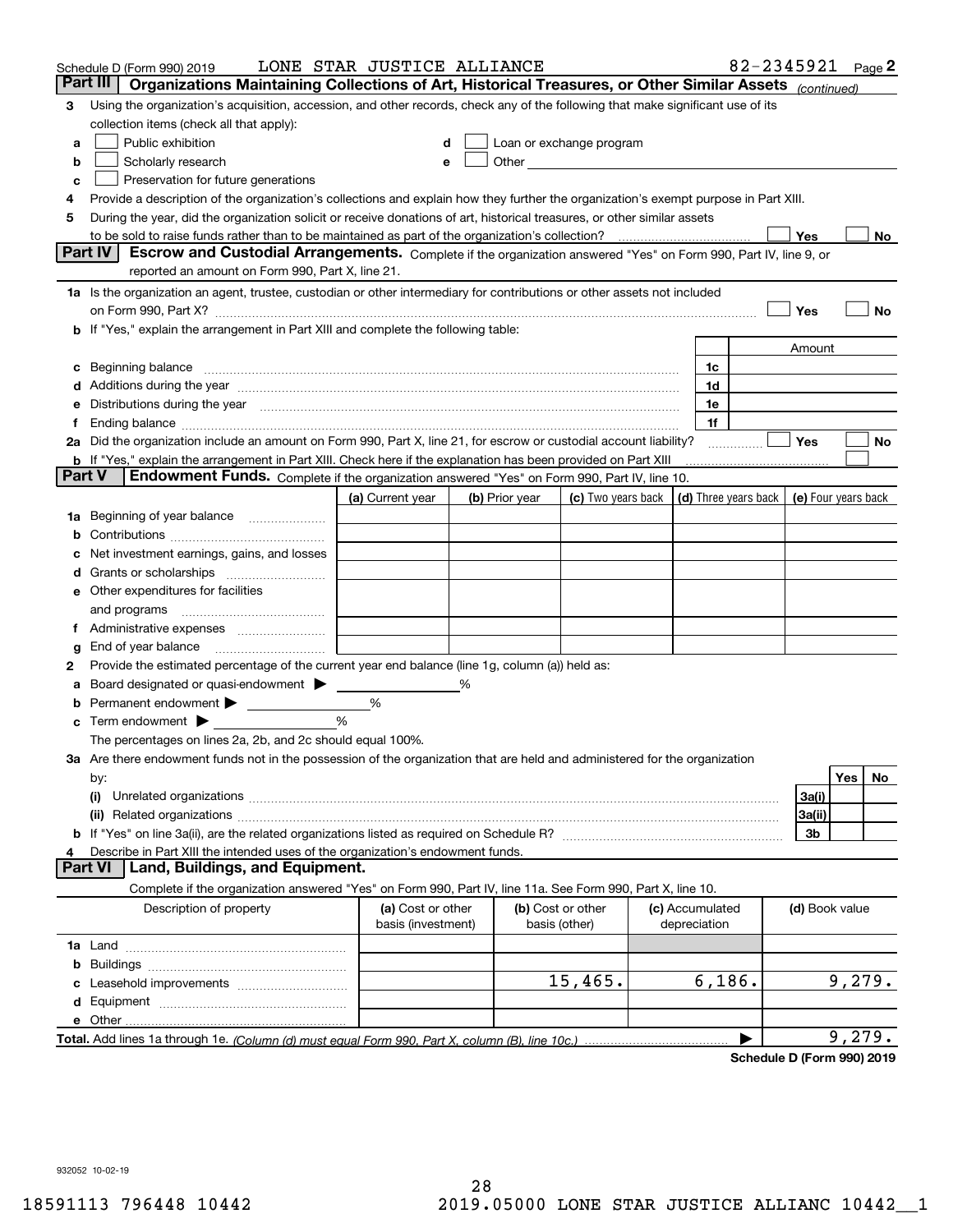## Complete if the organization answered "Yes" on Form 990, Part IV, line 11b. See Form 990, Part X, line 12.

| Complete in the enganization anowered free form only children, internsity, into the cool form over, if an ext, into the |                |                                                           |  |  |  |  |  |  |
|-------------------------------------------------------------------------------------------------------------------------|----------------|-----------------------------------------------------------|--|--|--|--|--|--|
| (a) Description of security or category (including name of security)                                                    | (b) Book value | (c) Method of valuation: Cost or end-of-year market value |  |  |  |  |  |  |
| (1) Financial derivatives                                                                                               |                |                                                           |  |  |  |  |  |  |
| (2) Closely held equity interests                                                                                       |                |                                                           |  |  |  |  |  |  |
| (3) Other                                                                                                               |                |                                                           |  |  |  |  |  |  |
| (A)                                                                                                                     |                |                                                           |  |  |  |  |  |  |
| (B)                                                                                                                     |                |                                                           |  |  |  |  |  |  |
| (C)                                                                                                                     |                |                                                           |  |  |  |  |  |  |
| (D)                                                                                                                     |                |                                                           |  |  |  |  |  |  |
| (E)                                                                                                                     |                |                                                           |  |  |  |  |  |  |
| (F)                                                                                                                     |                |                                                           |  |  |  |  |  |  |
| (G)                                                                                                                     |                |                                                           |  |  |  |  |  |  |
| (H)                                                                                                                     |                |                                                           |  |  |  |  |  |  |
| Total. (Col. (b) must equal Form 990, Part X, col. (B) line $12$ .)                                                     |                |                                                           |  |  |  |  |  |  |

### **Part VIII Investments - Program Related.**

Complete if the organization answered "Yes" on Form 990, Part IV, line 11c. See Form 990, Part X, line 13.

| (a) Description of investment                                    | (b) Book value | (c) Method of valuation: Cost or end-of-year market value |
|------------------------------------------------------------------|----------------|-----------------------------------------------------------|
| (1)                                                              |                |                                                           |
| (2)                                                              |                |                                                           |
| (3)                                                              |                |                                                           |
| (4)                                                              |                |                                                           |
| $\left(5\right)$                                                 |                |                                                           |
| (6)                                                              |                |                                                           |
| (7)                                                              |                |                                                           |
| (8)                                                              |                |                                                           |
| (9)                                                              |                |                                                           |
| Total. (Col. (b) must equal Form 990, Part X, col. (B) line 13.) |                |                                                           |

### **Part IX Other Assets.**

Complete if the organization answered "Yes" on Form 990, Part IV, line 11d. See Form 990, Part X, line 15.

| (a) Description                                                                                                                       | (b) Book value |
|---------------------------------------------------------------------------------------------------------------------------------------|----------------|
|                                                                                                                                       |                |
| (2)                                                                                                                                   |                |
| (3)                                                                                                                                   |                |
| (4)                                                                                                                                   |                |
| (5)                                                                                                                                   |                |
| (6)                                                                                                                                   |                |
|                                                                                                                                       |                |
| (8)                                                                                                                                   |                |
| (9)                                                                                                                                   |                |
|                                                                                                                                       |                |
| Total. (Column (b) must equal Form 990, Part X, col. (B) line 15.) ………………………………………………………………………………………<br>  Part X   Other Liabilities. |                |

**1.(a)** Description of liability **Book value** Book value Book value Book value Book value Complete if the organization answered "Yes" on Form 990, Part IV, line 11e or 11f. See Form 990, Part X, line 25. (1)(2)(3)(4)(5) (6)(7)(8)(9)Federal income taxes  $\blacktriangleright$ LINE OF CREDIT 12,000. 12,000.

**Total.**  *(Column (b) must equal Form 990, Part X, col. (B) line 25.)* 

**2.**Liability for uncertain tax positions. In Part XIII, provide the text of the footnote to the organization's financial statements that reports the organization's liability for uncertain tax positions under FASB ASC 740. Check here if the text of the footnote has been provided in Part XIII  $\boxed{\text{X}}$ 

**Schedule D (Form 990) 2019**

932053 10-02-19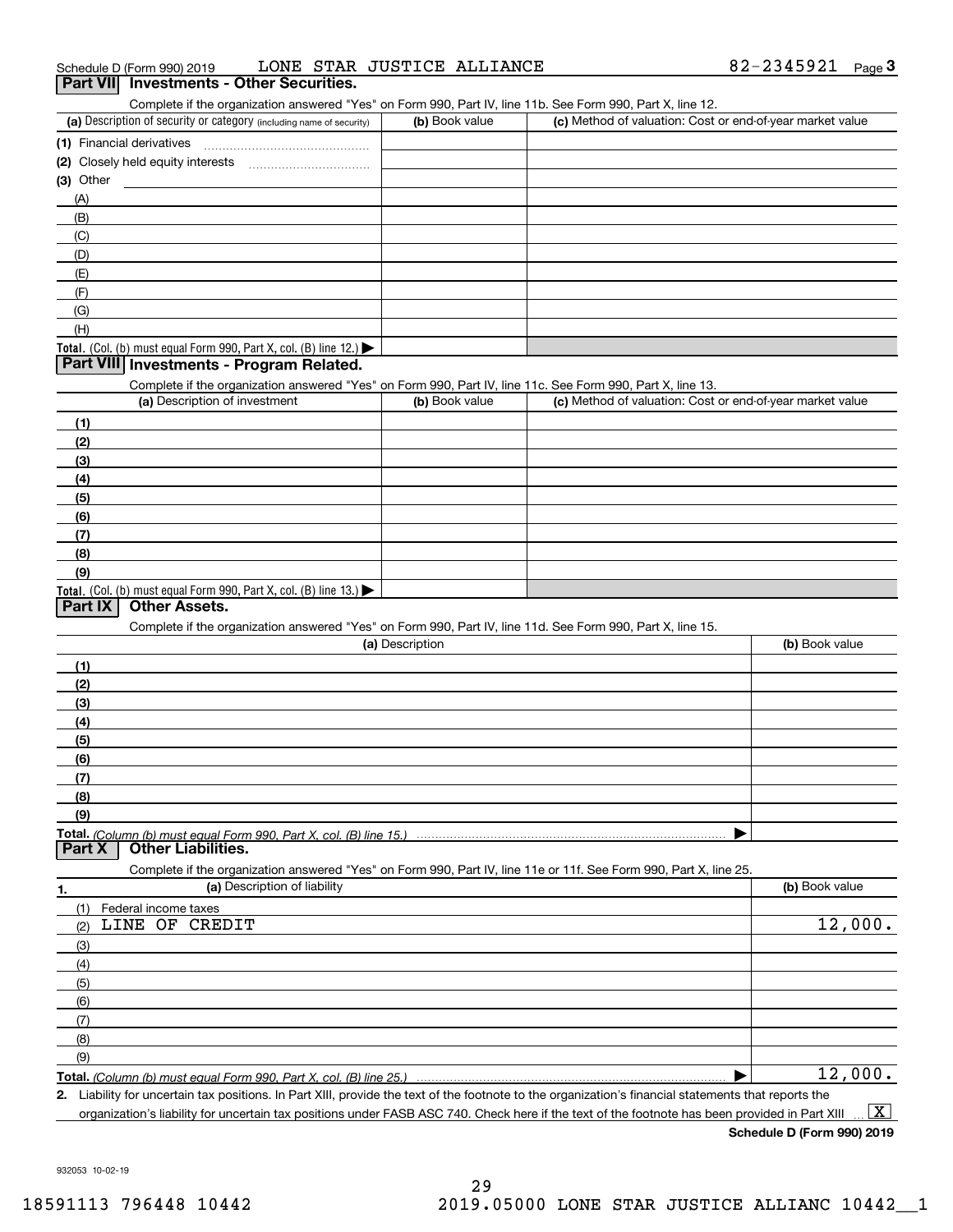|    | LONE STAR JUSTICE ALLIANCE<br>Schedule D (Form 990) 2019                                                                                                                                                                            |                |          |                | 82-2345921<br>Page 4    |
|----|-------------------------------------------------------------------------------------------------------------------------------------------------------------------------------------------------------------------------------------|----------------|----------|----------------|-------------------------|
|    | <b>Part XI</b><br>Reconciliation of Revenue per Audited Financial Statements With Revenue per Return.                                                                                                                               |                |          |                |                         |
|    | Complete if the organization answered "Yes" on Form 990, Part IV, line 12a.                                                                                                                                                         |                |          |                |                         |
| 1  | Total revenue, gains, and other support per audited financial statements                                                                                                                                                            |                |          | $\blacksquare$ | $\overline{1,234},133.$ |
| 2  | Amounts included on line 1 but not on Form 990, Part VIII, line 12:                                                                                                                                                                 |                |          |                |                         |
| a  | Net unrealized gains (losses) on investments [11] matter contracts and the unrealized gains (losses) on investments                                                                                                                 | 2a             |          |                |                         |
| b  |                                                                                                                                                                                                                                     | 2 <sub>b</sub> | 138,025. |                |                         |
|    |                                                                                                                                                                                                                                     | 2c             |          |                |                         |
| d  | Other (Describe in Part XIII.) <b>Construction Contract Construction</b> Chemistry Chemistry Chemistry Chemistry Chemistry                                                                                                          | 2d             |          |                |                         |
| е  | Add lines 2a through 2d                                                                                                                                                                                                             |                |          | <b>2e</b>      | 138,025.                |
| 3  |                                                                                                                                                                                                                                     |                |          | $\mathbf{3}$   | 1,096,108.              |
| 4  | Amounts included on Form 990, Part VIII, line 12, but not on line 1:                                                                                                                                                                |                |          |                |                         |
|    |                                                                                                                                                                                                                                     | 4a             |          |                |                         |
|    |                                                                                                                                                                                                                                     | 4 <sub>b</sub> |          |                |                         |
| c. | Add lines 4a and 4b                                                                                                                                                                                                                 |                |          | 4c             | 0.                      |
|    |                                                                                                                                                                                                                                     |                |          | 5              | 1,096,108.              |
|    |                                                                                                                                                                                                                                     |                |          |                |                         |
|    | Part XII   Reconciliation of Expenses per Audited Financial Statements With Expenses per Return.                                                                                                                                    |                |          |                |                         |
|    | Complete if the organization answered "Yes" on Form 990, Part IV, line 12a.                                                                                                                                                         |                |          |                |                         |
| 1  | Total expenses and losses per audited financial statements                                                                                                                                                                          |                |          | $\mathbf{1}$   | 861, 100.               |
| 2  | Amounts included on line 1 but not on Form 990, Part IX, line 25:                                                                                                                                                                   |                |          |                |                         |
| a  |                                                                                                                                                                                                                                     | 2a             | 138,025. |                |                         |
|    |                                                                                                                                                                                                                                     | 2 <sub>b</sub> |          |                |                         |
|    |                                                                                                                                                                                                                                     | 2c             |          |                |                         |
|    |                                                                                                                                                                                                                                     | 2d             |          |                |                         |
|    | Add lines 2a through 2d <b>contained a contained a contained a contained a</b> contained a contact the state of the state of the state of the state of the state of the state of the state of the state of the state of the state o |                |          | 2e             | 138,025.                |
| 3  |                                                                                                                                                                                                                                     |                |          | 3              | 723,075.                |
| 4  | Amounts included on Form 990, Part IX, line 25, but not on line 1:                                                                                                                                                                  |                |          |                |                         |
| a  |                                                                                                                                                                                                                                     | 4a             |          |                |                         |
|    | <b>b</b> Other (Describe in Part XIII.)                                                                                                                                                                                             | 4 <sub>b</sub> |          |                |                         |
| c  | Add lines 4a and 4b                                                                                                                                                                                                                 |                |          | 4c             |                         |
|    | Part XIII Supplemental Information.                                                                                                                                                                                                 |                |          | 5              | 723,075.                |

Provide the descriptions required for Part II, lines 3, 5, and 9; Part III, lines 1a and 4; Part IV, lines 1b and 2b; Part V, line 4; Part X, line 2; Part XI, lines 2d and 4b; and Part XII, lines 2d and 4b. Also complete this part to provide any additional information.

# PART X, LINE 2:

|                       | LSJA ACCOUNTS FOR THEIR UNCERTAIN TAX POSITIONS IN ACCORDANCE WITH         |
|-----------------------|----------------------------------------------------------------------------|
|                       | FINANCIAL ACCOUNTING STANDARDS BOARD (FASB) ACCOUNTING STANDARDS           |
|                       | CODIFICATION (ASC) 740, ACCOUNTING FOR UNCERTAINTY IN INCOME TAXES. THE    |
|                       | BENEFIT OF A TAX POSITION IS RECOGNIZED IN THE FINANCIAL STATEMENTS IN THE |
|                       | PERIOD DURING WHICH, BASED ON ALL AVAILABLE EVIDENCE, MANAGEMENT BELIEVES  |
|                       | IT IS MORE LIKELY THAN NOT THAT THE POSITIONS WILL BE SUSTAINED UPON       |
|                       | EXAMINATION, INCLUDING THE RESOLUTION OF APPEALS OR LITIGATION PROCESSES,  |
|                       | IF ANY. TAX POSITIONS THAT MEET THE MORE-LIKELY-THAN-NOT RECOGNITION       |
|                       | THRESHOLD ARE MEASURED AS THE LARGEST AMOUNT OF TAX BENEFIT THAT IS MORE   |
|                       | THAN 50% LIKELY OF BEING REALIZED UP SETTLEMENT WITH THE APPLICABLE TAXING |
|                       | AUTHORITY. AS OF DECEMBER 31, 2019, LSJA HAS NOT RECOGNIZED LIABILITIES    |
| 932054 10-02-19       | Schedule D (Form 990) 2019<br>30                                           |
| 18591113 796448 10442 | 2019.05000 LONE STAR JUSTICE ALLIANC 10442_1                               |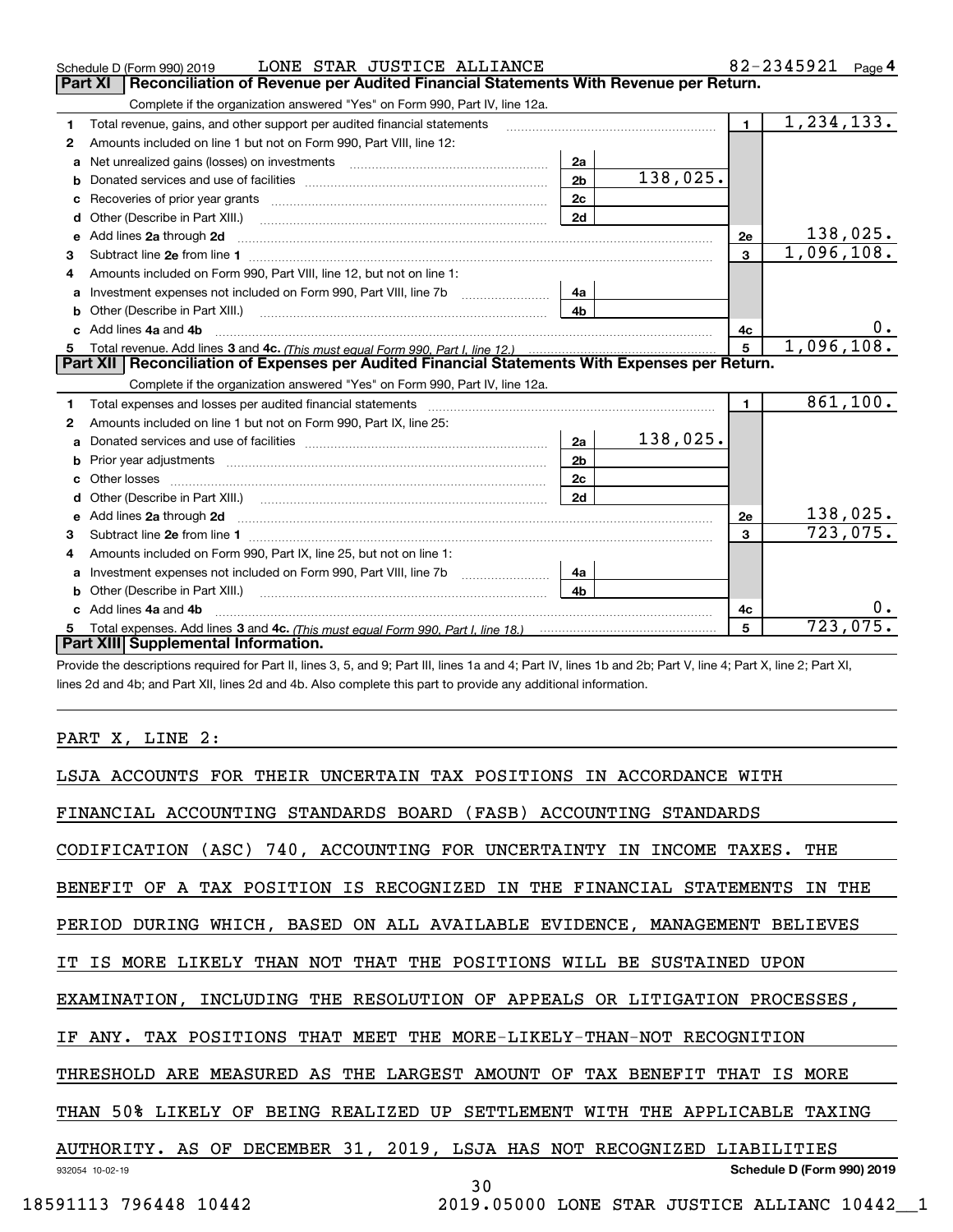*(continued)* **Part XIII Supplemental Information** 

FOR UNCERTAIN TAX POSITIONS OR ASSOCIATED INTEREST AND PENALTIES. THE TAX

RETURNS FOR THE YEARS ENDED DECEMBER 31, 2018 AND AFTER ARE OPEN TO

EXAMINATION BY FEDERAL AND LOCAL AUTHORITIES.

**Schedule D (Form 990) 2019**

932055 10-02-19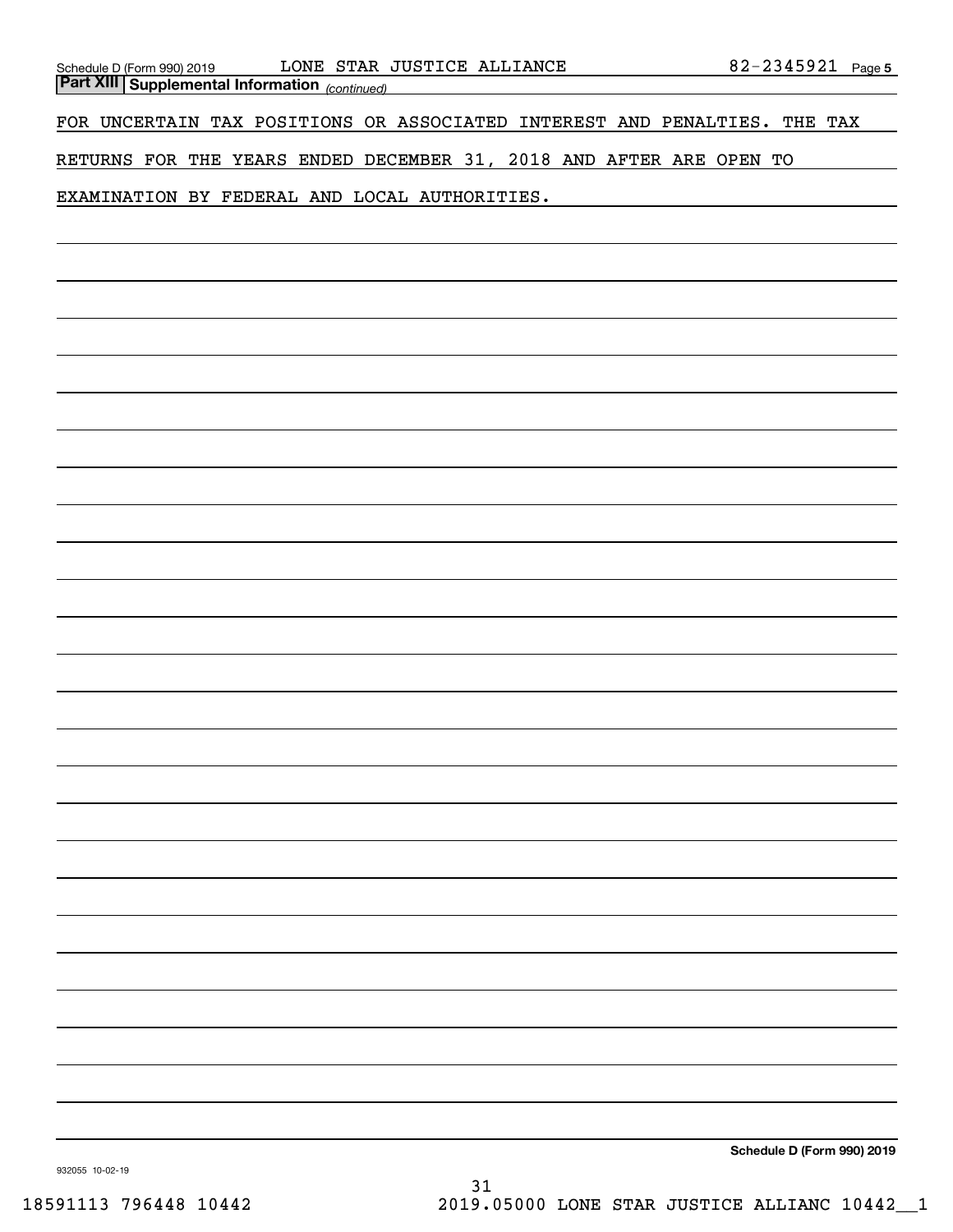Department of the Treasury **(Form 990 or 990-EZ)**

Name of the organization

Internal Revenue Service

**Complete to provide information for responses to specific questions on SCHEDULE O Supplemental Information to Form 990 or 990-EZ**

**Form 990 or 990-EZ or to provide any additional information. | Attach to Form 990 or 990-EZ. | Go to www.irs.gov/Form990 for the latest information.**



LONE STAR JUSTICE ALLIANCE  $\vert$  82-2345921

**Employer identification number**

FORM 990, PART I, LINE 1, DESCRIPTION OF ORGANIZATION MISSION:

IMPROVES THE LIVES OF CHILDREN AND EMERGING ADULTS IN THE JUSTICE

SYSTEM, MOST OF WHOM ARE CHILDREN OF COLOR WHO HAVE FOUND THEMSELVES IN

A PIPELINE THAT IGNORES THEIR YOUTH, DISMISSES THEIR PERSONAL AND

SOCIO-ECONOMIC CIRCUMSTANCES, AND CATAPULTS THEM INTO ADULTHOOD IN AN

UNFORGIVING SYSTEM. LSJA ENVISIONS A JUSTICE SYSTEM THAT USES

DEVELOPMENTALLY APPROPRIATE RESPONSES TO BEHAVIOR AND TREATS CHILDREN

AND EMERGING ADULTS WITH EQUITY AND DIGNITY TO PROMOTE RESILIENCE,

CONSERVE COSTS, AND INCREASE PUBLIC SAFETY.

FORM 990, PART III, LINE 1, DESCRIPTION OF ORGANIZATION MISSION:

YOUTH, DISMISSES THEIR PERSONAL AND SOCIO-ECONOMIC CIRCUMSTANCES, AND

CATAPULTS THEM INTO ADULTHOOD IN AN UNFORGIVING SYSTEM. LSJA ENVISIONS

A JUSTICE SYSTEM THAT USES DEVELOPMENTALLY APPROPRIATE RESPONSES TO

BEHAVIOR AND TREATS CHILDREN AND EMERGING ADULTS WITH EQUITY AND

DIGNITY TO PROMOTE RESILIENCE, CONSERVE COSTS, AND INCREASE PUBLIC

SAFETY.

FORM 990, PART III, LINE 2, NEW PROGRAM SERVICES:

LONE STAR JUSTICE ALLIANCE EXPANDED ITS TRAINING AND TECHNICAL

ASSISTANCE AT THE REQUEST OF STAKEHOLDERS, AND PROVIDED SIGNIFICANT

TRAINING AND TECHNICAL ASSISTANCE TO DEFENDERS AND JUSTICE STAKEHOLDERS

ON EVIDENCE-BASED PRACTICES THAT THEY MAY USE TO IMPROVE OUTCOMES FOR

CHILDREN AND EMERGING ADULTS.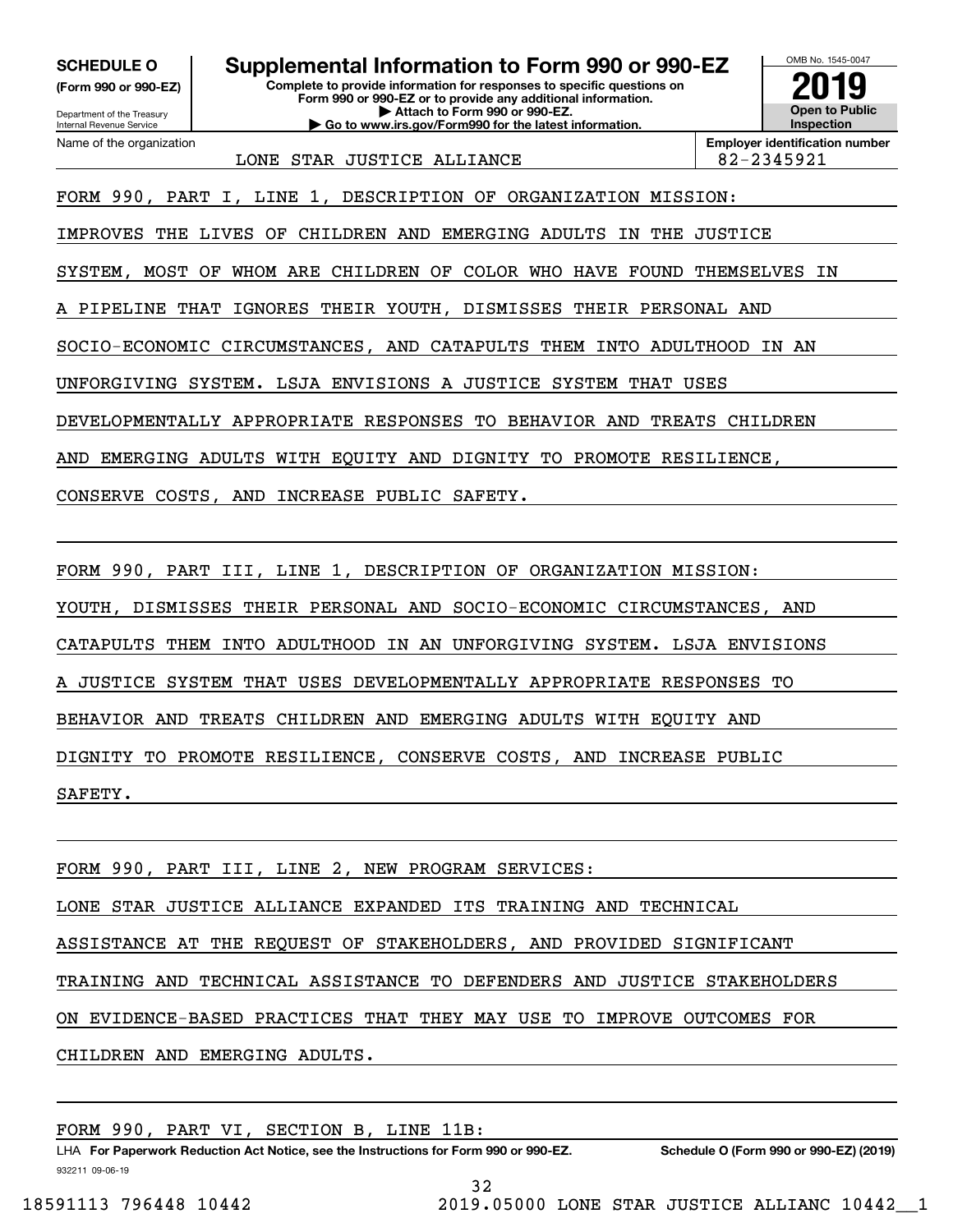| Schedule O (Form 990 or 990-EZ) (2019)<br>Name of the organization                                                                                       | Page 2<br><b>Employer identification number</b> |
|----------------------------------------------------------------------------------------------------------------------------------------------------------|-------------------------------------------------|
| LONE STAR JUSTICE ALLIANCE                                                                                                                               | 82-2345921                                      |
| A COPY OF THE 990 IS PROVIDED TO THE ENTIRE BOARD FOR REVIEW BEFORE FILING.                                                                              |                                                 |
|                                                                                                                                                          |                                                 |
| FORM 990, PART VI, SECTION B, LINE 12C:                                                                                                                  |                                                 |
| BOARD MEMBERS REVIEW THE CONFLICT OF INTEREST POLICY ANNUALLY AND DISCLOSE                                                                               |                                                 |
| ANY POTENTIAL CONFLICTS AS THEY ARISE. BOARD MEMBERS OR OFFICERS WITH A                                                                                  |                                                 |
| POTENTIAL CONFLICT OF INTEREST MUST RECUSE THEMSELVES FROM VOTING ON                                                                                     |                                                 |
| DECISIONS THAT MAY BENEFIT THEM PERSONALLY.                                                                                                              |                                                 |
|                                                                                                                                                          |                                                 |
| FORM 990, PART VI, SECTION B, LINE 15A:                                                                                                                  |                                                 |
| COMPENSATION FOR ALL EMPLOYEES IS APPROVED IN DETAIL BY THE BOARD AS PART                                                                                |                                                 |
| THE ANNUAL BUDGETING PROCESS. THE BOARD SETS THE EXECUTIVE DIRECTOR'S<br>ΟF                                                                              |                                                 |
| SALARY USING MARKET DATA.                                                                                                                                |                                                 |
|                                                                                                                                                          |                                                 |
| FORM 990, PART VI, SECTION C, LINE 19:                                                                                                                   |                                                 |
| ALL REQUIRED DOCUMENTS ARE AVAILABLE UPON REQUEST.                                                                                                       |                                                 |
|                                                                                                                                                          |                                                 |
| FORM 990,<br>PART IX, LINE 11G, OTHER FEES:                                                                                                              |                                                 |
| CONTRACTORS:                                                                                                                                             |                                                 |
| PROGRAM SERVICE EXPENSES<br><u> 1989 - Johann Barn, fransk politik amerikansk politik (</u>                                                              | 98, 125.                                        |
| MANAGEMENT AND GENERAL EXPENSES<br><u> 1989 - Johann Harry Harry Harry Harry Harry Harry Harry Harry Harry Harry Harry Harry Harry Harry Harry Harry</u> | 0.                                              |
| FUNDRAISING EXPENSES                                                                                                                                     | 0.                                              |
| TOTAL EXPENSES<br><u> 1989 - Johann Stoff, deutscher Stoff, der Stoff, der Stoff, der Stoff, der Stoff, der Stoff, der Stoff, der S</u>                  | 98,125.                                         |
| TOTAL OTHER FEES ON FORM 990, PART IX, LINE 11G, COL A 38,125.                                                                                           |                                                 |
|                                                                                                                                                          |                                                 |
|                                                                                                                                                          |                                                 |
|                                                                                                                                                          |                                                 |
|                                                                                                                                                          |                                                 |
|                                                                                                                                                          |                                                 |

33

932212 09-06-19